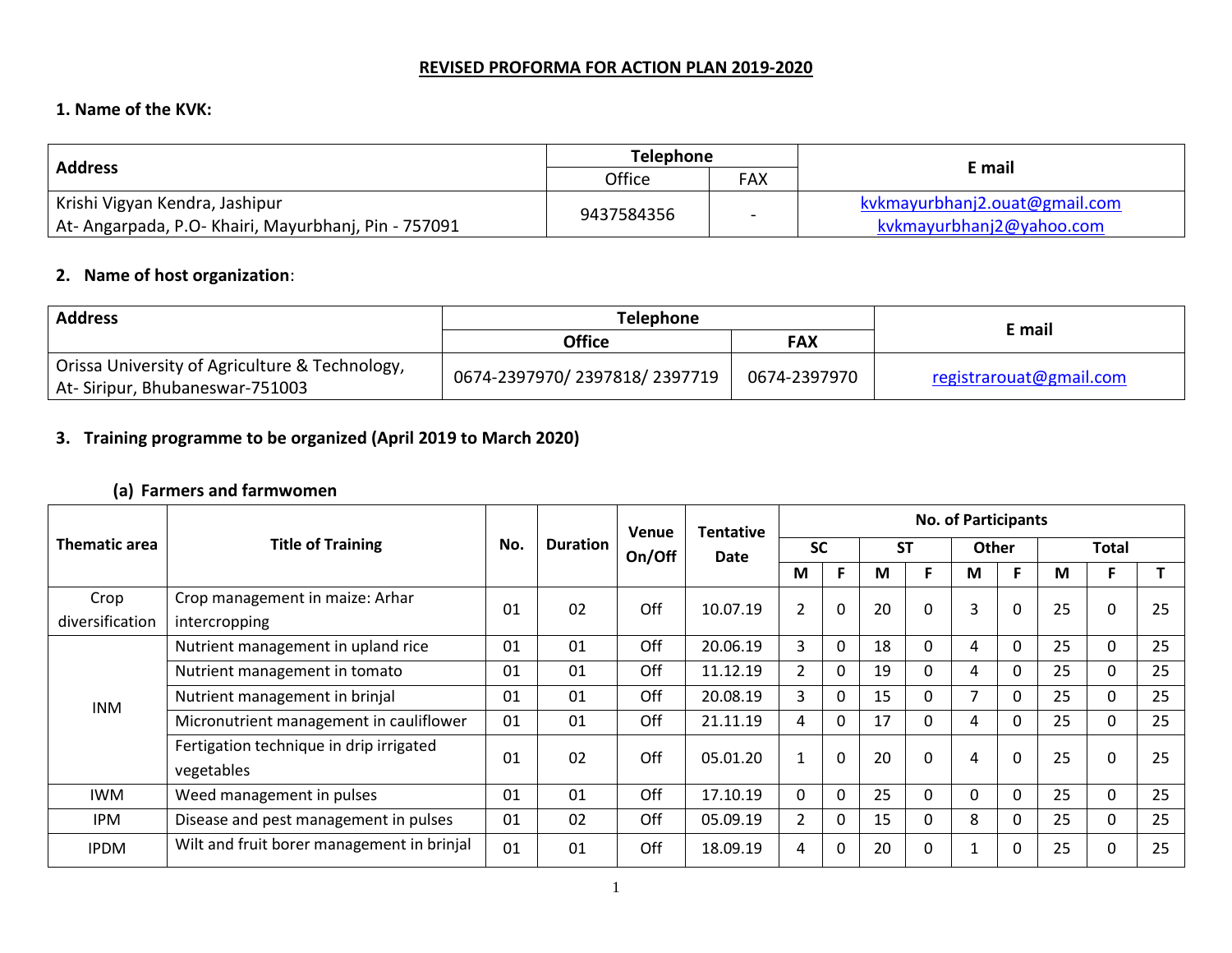| <b>IDM</b>            | Sheath blight management in rice                           | 01 | 01 | Off | 16.10.19 | 5              | $\mathbf 0$    | 15          | 0              | 5              | 0              | 25             | $\mathbf 0$    | 25 |
|-----------------------|------------------------------------------------------------|----|----|-----|----------|----------------|----------------|-------------|----------------|----------------|----------------|----------------|----------------|----|
| <b>RCT</b>            | Different planting methods in DSR                          | 01 | 02 | Off | 18.06.19 | 4              | $\mathbf{0}$   | 18          | $\overline{0}$ | $\overline{3}$ | $\mathbf 0$    | 25             | $\overline{0}$ | 25 |
|                       | Farm mechanization in maize based<br>cropping system       | 01 | 02 | Off | 25.06.19 | 5              | $\mathbf 0$    | 18          | 0              | $\overline{2}$ | 0              | 25             | 0              | 25 |
|                       | Use and operation of different wet land<br>weeders         | 01 | 01 | Off | 07.08.19 | 4              | $\mathbf 0$    | 14          | $\mathbf 0$    | $\overline{7}$ | $\mathbf 0$    | 25             | 0              | 25 |
| Farm                  | Spraying technique and use of<br>different sprayers        | 01 | 01 | Off | 29.10.19 | 3              | $\mathbf 0$    | 10          | $\mathbf{0}$   | 12             | 0              | 25             | $\mathbf{0}$   | 25 |
| mechanization         | Mechanized intercultural and ridging<br>operation in maize | 01 | 01 | Off | 23.07.19 | 5              | $\mathbf 0$    | 15          | 0              | 5              | $\mathbf 0$    | 25             | 0              | 25 |
|                       | Use and operation of different maize<br>sheller            | 01 | 01 | Off | 11.09.19 | 3              | $\mathbf 0$    | 20          | 0              | $\overline{2}$ | 0              | 25             | 0              | 25 |
|                       | Line sowing and mechanization in pulse<br>crop             | 01 | 02 | Off | 03.12.19 | $\mathbf 0$    | $\mathbf 0$    | 22          | 0              | 3              | $\Omega$       | 25             | 0              | 25 |
|                       | Post-harvest management in Finger millet                   | 01 | 01 | Off | 09.12.19 | $\overline{2}$ | $\mathbf 0$    | 23          | 0              | $\Omega$       | 0              | 25             | $\mathbf 0$    | 25 |
| PHT                   | Post-harvest management in maize                           | 01 | 02 | Off | 14.11.19 | 3              | $\mathbf 0$    | 20          | 0              | $\overline{2}$ | 0              | 0              | 25             | 25 |
|                       | Value addition in tomato                                   | 01 | 02 | Off | 15.02.20 | $\mathbf 0$    | $\overline{2}$ | $\mathbf 0$ | 20             | 0              | 3              | $\mathbf 0$    | 25             | 25 |
| Value addition        | Value addition in forest produce                           | 01 | 02 | Off | 07.03.20 | $\mathbf 0$    | 3              | 0           | 22             | 0              | 0              | $\mathbf 0$    | 25             | 25 |
|                       | Value addition of finger millet                            | 01 | 02 | Off | 11.01.19 | $\Omega$       | $\mathbf{1}$   | $\mathbf 0$ | 20             | 0              | 4              | $\Omega$       | 25             | 25 |
| Off season            | Nursery raising in low cost poly house                     | 01 | 02 | Off | 10.07.19 | $\overline{2}$ | $\mathbf 0$    | 18          | 0              | 5              | $\Omega$       | 25             | 0              | 25 |
| vegetables            | Off-season vegetable cultivation                           | 01 | 01 | Off | 15.07.19 | 5              | $\pmb{0}$      | 15          | $\mathbf 0$    | 5              | 0              | 25             | 0              | 25 |
| High value<br>crops   | Management practices of capsicum                           | 01 | 01 | Off | 10.01.20 | $\mathbf{0}$   | $\mathbf 0$    | 25          | 0              | 0              | $\Omega$       | 25             | $\Omega$       | 25 |
| Precision<br>farming  | Preparation of different trailing structure                | 01 | 02 | Off | 19.09.19 | $\mathbf 0$    | $\overline{2}$ | $\mathbf 0$ | 17             | $\mathbf 0$    | 6              | $\mathbf 0$    | 25             | 25 |
| Nutritional<br>garden | Planning and layout of nutritional garden                  | 01 | 02 | Off | 18.07.19 | $\mathbf 0$    | $\overline{2}$ | 0           | 17             | 0              | 6              | $\mathbf 0$    | 25             | 25 |
| Organic<br>farming    | Vermi-composting by reusing spent<br>mushroom straw        | 01 | 01 | Off | 14.11.19 | 0              | 3              | 0           | 20             | 0              | $\overline{2}$ | 0              | 25             | 25 |
| Poultry               | Feed management in poultry                                 | 01 | 01 | Off | 31.12.19 | $\Omega$       | $\mathbf{1}$   | $\Omega$    | 22             | $\Omega$       | $\overline{2}$ | $\overline{0}$ | 25             | 25 |
| Goatery               | Vaccination and de-worming in goat                         | 01 | 01 | Off | 14.01.20 | 0              | $\pmb{0}$      | 0           | 25             | $\Omega$       | 0              | 0              | 25             | 25 |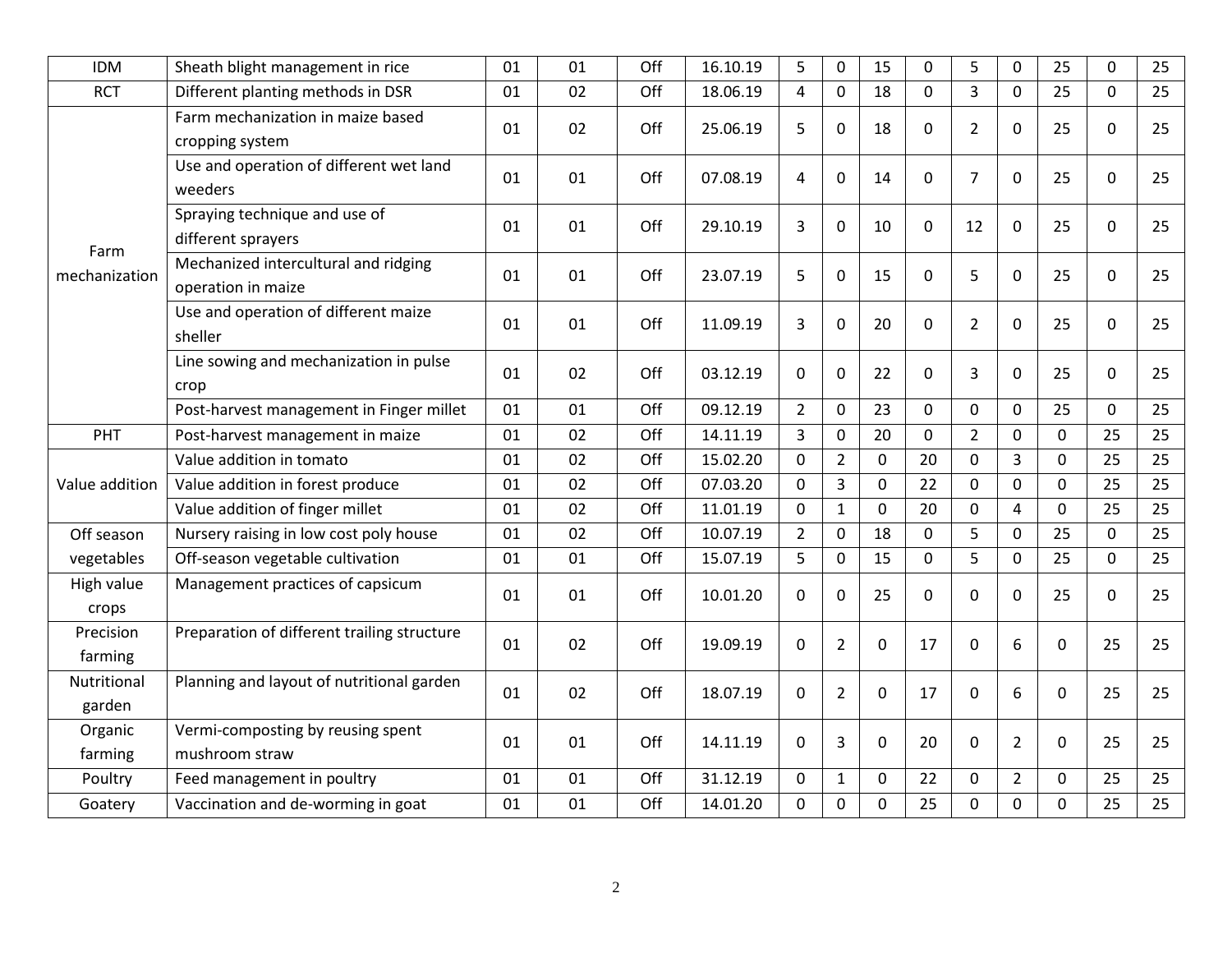# **(b) Rural youths**

|                                   |                                                                  |     |                 | <b>Venue</b> | <b>Tentative</b>                                    |                |                |           |             | <b>No. of Participants</b> |                |          |              |    |
|-----------------------------------|------------------------------------------------------------------|-----|-----------------|--------------|-----------------------------------------------------|----------------|----------------|-----------|-------------|----------------------------|----------------|----------|--------------|----|
| <b>Thematic area</b>              | <b>Title of Training</b>                                         | No. | <b>Duration</b> | On/Off       | Date                                                | <b>SC</b>      |                | <b>ST</b> |             | <b>Other</b>               |                |          | <b>Total</b> |    |
|                                   |                                                                  |     |                 |              |                                                     | M              | F              | M         | F           | M                          | F.             | M        | F            | T. |
| Farm<br>mechanization             | Mat type nursery raising and<br>mechanized rice<br>transplanting | 02  | 04              | On           | 11.07.19 to 12.07.19<br>and 02.08.19 to<br>03.08.19 | $\Omega$       | $\mathbf 0$    | 10        | $\mathbf 0$ | 5                          | $\mathbf{0}$   | 15       | $\Omega$     | 15 |
| Organic farming<br>Value addition | Skill in use of seed cum<br>fertilizer drill for line sowing     | 01  | 02              | On           | 15.11.19 to 16.11.19                                | $\overline{2}$ | $\mathbf 0$    | 10        | $\Omega$    | $\overline{3}$             | $\Omega$       | 15       | $\Omega$     | 15 |
|                                   | Vermi-composting                                                 | 01  | 02              | On           | 06.12.19 to 07.12.19                                | $\overline{2}$ | $\Omega$       | 11        | $\Omega$    | $\overline{2}$             | $\Omega$       | 15       | $\Omega$     | 15 |
|                                   | Value addition in oyster<br>mushroom                             | 01  | 02              | On           | 02.03.20 to 03.03.19                                | $\mathbf{0}$   | 1              | 0         | 12          | $\mathbf 0$                | $\overline{2}$ | $\Omega$ | 15           | 15 |
| Poultry                           | Vaccination schedule and<br>health management in<br>poultry      | 01  | 02              | On           | 12.12.19 to 13.12.19                                | $\Omega$       | $\overline{2}$ | $\Omega$  | 9           | $\Omega$                   | 4              | $\Omega$ | 15           | 15 |
| Entrepreneurship<br>development   | Plant propagation technique                                      | 01  | 03              | On           | 25.08.19 to 27.08.19                                | $\overline{2}$ | $\mathbf{0}$   | 10        | $\Omega$    | 3                          | $\Omega$       | 15       | $\Omega$     | 15 |
| Exotic vegetables                 | Production technology of<br>exotic vegetables                    | 01  | 02              | On           | 09.01.20 to 10.01.19                                | 1              | $\Omega$       | 5         | $\Omega$    | 9                          | 0              | 15       | $\Omega$     | 15 |
|                                   | Marketing management                                             | 01  | 02              | On           | 30.08.19 to 31.08.19                                | 2              | $\Omega$       | 10        | $\Omega$    | $\overline{3}$             | $\Omega$       | 15       | $\Omega$     | 15 |
| Marketing                         | Packaging, labelling and<br>branding                             | 01  | 02              | On           | 25.01.20 to 26.01.20                                | 3              | $\Omega$       | 9         | $\mathbf 0$ | 3                          | 0              | 15       | $\Omega$     | 15 |

# **(c) Extension functionaries**

| Thrust area/         |                          |     |                 | <b>Venue</b> | <b>Tentative</b>        |  |           |   |    |    | <b>No. of Participants</b> |    |              |    |
|----------------------|--------------------------|-----|-----------------|--------------|-------------------------|--|-----------|---|----|----|----------------------------|----|--------------|----|
| <b>Thematic area</b> | <b>Title of Training</b> | No. | <b>Duration</b> | On/Off       | Date                    |  | <b>SC</b> |   | ST |    | <b>Other</b>               |    | <b>Total</b> |    |
|                      |                          |     |                 |              | M                       |  | М         |   | М  |    | M                          |    |              |    |
| <b>IWM</b>           | Weed management in rice  | 01  | 02              | On           | 19.07.19 to<br>20.07.19 |  |           | b |    | ┸┸ |                            | 20 |              | 20 |
| Mechanization        | Mechanization in maize   | 01  | 02              | On           | 25.06.19 to             |  |           |   |    | 13 |                            | 20 |              | 20 |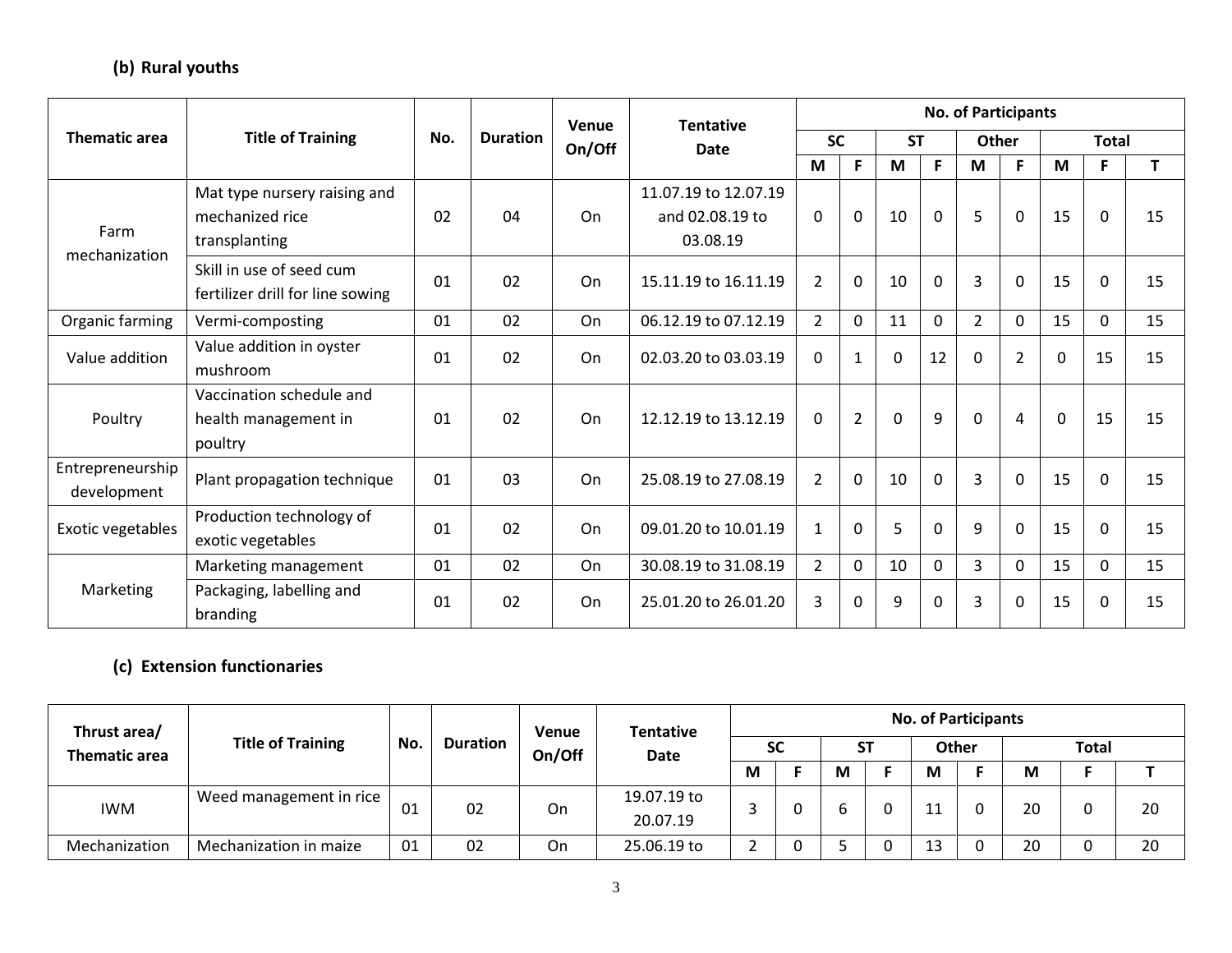|                | crop                      |    |    |    | 26.06.19    |                |          |                |              |             |              |              |             |    |
|----------------|---------------------------|----|----|----|-------------|----------------|----------|----------------|--------------|-------------|--------------|--------------|-------------|----|
| Mechanization  | Mechanization in pulse    | 01 | 02 | On | 17.01.20 to | 4              | $\Omega$ | 7              | $\mathbf{0}$ | 9           | 0            | 20           | 0           | 20 |
|                | crop                      |    |    |    | 18.01.20    |                |          |                |              |             |              |              |             |    |
| Value addition | Low cost diet preparation | 01 | 02 | On | 02.12.19 to | 0              | 2        | $\Omega$       | 9            | 0           | 9            | $\mathbf{0}$ | 20          | 20 |
|                | from cereals and pulses   |    |    |    | 03.12.19    |                |          |                |              |             |              |              |             |    |
| Income         | Additional income aspects | 01 | 02 | On | 07.03.20 to | $\overline{0}$ |          | $\mathbf 0$    | 5            | $\mathbf 0$ | 14           | $\Omega$     | 20          | 20 |
| generation     | for tribal women          |    |    |    | 08.03.20    |                |          |                |              |             |              |              |             |    |
|                | Production of quality     | 01 | 02 | On | 28.08.19 to | $\overline{2}$ | $\Omega$ | 8              | $\Omega$     | 10          | $\Omega$     | 20           | $\Omega$    | 20 |
|                | audio-visual materials    |    |    |    | 29.08.19    |                |          |                |              |             |              |              |             |    |
|                |                           | 01 | 02 | On | 24.10.19 to | 3              | $\Omega$ | $\overline{7}$ | $\mathbf{0}$ | 10          | $\mathbf{0}$ | 20           | 0           | 20 |
| Extension      | Training management       |    |    |    | 25.10.19    |                |          |                |              |             |              |              |             |    |
|                | Process documentation     | 01 | 02 | On | 19.12.19 to | $\overline{2}$ | $\Omega$ | 5              | $\mathbf 0$  | 13          | $\mathbf 0$  | 20           | $\mathbf 0$ | 20 |
|                |                           |    |    |    | 20.12.19    |                |          |                |              |             |              |              |             |    |
|                | Market led extension      | 01 | 02 | On |             | 4              |          | 5              | $\Omega$     | 11          | $\Omega$     | 20           | 0           | 20 |

**Abstract of Training: Consolidated table (ON and OFF Campus)**

### **Farmers and Farm women**

|                                           | No. of         |   |             |   |   | <b>No. of Participants</b> |                |    |           |    |    | <b>Grand Total</b> |    |
|-------------------------------------------|----------------|---|-------------|---|---|----------------------------|----------------|----|-----------|----|----|--------------------|----|
| <b>Thematic Area</b>                      | <b>Courses</b> |   | Other       |   |   | <b>SC</b>                  |                |    | <b>ST</b> |    |    |                    |    |
|                                           |                | M | F           |   | M | F                          |                | M  |           |    | M  |                    |    |
| I. Crop Production                        |                |   |             |   |   |                            |                |    |           |    |    |                    |    |
| Weed Management                           | 01             | 0 | $\mathbf 0$ | 0 | 0 | 0                          | $\Omega$       | 25 | $\Omega$  | 25 | 25 | $\mathbf{0}$       | 25 |
| <b>Resource Conservation Technologies</b> | 01             | 3 | 0           | 3 | 4 | 0                          | 4              | 18 | 0         | 18 | 25 | 0                  | 25 |
| <b>Cropping Systems</b>                   | 01             | 3 | 0           | 3 | 2 | 0                          | $\overline{2}$ | 20 | 0         | 20 | 25 | $\Omega$           | 25 |
| <b>Crop Diversification</b>               |                |   |             |   |   |                            |                |    |           |    |    |                    |    |
| Integrated Farming                        |                |   |             |   |   |                            |                |    |           |    |    |                    |    |
| Water management                          |                |   |             |   |   |                            |                |    |           |    |    |                    |    |
| Seed production                           |                |   |             |   |   |                            |                |    |           |    |    |                    |    |
| Nursery management                        |                |   |             |   |   |                            |                |    |           |    |    |                    |    |
| Integrated Crop Management                | 01             | 4 | 0           | 4 | 3 | 0                          | 3              | 18 | 0         | 18 | 25 | $\mathbf 0$        | 25 |
| Fodder production                         |                |   |             |   |   |                            |                |    |           |    |    |                    |    |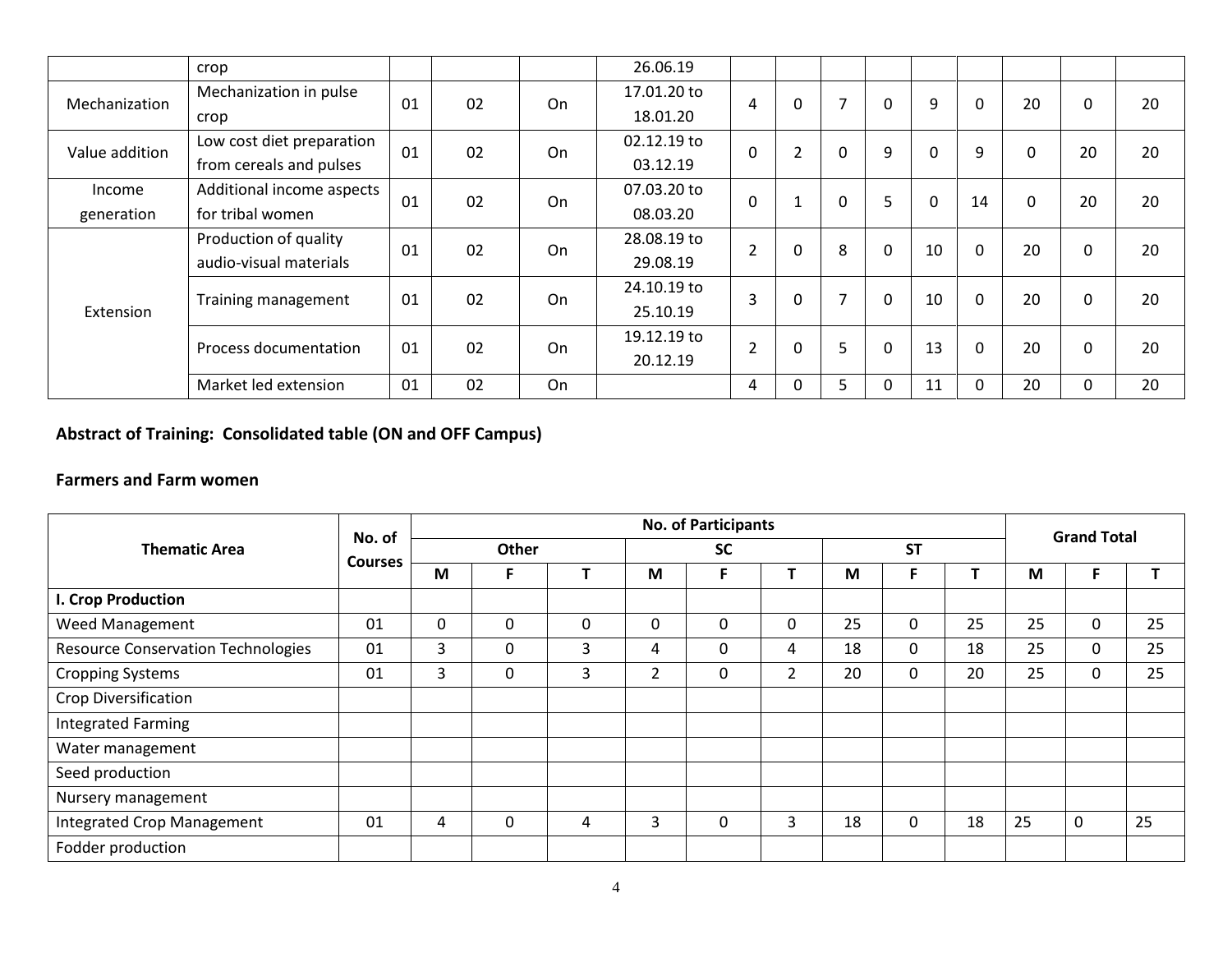|                                       |                |              |              |             |                | <b>No. of Participants</b> |                |     |              |     |     | <b>Grand Total</b> |             |
|---------------------------------------|----------------|--------------|--------------|-------------|----------------|----------------------------|----------------|-----|--------------|-----|-----|--------------------|-------------|
| <b>Thematic Area</b>                  | No. of         |              | <b>Other</b> |             |                | <b>SC</b>                  |                |     | <b>ST</b>    |     |     |                    |             |
|                                       | <b>Courses</b> | M            | F            | T           | M              | F                          | T.             | M   | F            | T   | M   | F                  | $\mathbf T$ |
| Production of organic inputs          |                |              |              |             |                |                            |                |     |              |     |     |                    |             |
| Others, (cultivation of crops)        |                |              |              |             |                |                            |                |     |              |     |     |                    |             |
| <b>TOTAL</b>                          | 04             | 10           | $\mathbf 0$  | 10          | 9              | $\mathbf 0$                | 9              | 81  | 0            | 81  | 100 | $\mathbf 0$        | 100         |
| II. Horticulture                      |                |              |              |             |                |                            |                |     |              |     |     |                    |             |
| a) Vegetable Crops                    |                |              |              |             |                |                            |                |     |              |     |     |                    |             |
| Integrated nutrient management        | 03             | 15           | $\mathbf 0$  | 15          | 9              | $\mathbf 0$                | 9              | 51  | $\mathbf{0}$ | 51  | 75  | $\Omega$           | 75          |
| Water management                      |                |              |              |             |                |                            |                |     |              |     |     |                    |             |
| Enterprise development                |                |              |              |             |                |                            |                |     |              |     |     |                    |             |
| Skill development                     |                |              |              |             |                |                            |                |     |              |     |     |                    |             |
| Yield increment                       |                |              |              |             |                |                            |                |     |              |     |     |                    |             |
| Production of low volume and high     |                |              |              |             |                |                            |                |     |              |     |     |                    |             |
| value crops                           | 01             | $\mathbf{0}$ | $\mathbf 0$  | $\mathbf 0$ | 0              | 0                          | $\Omega$       | 25  | $\Omega$     | 25  | 25  | $\Omega$           | 25          |
| Off-season vegetables                 | 01             | 5            | 0            | 5           | 5              | 0                          | 5              | 15  | $\Omega$     | 15  | 25  | 0                  | 25          |
| Nursery raising                       | 01             | 5            | $\mathbf 0$  | 5           | $\overline{2}$ | $\mathbf 0$                | $\overline{2}$ | 18  | 0            | 18  | 25  | $\mathbf 0$        | 25          |
| Exotic vegetables like Broccoli       |                |              |              |             |                |                            |                |     |              |     |     |                    |             |
| Export potential vegetables           |                |              |              |             |                |                            |                |     |              |     |     |                    |             |
| Grading and standardization           |                |              |              |             |                |                            |                |     |              |     |     |                    |             |
| Protective cultivation (Green Houses, | 01             | 6            | 0            | 6           | $\overline{2}$ | $\pmb{0}$                  | $\overline{2}$ | 17  |              | 17  | 25  | $\Omega$           | 25          |
| Shade Net etc.)                       |                |              |              |             |                |                            |                |     | 0            |     |     |                    |             |
| Others, if any (Cultivation of        |                |              |              |             |                |                            |                |     |              |     |     |                    |             |
| Vegetable)                            |                |              |              |             |                |                            |                |     |              |     |     |                    |             |
| <b>TOTAL</b>                          | 07             | 31           | $\mathbf 0$  | 31          | 18             | $\mathbf 0$                | 18             | 126 | 0            | 126 | 175 | 0                  | 175         |
| b) Fruits                             |                |              |              |             |                |                            |                |     |              |     |     |                    |             |
| <b>Training and Pruning</b>           |                |              |              |             |                |                            |                |     |              |     |     |                    |             |
| Layout and Management of Orchards     |                |              |              |             |                |                            |                |     |              |     |     |                    |             |
| <b>Cultivation of Fruit</b>           |                |              |              |             |                |                            |                |     |              |     |     |                    |             |
| Management of young plants/orchards   |                |              |              |             |                |                            |                |     |              |     |     |                    |             |
| Rejuvenation of old orchards          |                |              |              |             |                |                            |                |     |              |     |     |                    |             |
| <b>Export potential fruits</b>        |                |              |              |             |                |                            |                |     |              |     |     |                    |             |
| Micro irrigation systems of orchards  |                |              |              |             |                |                            |                |     |              |     |     |                    |             |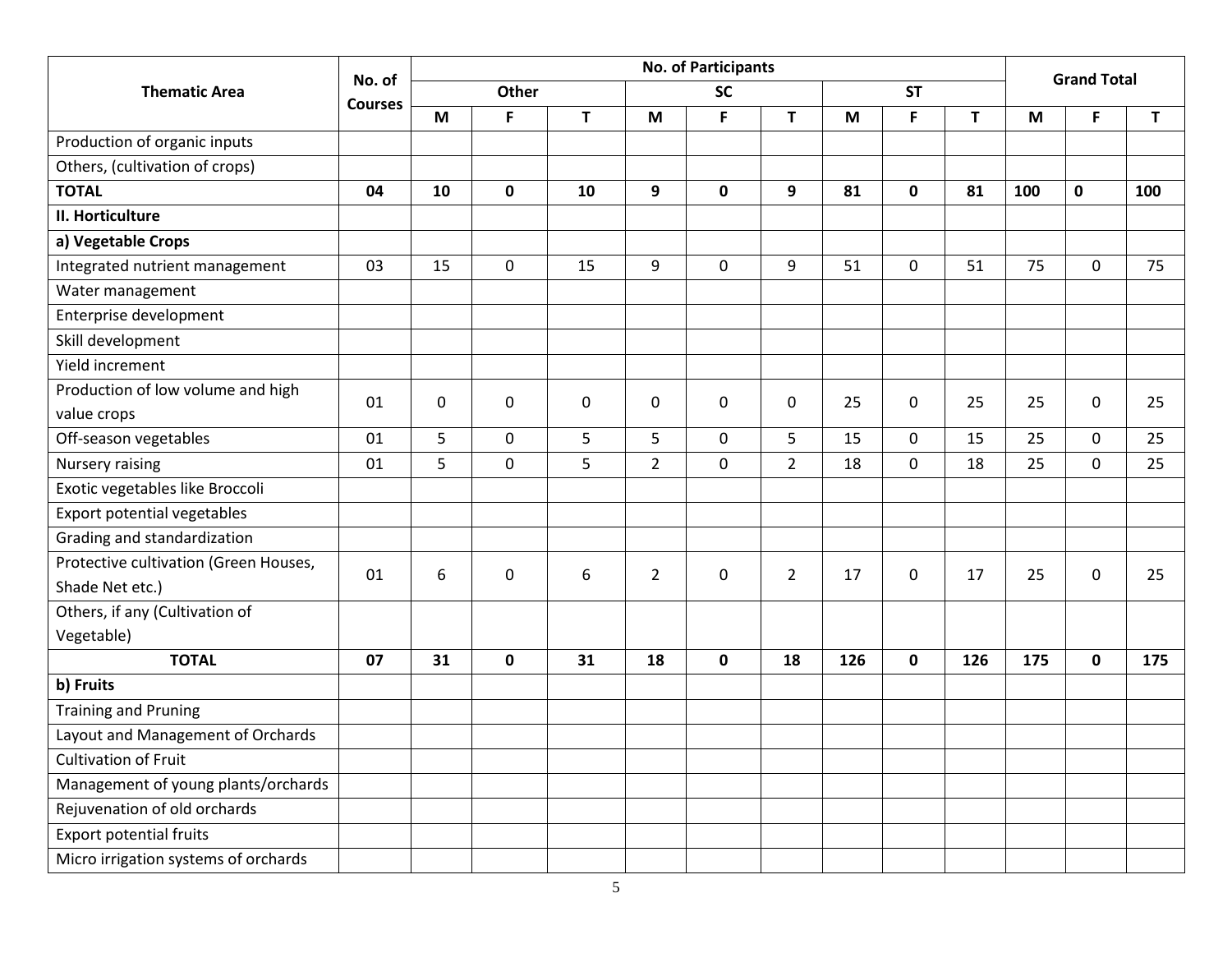|                                       |                |   |       |              |   | <b>No. of Participants</b> |   |   |           |    |   | <b>Grand Total</b> |   |
|---------------------------------------|----------------|---|-------|--------------|---|----------------------------|---|---|-----------|----|---|--------------------|---|
| <b>Thematic Area</b>                  | No. of         |   | Other |              |   | <b>SC</b>                  |   |   | <b>ST</b> |    |   |                    |   |
|                                       | <b>Courses</b> | M | F     | $\mathbf{T}$ | M | F                          | T | M | F         | T. | M | F                  | T |
| Plant propagation techniques          |                |   |       |              |   |                            |   |   |           |    |   |                    |   |
| Others, if any (INM)                  |                |   |       |              |   |                            |   |   |           |    |   |                    |   |
| <b>TOTAL</b>                          |                |   |       |              |   |                            |   |   |           |    |   |                    |   |
| c) Ornamental Plants                  |                |   |       |              |   |                            |   |   |           |    |   |                    |   |
| <b>Nursery Management</b>             |                |   |       |              |   |                            |   |   |           |    |   |                    |   |
| Management of potted plants           |                |   |       |              |   |                            |   |   |           |    |   |                    |   |
| Export potential of ornamental plants |                |   |       |              |   |                            |   |   |           |    |   |                    |   |
| Propagation techniques of Ornamental  |                |   |       |              |   |                            |   |   |           |    |   |                    |   |
| Plants                                |                |   |       |              |   |                            |   |   |           |    |   |                    |   |
| Others, if any                        |                |   |       |              |   |                            |   |   |           |    |   |                    |   |
| <b>TOTAL</b>                          |                |   |       |              |   |                            |   |   |           |    |   |                    |   |
| d) Plantation crops                   |                |   |       |              |   |                            |   |   |           |    |   |                    |   |
| <b>Production and Management</b>      |                |   |       |              |   |                            |   |   |           |    |   |                    |   |
| technology                            |                |   |       |              |   |                            |   |   |           |    |   |                    |   |
| Processing and value addition         |                |   |       |              |   |                            |   |   |           |    |   |                    |   |
| Others, if any                        |                |   |       |              |   |                            |   |   |           |    |   |                    |   |
| <b>TOTAL</b>                          |                |   |       |              |   |                            |   |   |           |    |   |                    |   |
| e) Tuber crops                        |                |   |       |              |   |                            |   |   |           |    |   |                    |   |
| <b>Production and Management</b>      |                |   |       |              |   |                            |   |   |           |    |   |                    |   |
| technology                            |                |   |       |              |   |                            |   |   |           |    |   |                    |   |
| Processing and value addition         |                |   |       |              |   |                            |   |   |           |    |   |                    |   |
| Others, if any                        |                |   |       |              |   |                            |   |   |           |    |   |                    |   |
| <b>TOTAL</b>                          |                |   |       |              |   |                            |   |   |           |    |   |                    |   |
| f) Spices                             |                |   |       |              |   |                            |   |   |           |    |   |                    |   |
| Production and Management             |                |   |       |              |   |                            |   |   |           |    |   |                    |   |
| technology                            |                |   |       |              |   |                            |   |   |           |    |   |                    |   |
| Processing and value addition         |                |   |       |              |   |                            |   |   |           |    |   |                    |   |
| Others, if any                        |                |   |       |              |   |                            |   |   |           |    |   |                    |   |
| <b>TOTAL</b>                          |                |   |       |              |   |                            |   |   |           |    |   |                    |   |
| g) Medicinal and Aromatic Plants      |                |   |       |              |   |                            |   |   |           |    |   |                    |   |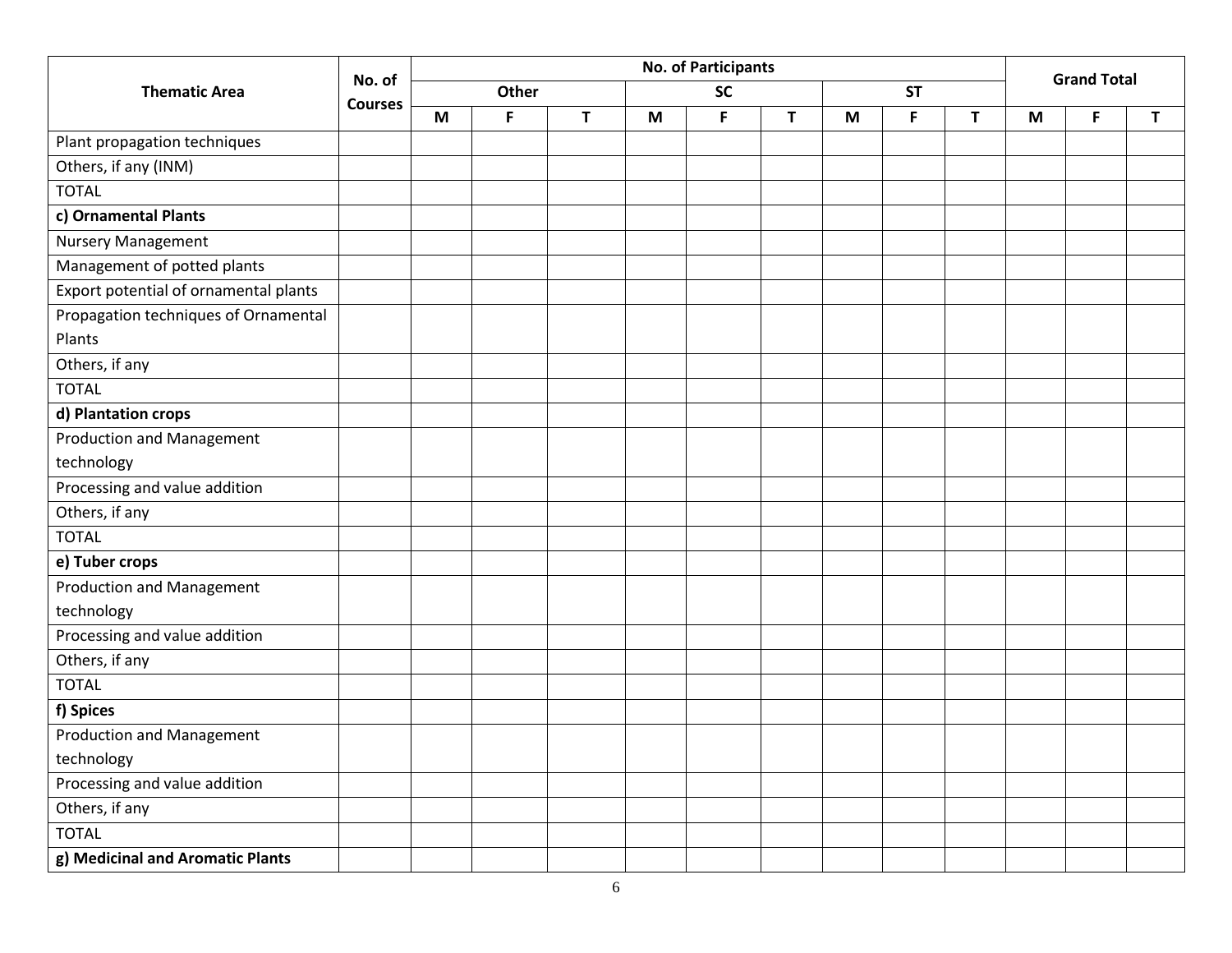|                                       |                |             |                |                |             | <b>No. of Participants</b> |              |              |           |    |                  |                    |    |
|---------------------------------------|----------------|-------------|----------------|----------------|-------------|----------------------------|--------------|--------------|-----------|----|------------------|--------------------|----|
| <b>Thematic Area</b>                  | No. of         |             | <b>Other</b>   |                |             | <b>SC</b>                  |              |              | <b>ST</b> |    |                  | <b>Grand Total</b> |    |
|                                       | <b>Courses</b> | M           | F              | T              | M           | $\mathsf F$                | T            | M            | F         | T. | M                | F                  | T. |
| Nursery management                    |                |             |                |                |             |                            |              |              |           |    |                  |                    |    |
| Production and management             |                |             |                |                |             |                            |              |              |           |    |                  |                    |    |
| technology                            |                |             |                |                |             |                            |              |              |           |    |                  |                    |    |
| Post-harvest technology and value     |                |             |                |                |             |                            |              |              |           |    |                  |                    |    |
| addition                              |                |             |                |                |             |                            |              |              |           |    |                  |                    |    |
| Others, if any                        |                |             |                |                |             |                            |              |              |           |    |                  |                    |    |
| <b>TOTAL</b>                          |                |             |                |                |             |                            |              |              |           |    |                  |                    |    |
| III. Soil Health and Fertility        |                |             |                |                |             |                            |              |              |           |    |                  |                    |    |
| <b>Management</b>                     |                |             |                |                |             |                            |              |              |           |    |                  |                    |    |
| Soil fertility management             |                |             |                |                |             |                            |              |              |           |    |                  |                    |    |
| Soil and Water Conservation           |                |             |                |                |             |                            |              |              |           |    |                  |                    |    |
| <b>Integrated Nutrient Management</b> |                |             |                |                |             |                            |              |              |           |    |                  |                    |    |
| Production and use of organic inputs  |                |             |                |                |             |                            |              |              |           |    |                  |                    |    |
| Management of Problematic soils       |                |             |                |                |             |                            |              |              |           |    |                  |                    |    |
| Micronutrient deficiency in crops     |                |             |                |                |             |                            |              |              |           |    |                  |                    |    |
| <b>Nutrient Use Efficiency</b>        |                |             |                |                |             |                            |              |              |           |    |                  |                    |    |
| Soil and Water Testing                |                |             |                |                |             |                            |              |              |           |    |                  |                    |    |
| Others, if any                        |                |             |                |                |             |                            |              |              |           |    |                  |                    |    |
| <b>TOTAL</b>                          |                |             |                |                |             |                            |              |              |           |    |                  |                    |    |
| <b>IV. Livestock Production and</b>   |                |             |                |                |             |                            |              |              |           |    |                  |                    |    |
| <b>Management</b>                     |                |             |                |                |             |                            |              |              |           |    |                  |                    |    |
| Dairy Management                      |                |             |                |                |             |                            |              |              |           |    |                  |                    |    |
| Poultry Management                    | 01             | $\mathbf 0$ | $\overline{2}$ | $\overline{2}$ | $\mathbf 0$ | $\mathbf{1}$               | $\mathbf{1}$ | $\mathbf{0}$ | 22        | 22 | $\mathbf 0$      | 25                 | 25 |
| <b>Piggery Management</b>             |                |             |                |                |             |                            |              |              |           |    |                  |                    |    |
| Rabbit Management                     |                |             |                |                |             |                            |              |              |           |    |                  |                    |    |
| Disease Management                    | 01             | 0           | $\pmb{0}$      | $\mathbf 0$    | $\mathbf 0$ | $\mathbf 0$                | 0            | 0            | 25        | 25 | $\boldsymbol{0}$ | 25                 | 25 |
| Feed management                       |                |             |                |                |             |                            |              |              |           |    |                  |                    |    |
| Production of quality animal products |                |             |                |                |             |                            |              |              |           |    |                  |                    |    |
| Others, if any (Goat farming)         |                |             |                |                |             |                            |              |              |           |    |                  |                    |    |
| <b>TOTAL</b>                          | 02             | $\mathbf 0$ | $\overline{2}$ | $\overline{2}$ | 0           | $\mathbf{1}$               | $\mathbf{1}$ | $\mathbf 0$  | 47        | 47 | $\mathbf 0$      | 50                 | 50 |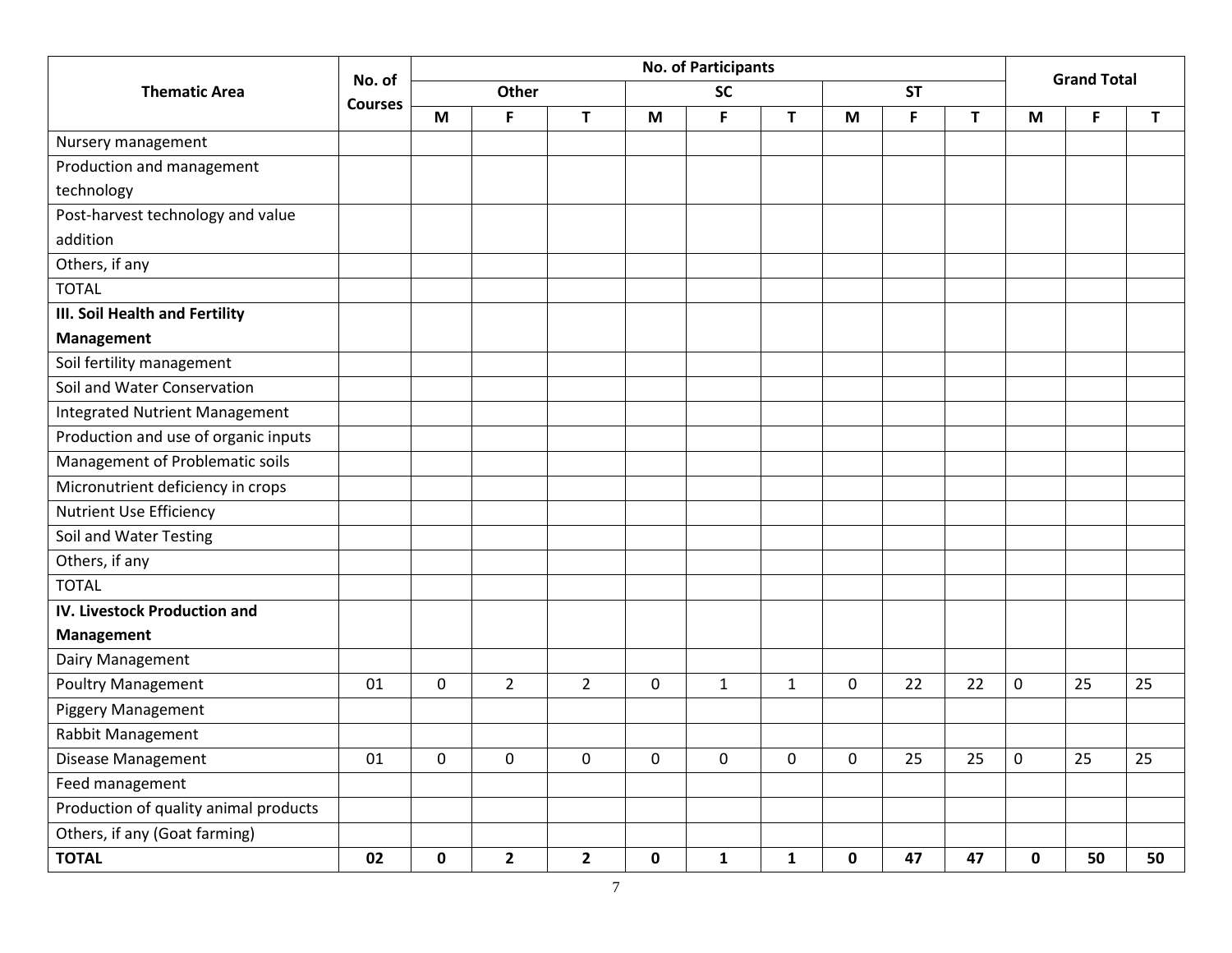|                                       |                |             |                  |                |              | <b>No. of Participants</b> |                |             |             |    |             | <b>Grand Total</b> |     |
|---------------------------------------|----------------|-------------|------------------|----------------|--------------|----------------------------|----------------|-------------|-------------|----|-------------|--------------------|-----|
| <b>Thematic Area</b>                  | No. of         |             | Other            |                |              | <b>SC</b>                  |                |             | <b>ST</b>   |    |             |                    |     |
|                                       | <b>Courses</b> | M           | F                | $\mathbf{T}$   | M            | F                          | T              | M           | F           | T  | M           | F.                 | T   |
| V. Home Science/Women                 |                |             |                  |                |              |                            |                |             |             |    |             |                    |     |
| empowerment                           |                |             |                  |                |              |                            |                |             |             |    |             |                    |     |
| Household food security by kitchen    | 01             | $\mathbf 0$ | 6                | 6              | $\mathbf 0$  | $\overline{2}$             | $\overline{2}$ |             |             |    |             |                    | 25  |
| gardening and nutrition gardening     |                |             |                  |                |              |                            |                | 0           | 17          | 17 | 0           | 25                 |     |
| Design and development of             |                |             |                  |                |              |                            |                |             |             |    |             |                    |     |
| low/minimum cost diet                 |                |             |                  |                |              |                            |                |             |             |    |             |                    |     |
| Designing and development for high    |                |             |                  |                |              |                            |                |             |             |    |             |                    |     |
| nutrient efficiency diet              |                |             |                  |                |              |                            |                |             |             |    |             |                    |     |
| Minimization of nutrient loss in      |                |             |                  |                |              |                            |                |             |             |    |             |                    |     |
| processing                            |                |             |                  |                |              |                            |                |             |             |    |             |                    |     |
| Gender mainstreaming through SHGs     |                |             |                  |                |              |                            |                |             |             |    |             |                    |     |
| Storage loss minimization techniques  |                |             |                  |                |              |                            |                |             |             |    |             |                    |     |
| Enterprise development                |                |             |                  |                |              |                            |                |             |             |    |             |                    |     |
| Value addition                        | 03             | $\mathbf 0$ | $\overline{7}$   | $\overline{7}$ | $\mathbf 0$  | 6                          | 6              | $\mathbf 0$ | 62          | 62 | $\mathbf 0$ | 75                 | 75  |
| Income generation activities for      |                |             |                  |                |              |                            |                |             |             |    |             |                    |     |
| empowerment of rural Women            |                |             |                  |                |              |                            |                |             |             |    |             |                    |     |
| Location specific drudgery reduction  |                |             |                  |                |              |                            |                |             |             |    |             |                    |     |
| technologies                          |                |             |                  |                |              |                            |                |             |             |    |             |                    |     |
| <b>Rural Crafts</b>                   |                |             |                  |                |              |                            |                |             |             |    |             |                    |     |
| Capacity building                     |                |             |                  |                |              |                            |                |             |             |    |             |                    |     |
| Women and childcare                   |                |             |                  |                |              |                            |                |             |             |    |             |                    |     |
| Others, if any                        |                |             |                  |                |              |                            |                |             |             |    |             |                    |     |
| <b>TOTAL</b>                          | 04             | $\mathbf 0$ | 13               | 13             | $\mathbf 0$  | 8                          | 8              | $\mathbf 0$ | 79          | 79 | 0           | 100                | 100 |
| <b>VI.Agril. Engineering</b>          |                |             |                  |                |              |                            |                |             |             |    |             |                    |     |
| Installation and maintenance of micro | 01             | 4           | $\mathbf 0$      | 4              | $\mathbf{1}$ | $\mathbf 0$                | $\mathbf{1}$   | 20          | $\mathbf 0$ | 20 | 25          | $\mathbf 0$        | 25  |
| irrigation systems                    |                |             |                  |                |              |                            |                |             |             |    |             |                    |     |
| Use of Plastics in farming practices  |                |             |                  |                |              |                            |                |             |             |    |             |                    |     |
| Production of small tools and         |                |             |                  |                |              |                            |                |             |             |    |             |                    |     |
| implements                            |                |             |                  |                |              |                            |                |             |             |    |             |                    |     |
| Repair and maintenance of farm        | 06             | 31          | $\boldsymbol{0}$ | 31             | 20           | $\pmb{0}$                  | 20             | 99          | $\Omega$    | 99 | 150         | $\pmb{0}$          | 150 |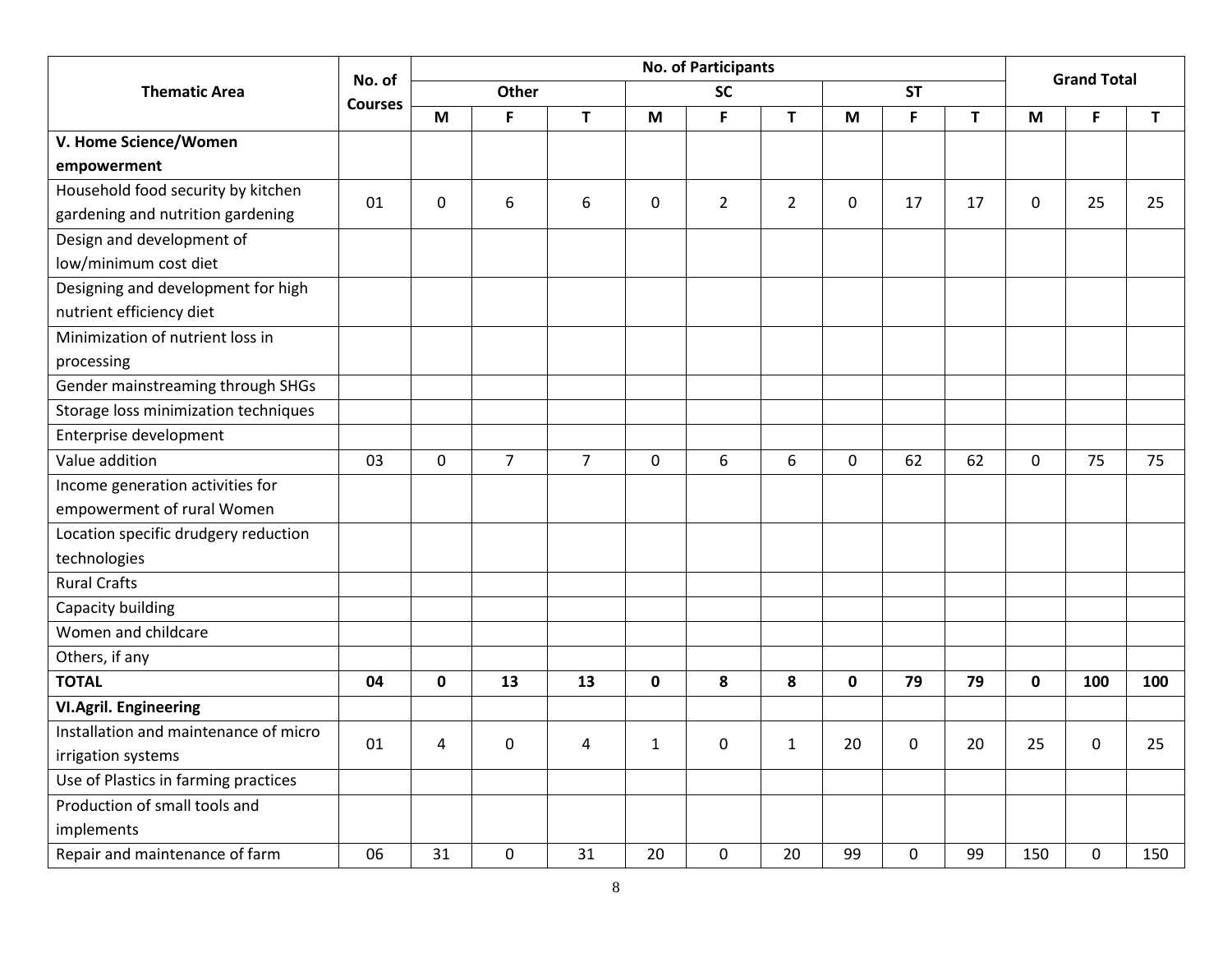|                                         |                |                |                |                |    | <b>No. of Participants</b> |    |     |             |     |     | <b>Grand Total</b> |     |
|-----------------------------------------|----------------|----------------|----------------|----------------|----|----------------------------|----|-----|-------------|-----|-----|--------------------|-----|
| <b>Thematic Area</b>                    | No. of         |                | Other          |                |    | <b>SC</b>                  |    |     | <b>ST</b>   |     |     |                    |     |
|                                         | <b>Courses</b> | M              | F              | $\mathsf{T}$   | M  | F                          | T  | M   | F           | T   | M   | F                  | T   |
| machinery and implements                |                |                |                |                |    |                            |    |     |             |     |     |                    |     |
| Small scale processing and value        |                |                |                |                |    |                            |    |     |             |     |     |                    |     |
| addition                                |                |                |                |                |    |                            |    |     |             |     |     |                    |     |
| Post-Harvest Technology                 | 02             | $\overline{2}$ | $\overline{0}$ | $\overline{2}$ | 5  | $\mathbf 0$                | 5  | 43  | $\mathbf 0$ | 43  | 50  | $\mathbf 0$        | 50  |
| Others, if any                          |                |                |                |                |    |                            |    |     |             |     |     |                    |     |
| <b>TOTAL</b>                            | 09             | 37             | $\mathbf 0$    | 37             | 26 | $\mathbf 0$                | 26 | 162 | $\mathbf 0$ | 162 | 225 | $\mathbf 0$        | 225 |
| <b>VII. Plant Protection</b>            |                |                |                |                |    |                            |    |     |             |     |     |                    |     |
| Integrated Pest Management              | 02             | 9              | $\mathbf 0$    | $9\,$          | 6  | $\mathbf 0$                | 6  | 35  | 0           | 35  | 50  | 0                  | 50  |
| Integrated Disease Management           | 01             | 5              | $\mathbf 0$    | 5              | 5  | $\mathbf 0$                | 5  | 15  | $\mathbf 0$ | 15  | 25  | 0                  | 25  |
| Biocontrol of pests and diseases        |                |                |                |                |    |                            |    |     |             |     |     |                    |     |
| Production of bio control agents and    |                |                |                |                |    |                            |    |     |             |     |     |                    |     |
| bio pesticides                          |                |                |                |                |    |                            |    |     |             |     |     |                    |     |
| Others, if any                          |                |                |                |                |    |                            |    |     |             |     |     |                    |     |
| <b>TOTAL</b>                            | 03             | 14             | $\mathbf 0$    | 14             | 11 | $\mathbf 0$                | 11 | 50  | $\mathbf 0$ | 50  | 75  | 0                  | 75  |
| <b>VIII. Fisheries</b>                  |                |                |                |                |    |                            |    |     |             |     |     |                    |     |
| Integrated fish farming                 |                |                |                |                |    |                            |    |     |             |     |     |                    |     |
| Carp breeding and hatchery              |                |                |                |                |    |                            |    |     |             |     |     |                    |     |
| management                              |                |                |                |                |    |                            |    |     |             |     |     |                    |     |
| Carp fry and fingerling rearing         |                |                |                |                |    |                            |    |     |             |     |     |                    |     |
| Composite fish culture & fish disease   |                |                |                |                |    |                            |    |     |             |     |     |                    |     |
| Fish feed preparation & its application |                |                |                |                |    |                            |    |     |             |     |     |                    |     |
| to fishpond, like nursery, rearing &    |                |                |                |                |    |                            |    |     |             |     |     |                    |     |
| stocking pond                           |                |                |                |                |    |                            |    |     |             |     |     |                    |     |
| Hatchery management and culture of      |                |                |                |                |    |                            |    |     |             |     |     |                    |     |
| freshwater prawn                        |                |                |                |                |    |                            |    |     |             |     |     |                    |     |
| Breeding and culture of ornamental      |                |                |                |                |    |                            |    |     |             |     |     |                    |     |
| fishes                                  |                |                |                |                |    |                            |    |     |             |     |     |                    |     |
| Portable plastic carp hatchery          |                |                |                |                |    |                            |    |     |             |     |     |                    |     |
| Pen culture of fish and prawn           |                |                |                |                |    |                            |    |     |             |     |     |                    |     |
| Shrimp farming                          |                |                |                |                |    |                            |    |     |             |     |     |                    |     |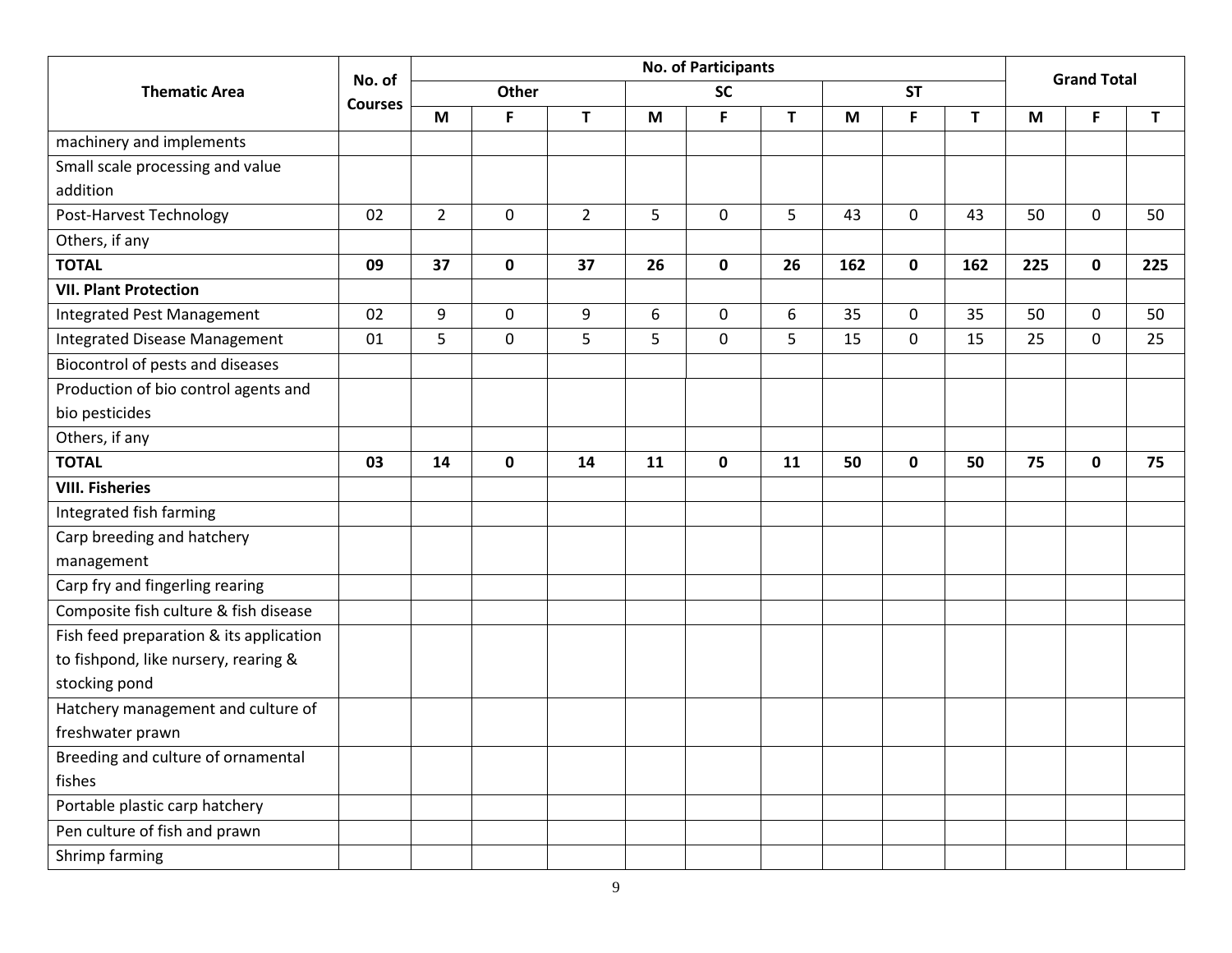|                                    |                |             |                |                |             | <b>No. of Participants</b> |              |          |           |    |          | <b>Grand Total</b> |              |
|------------------------------------|----------------|-------------|----------------|----------------|-------------|----------------------------|--------------|----------|-----------|----|----------|--------------------|--------------|
| <b>Thematic Area</b>               | No. of         |             | <b>Other</b>   |                |             | <b>SC</b>                  |              |          | <b>ST</b> |    |          |                    |              |
|                                    | <b>Courses</b> | M           | F              | T              | M           | F                          | T            | M        | F         | T  | M        | F                  | $\mathsf{T}$ |
| Edible oyster farming              |                |             |                |                |             |                            |              |          |           |    |          |                    |              |
| Pearl culture                      |                |             |                |                |             |                            |              |          |           |    |          |                    |              |
| Fish processing and value addition |                |             |                |                |             |                            |              |          |           |    |          |                    |              |
| Others, if any                     |                |             |                |                |             |                            |              |          |           |    |          |                    |              |
| <b>TOTAL</b>                       |                |             |                |                |             |                            |              |          |           |    |          |                    |              |
| IX. Production of Inputs at site   |                |             |                |                |             |                            |              |          |           |    |          |                    |              |
| Seed Production                    |                |             |                |                |             |                            |              |          |           |    |          |                    |              |
| Planting material production       |                |             |                |                |             |                            |              |          |           |    |          |                    |              |
| Bio-agents production              |                |             |                |                |             |                            |              |          |           |    |          |                    |              |
| Bio-pesticides production          |                |             |                |                |             |                            |              |          |           |    |          |                    |              |
| Bio-fertilizer production          |                |             |                |                |             |                            |              |          |           |    |          |                    |              |
| Vermi-compost production           | 01             | $\mathbf 0$ | $\overline{2}$ | $\overline{2}$ | 0           | $\mathbf{1}$               | $\mathbf{1}$ | $\Omega$ | 22        | 22 | $\Omega$ | 25                 | 25           |
| Organic manures production         |                |             |                |                |             |                            |              |          |           |    |          |                    |              |
| Production of fry and fingerlings  |                |             |                |                |             |                            |              |          |           |    |          |                    |              |
| Production of Bee-colonies and wax |                |             |                |                |             |                            |              |          |           |    |          |                    |              |
| sheets                             |                |             |                |                |             |                            |              |          |           |    |          |                    |              |
| Small tools and implements         |                |             |                |                |             |                            |              |          |           |    |          |                    |              |
| Production of livestock feed and   |                |             |                |                |             |                            |              |          |           |    |          |                    |              |
| fodder                             |                |             |                |                |             |                            |              |          |           |    |          |                    |              |
| Production of Fish feed            |                |             |                |                |             |                            |              |          |           |    |          |                    |              |
| Others, if any                     |                |             |                |                |             |                            |              |          |           |    |          |                    |              |
| <b>TOTAL</b>                       | 01             | 0           | $\mathbf{2}$   | $\overline{2}$ | $\mathbf 0$ | $\mathbf{1}$               | 1            | 0        | 22        | 22 | 0        | 25                 | 25           |
| X. Capacity Building and Group     |                |             |                |                |             |                            |              |          |           |    |          |                    |              |
| <b>Dynamics</b>                    |                |             |                |                |             |                            |              |          |           |    |          |                    |              |
| Leadership development             |                |             |                |                |             |                            |              |          |           |    |          |                    |              |
| Group dynamics                     |                |             |                |                |             |                            |              |          |           |    |          |                    |              |
| Formation and Management of SHGs   |                |             |                |                |             |                            |              |          |           |    |          |                    |              |
| Mobilization of social capital     |                |             |                |                |             |                            |              |          |           |    |          |                    |              |
| Entrepreneurial development of     |                |             |                |                |             |                            |              |          |           |    |          |                    |              |
| farmers/youths                     |                |             |                |                |             |                            |              |          |           |    |          |                    |              |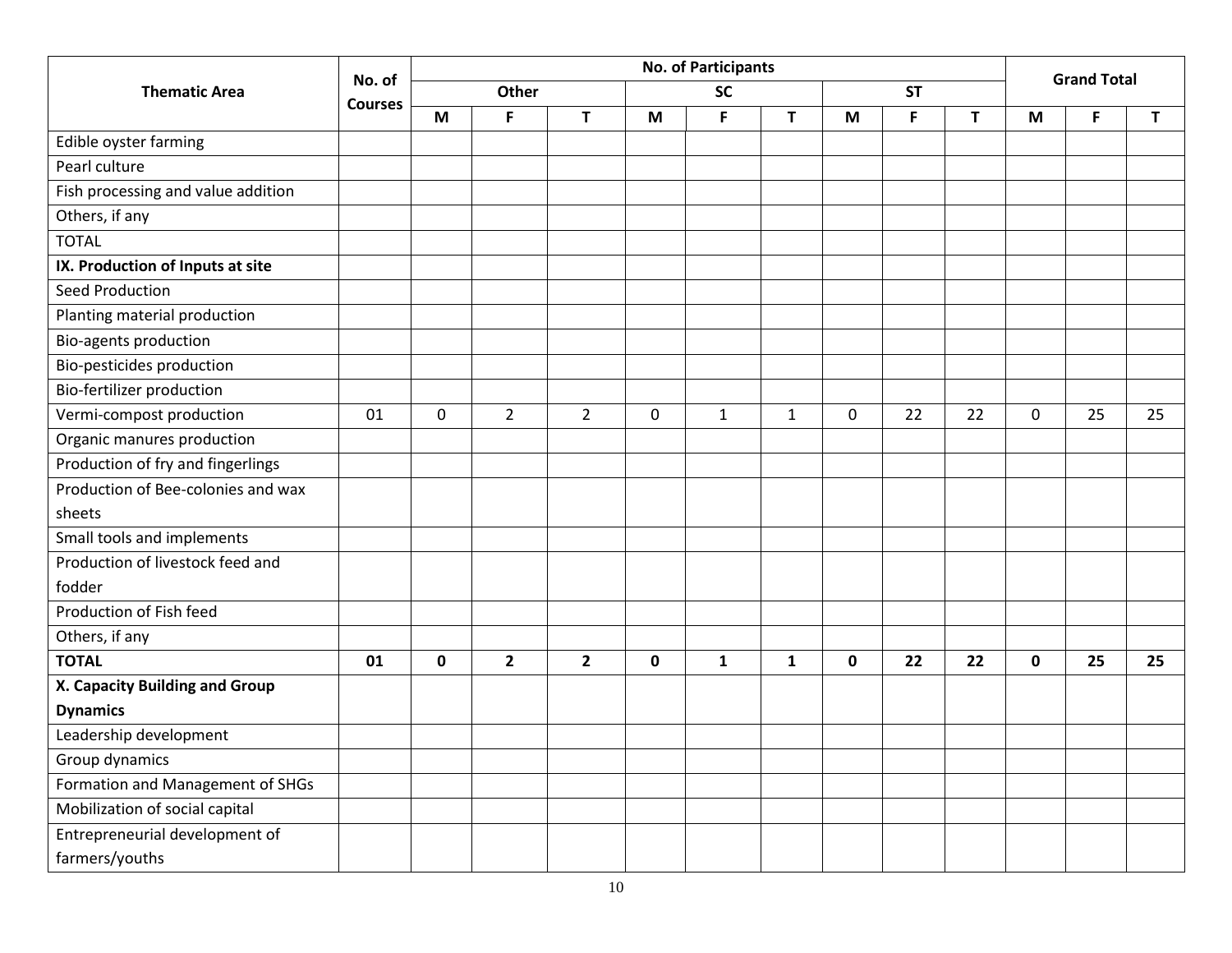|                                   | No. of         |    |       |     |    | <b>No. of Participants</b> |    |     |           |     |     | <b>Grand Total</b> |     |
|-----------------------------------|----------------|----|-------|-----|----|----------------------------|----|-----|-----------|-----|-----|--------------------|-----|
| <b>Thematic Area</b>              | <b>Courses</b> |    | Other |     |    | <b>SC</b>                  |    |     | <b>ST</b> |     |     |                    |     |
|                                   |                | M  | F.    |     | M  | F.                         |    | M   |           |     | M   |                    |     |
| WTO and IPR issues                |                |    |       |     |    |                            |    |     |           |     |     |                    |     |
| Others, if any                    |                |    |       |     |    |                            |    |     |           |     |     |                    |     |
| <b>TOTAL</b>                      |                |    |       |     |    |                            |    |     |           |     |     |                    |     |
| XI Agro-forestry                  |                |    |       |     |    |                            |    |     |           |     |     |                    |     |
| Production technologies           |                |    |       |     |    |                            |    |     |           |     |     |                    |     |
| Nursery management                |                |    |       |     |    |                            |    |     |           |     |     |                    |     |
| <b>Integrated Farming Systems</b> |                |    |       |     |    |                            |    |     |           |     |     |                    |     |
| <b>TOTAL</b>                      |                |    |       |     |    |                            |    |     |           |     |     |                    |     |
| XII. Others (Pl. Specify)         |                |    |       |     |    |                            |    |     |           |     |     |                    |     |
| <b>TOTAL</b>                      | 30             | 92 | 17    | 109 | 64 | 10                         | 74 | 419 | 148       | 567 | 575 | 175                | 750 |

## **Rural youth**

|                                    | No. of         |                |              |                |                | <b>No. of Participants</b> |                |    |                  |    |    | <b>Grand Total</b> |    |
|------------------------------------|----------------|----------------|--------------|----------------|----------------|----------------------------|----------------|----|------------------|----|----|--------------------|----|
| <b>Thematic Area</b>               | <b>Courses</b> |                | <b>Other</b> |                |                | <b>SC</b>                  |                |    | <b>ST</b>        |    |    |                    |    |
|                                    |                | M              | F.           |                | M              | F                          | т              | M  | F                | т  | M  | F                  | T  |
| <b>Mushroom Production</b>         |                |                |              |                |                |                            |                |    |                  |    |    |                    |    |
| Beekeeping                         |                |                |              |                |                |                            |                |    |                  |    |    |                    |    |
| Integrated farming                 |                |                |              |                |                |                            |                |    |                  |    |    |                    |    |
| Seed production                    |                |                |              |                |                |                            |                |    |                  |    |    |                    |    |
| Production of organic inputs       |                |                |              |                |                |                            |                |    |                  |    |    |                    |    |
| Planting material production       | 01             | 3              | 0            | 3              | $\overline{2}$ | 0                          | $\overline{2}$ | 10 | 0                | 10 | 15 | $\mathbf 0$        | 15 |
| Vermi-culture                      | 01             | $\overline{2}$ | 0            | $\overline{2}$ | $\overline{2}$ | 0                          | $\overline{2}$ | 11 | 0                | 11 | 15 | 0                  | 15 |
| Sericulture                        |                |                |              |                |                |                            |                |    |                  |    |    |                    |    |
| Protected cultivation of vegetable |                |                |              |                |                |                            |                |    |                  |    |    |                    |    |
| crops                              |                |                |              |                |                |                            |                |    |                  |    |    |                    |    |
| Commercial fruit production        |                |                |              |                |                |                            |                |    |                  |    |    |                    |    |
| Repair and maintenance of farm     | 02             | 8              | 0            | 8              | $\overline{2}$ | 0                          | $\overline{2}$ | 20 | $\boldsymbol{0}$ | 20 | 30 | 0                  | 30 |
| machinery and implements           |                |                |              |                |                |                            |                |    |                  |    |    |                    |    |
| Nursery Management of Horticulture |                |                |              |                |                |                            |                |    |                  |    |    |                    |    |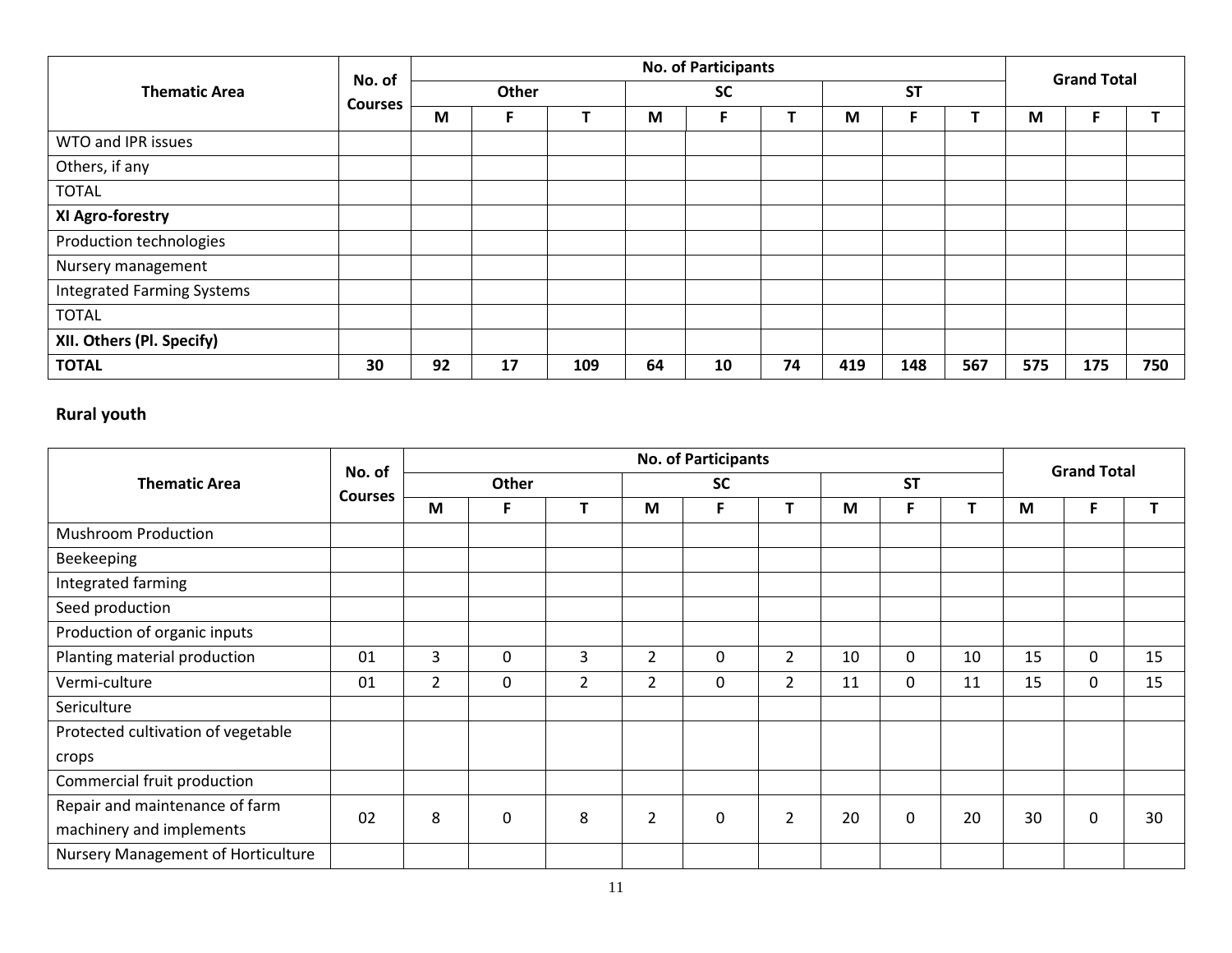|                                       |                |                  |                |             |              | <b>No. of Participants</b> |                |          |             |                |             | <b>Grand Total</b> |    |
|---------------------------------------|----------------|------------------|----------------|-------------|--------------|----------------------------|----------------|----------|-------------|----------------|-------------|--------------------|----|
| <b>Thematic Area</b>                  | No. of         |                  | <b>Other</b>   |             |              | <b>SC</b>                  |                |          | <b>ST</b>   |                |             |                    |    |
|                                       | <b>Courses</b> | M                | F              | T           | M            | F                          | T              | M        | F           | T              | M           | F                  | T  |
| crops                                 |                |                  |                |             |              |                            |                |          |             |                |             |                    |    |
| Training and pruning of orchards      |                |                  |                |             |              |                            |                |          |             |                |             |                    |    |
| Value addition                        | 01             | $\mathbf 0$      | $\overline{2}$ | $2^{\circ}$ | $\mathbf 0$  | $\mathbf{1}$               | $\mathbf{1}$   | $\Omega$ | 12          | 12             | $\Omega$    | 15                 | 15 |
| Production of quality animal products |                |                  |                |             |              |                            |                |          |             |                |             |                    |    |
| Dairying                              |                |                  |                |             |              |                            |                |          |             |                |             |                    |    |
| Sheep and goat rearing                |                |                  |                |             |              |                            |                |          |             |                |             |                    |    |
| <b>Quail farming</b>                  |                |                  |                |             |              |                            |                |          |             |                |             |                    |    |
| Piggery                               |                |                  |                |             |              |                            |                |          |             |                |             |                    |    |
| Rabbit farming                        |                |                  |                |             |              |                            |                |          |             |                |             |                    |    |
| Poultry production                    | 01             | $\boldsymbol{0}$ | 4              | 4           | $\mathbf 0$  | $\overline{2}$             | $\overline{2}$ | 0        | 9           | 9              | $\mathbf 0$ | 15                 | 15 |
| Ornamental fisheries                  |                |                  |                |             |              |                            |                |          |             |                |             |                    |    |
| Para vets                             |                |                  |                |             |              |                            |                |          |             |                |             |                    |    |
| Para extension workers                |                |                  |                |             |              |                            |                |          |             |                |             |                    |    |
| Composite fish culture                |                |                  |                |             |              |                            |                |          |             |                |             |                    |    |
| Freshwater prawn culture              |                |                  |                |             |              |                            |                |          |             |                |             |                    |    |
| Shrimp farming                        |                |                  |                |             |              |                            |                |          |             |                |             |                    |    |
| Pearl culture                         |                |                  |                |             |              |                            |                |          |             |                |             |                    |    |
| Cold water fisheries                  |                |                  |                |             |              |                            |                |          |             |                |             |                    |    |
| Fish harvest and processing           |                |                  |                |             |              |                            |                |          |             |                |             |                    |    |
| technology                            |                |                  |                |             |              |                            |                |          |             |                |             |                    |    |
| Fry and fingerling rearing            |                |                  |                |             |              |                            |                |          |             |                |             |                    |    |
| Small scale processing                |                |                  |                |             |              |                            |                |          |             |                |             |                    |    |
| Post-Harvest Technology               |                |                  |                |             |              |                            |                |          |             |                |             |                    |    |
| <b>Tailoring and Stitching</b>        |                |                  |                |             |              |                            |                |          |             |                |             |                    |    |
| <b>Rural Crafts</b>                   |                |                  |                |             |              |                            |                |          |             |                |             |                    |    |
| Enterprise development                |                |                  |                |             |              |                            |                |          |             |                |             |                    |    |
| Others if any (ICT application in     |                |                  |                |             |              |                            |                |          |             |                |             |                    |    |
| agriculture)                          |                |                  |                |             |              |                            |                |          |             |                |             |                    |    |
| Others if any (Production technology  | 01             | 9                | $\mathbf 0$    | 9           | $\mathbf{1}$ | $\mathbf 0$                | $\mathbf{1}$   | 5        | $\mathbf 0$ | $5\phantom{.}$ | 15          | $\mathbf 0$        | 15 |
| of exotic vegetables)                 |                |                  |                |             |              |                            |                |          |             |                |             |                    |    |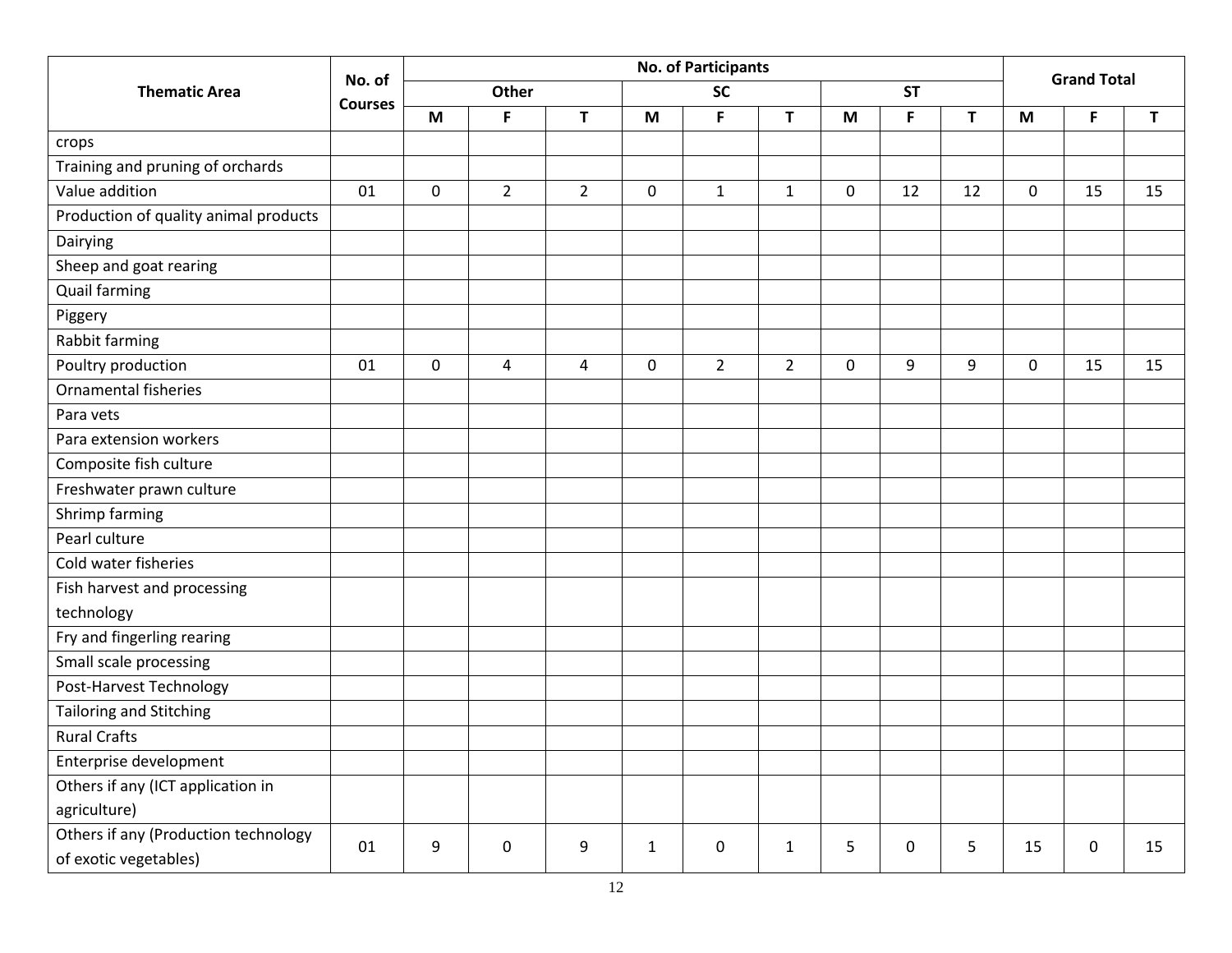|                                                     | No. of         |    |       |    |    | <b>No. of Participants</b> |    |    |           |    |     | <b>Grand Total</b> |     |
|-----------------------------------------------------|----------------|----|-------|----|----|----------------------------|----|----|-----------|----|-----|--------------------|-----|
| <b>Thematic Area</b>                                | <b>Courses</b> |    | Other |    |    | <b>SC</b>                  |    |    | <b>ST</b> |    |     |                    |     |
|                                                     |                | M  |       |    | M  |                            |    | М  |           |    | M   |                    |     |
| Others if any (Marketing<br>management)             | 01             | 3  | 0     |    |    | 0                          |    | 10 | 0         | 10 | 15  | 0                  | 15  |
| Others if any (Packaging, labeling and<br>branding) | 01             | 3  | 0     |    |    | 0                          |    | 9  | 0         | 9  | 15  | 0                  | 15  |
| <b>TOTAL</b>                                        | о              | 28 | ь     | 34 | 12 | э                          | 15 | 65 | 21        | 86 | 105 | 30                 | 135 |

### **Extension functionaries**

| <b>Thematic Area</b>                  | No. of         | <b>No. of Participants</b> |             |    |                |              |                |                |             |                | <b>Grand Total</b> |             |    |
|---------------------------------------|----------------|----------------------------|-------------|----|----------------|--------------|----------------|----------------|-------------|----------------|--------------------|-------------|----|
|                                       | <b>Courses</b> |                            | Other       |    |                | <b>SC</b>    |                |                | <b>ST</b>   |                |                    |             |    |
|                                       |                | M                          | F           | T  | M              | F            | T              | M              | F           | T.             | M                  | F           | T  |
| Productivity enhancement in field     | 01             | 11                         | 0           | 11 | 3              | $\pmb{0}$    | 3              | 6              | $\mathbf 0$ | 6              | 20                 | 0           | 20 |
| crops                                 |                |                            |             |    |                |              |                |                |             |                |                    |             |    |
| Integrated Pest Management            |                |                            |             |    |                |              |                |                |             |                |                    |             |    |
| Integrated Nutrient management        |                |                            |             |    |                |              |                |                |             |                |                    |             |    |
| Rejuvenation of old orchards          |                |                            |             |    |                |              |                |                |             |                |                    |             |    |
| Value addition                        |                |                            |             |    |                |              |                |                |             |                |                    |             |    |
| Protected cultivation technology      |                |                            |             |    |                |              |                |                |             |                |                    |             |    |
| Formation and Management of           | 01             | $\mathbf 0$                | 14          | 14 | $\mathbf 0$    | $\mathbf{1}$ | $\mathbf{1}$   | 0              | 5           | 5              | $\mathbf 0$        | 20          | 20 |
| <b>SHGs</b>                           |                |                            |             |    |                |              |                |                |             |                |                    |             |    |
| Group Dynamics and farmers            | 01             | 10                         | 0           | 10 | $\overline{2}$ | $\mathbf 0$  | $\overline{2}$ | 8              | $\mathbf 0$ | 8              | 20                 | $\mathbf 0$ | 20 |
| organization                          |                |                            |             |    |                |              |                |                |             |                |                    |             |    |
| Information networking among          |                |                            |             |    |                |              |                |                |             |                |                    |             |    |
| farmers                               |                |                            |             |    |                |              |                |                |             |                |                    |             |    |
| Capacity building for ICT application | 01             | 10                         | $\mathbf 0$ | 10 | 3              | $\mathbf 0$  | 3              | $\overline{7}$ | $\Omega$    | $\overline{7}$ | 20                 | $\Omega$    | 20 |
| Care and maintenance of farm          | 02             | 22                         | 0           | 22 | 6              | 0            | 6              | 12             | $\Omega$    | 12             | 40                 | $\Omega$    | 40 |
| machinery and implements              |                |                            |             |    |                |              |                |                |             |                |                    |             |    |
| WTO and IPR issues                    |                |                            |             |    |                |              |                |                |             |                |                    |             |    |
| Management in farm animals            |                |                            |             |    |                |              |                |                |             |                |                    |             |    |
| Livestock feed and fodder             |                |                            |             |    |                |              |                |                |             |                |                    |             |    |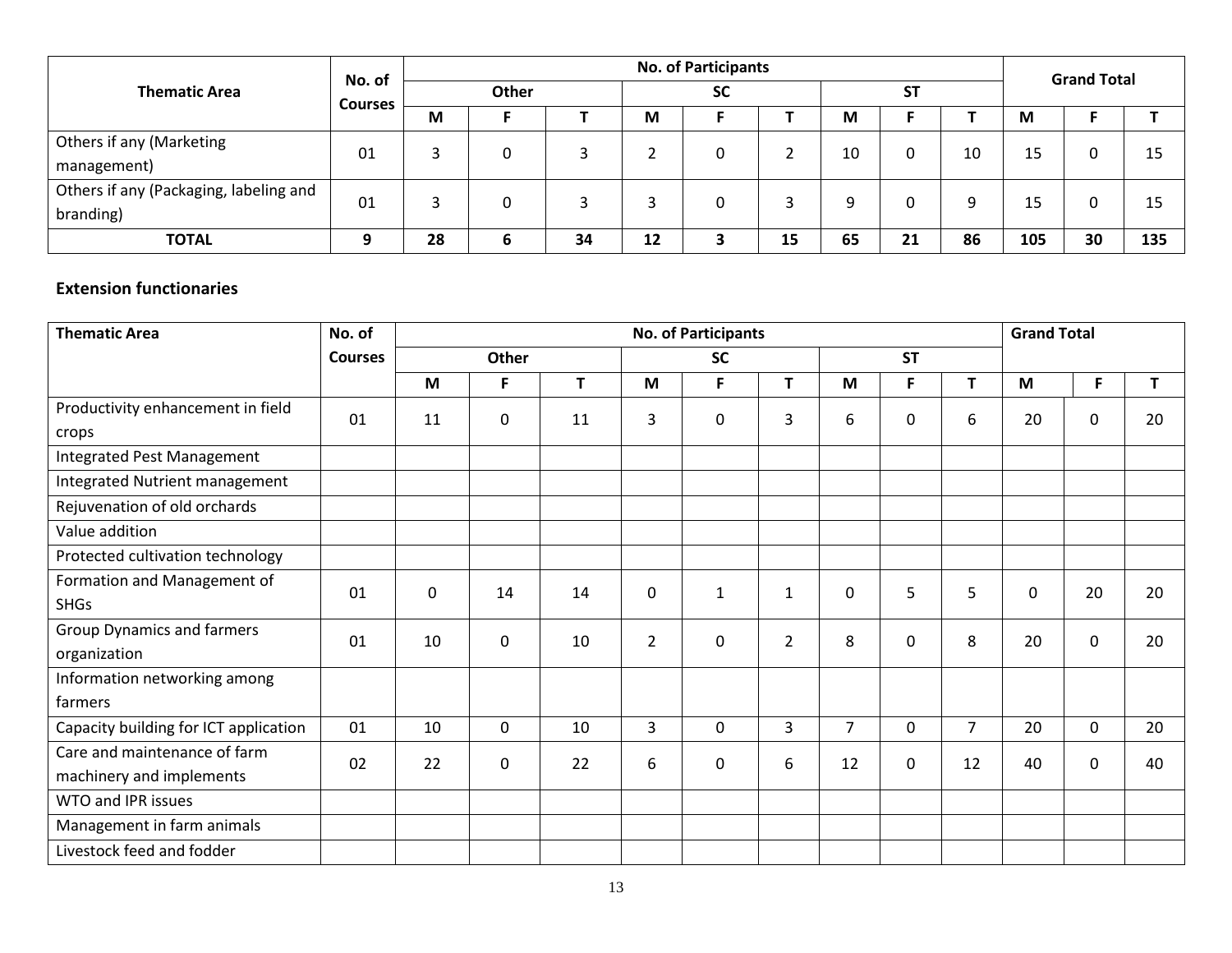| production                           |    |          |    |     |    |              |    |    |          |    |     |    |     |
|--------------------------------------|----|----------|----|-----|----|--------------|----|----|----------|----|-----|----|-----|
| Household food security              |    |          |    |     |    |              |    |    |          |    |     |    |     |
| Women and Childcare                  |    |          |    |     |    |              |    |    |          |    |     |    |     |
| Low cost and nutrient efficient diet | 01 | $\Omega$ | 9  | 9   | 0  | 2            | ำ  | 0  | 9        | 9  | 0   | 20 | 20  |
| designing                            |    |          |    |     |    |              |    |    |          |    |     |    |     |
| Production and use of organic inputs |    |          |    |     |    |              |    |    |          |    |     |    |     |
| Gender mainstreaming through         |    |          |    |     |    |              |    |    |          |    |     |    |     |
| <b>SHGs</b>                          |    |          |    |     |    |              |    |    |          |    |     |    |     |
| Crop intensification                 |    |          |    |     |    |              |    |    |          |    |     |    |     |
| Market led extension                 | 01 | 11       | 0  | 11  | 4  | $\mathbf{0}$ | 4  |    | $\Omega$ | ⋾  | 20  | 0  | 20  |
| Process documentation                | 01 | 13       | 0  | 13  | ำ  | 0            | ำ  |    | 0        |    | 20  | 0  | 20  |
| <b>TOTAL</b>                         | 9  | 77       | 23 | 100 | 20 | 3            | 23 | 43 | 14       | 57 | 140 | 40 | 180 |

### **4. Frontline demonstration to be conducted**

**FLD-1**

| Crop                 | -Rice           |                      |
|----------------------|-----------------|----------------------|
| <b>Thrust Area</b>   |                 | : Farm mechanization |
| <b>Thematic Area</b> | - RCT           |                      |
| <b>Season</b>        | $:$ Kharif-2019 |                      |

**Farming Situation** : Rainfed, upland, Direct seeded, Rice-fallow

|     |                                 | Parameter                | <b>Cost of Cultivation (Rs.)</b>                      |                                                                                                         |                                                         |             |       |           |           | No. of farmers / demonstration |    |    |              |    |
|-----|---------------------------------|--------------------------|-------------------------------------------------------|---------------------------------------------------------------------------------------------------------|---------------------------------------------------------|-------------|-------|-----------|-----------|--------------------------------|----|----|--------------|----|
| SI. | Crop &                          | Proposed                 | <b>Technology</b>                                     | (Data) in                                                                                               |                                                         |             |       | <b>SC</b> | <b>ST</b> | Other                          |    |    | <b>Total</b> |    |
| No. | variety /<br><b>Enterprises</b> | Area (ha)/<br>Unit (No.) | package for<br>demonstration                          | relation to<br>technology                                                                               | Name of<br><b>Inputs</b>                                | <b>Demo</b> | Local | M         | М         | M                              | F. | M  | F.           |    |
|     |                                 |                          |                                                       | demonstrated                                                                                            |                                                         |             |       |           |           |                                |    |    |              |    |
| ı.  | Rice                            | 1 <sub>ha</sub>          | Tractor drawn<br>seed cum fertilizer<br>drill for DSR | $AFC(h/ha)$ ,<br>Field Efficiency<br>(%), Fuel<br>consumption<br>(I/h), Cost of<br>operation<br>(Rs/ha) | <b>Tractor</b><br>drawn seed<br>cum<br>fertilizer drill | 13500       | 15800 |           |           |                                | 0  | 10 | 0            | 10 |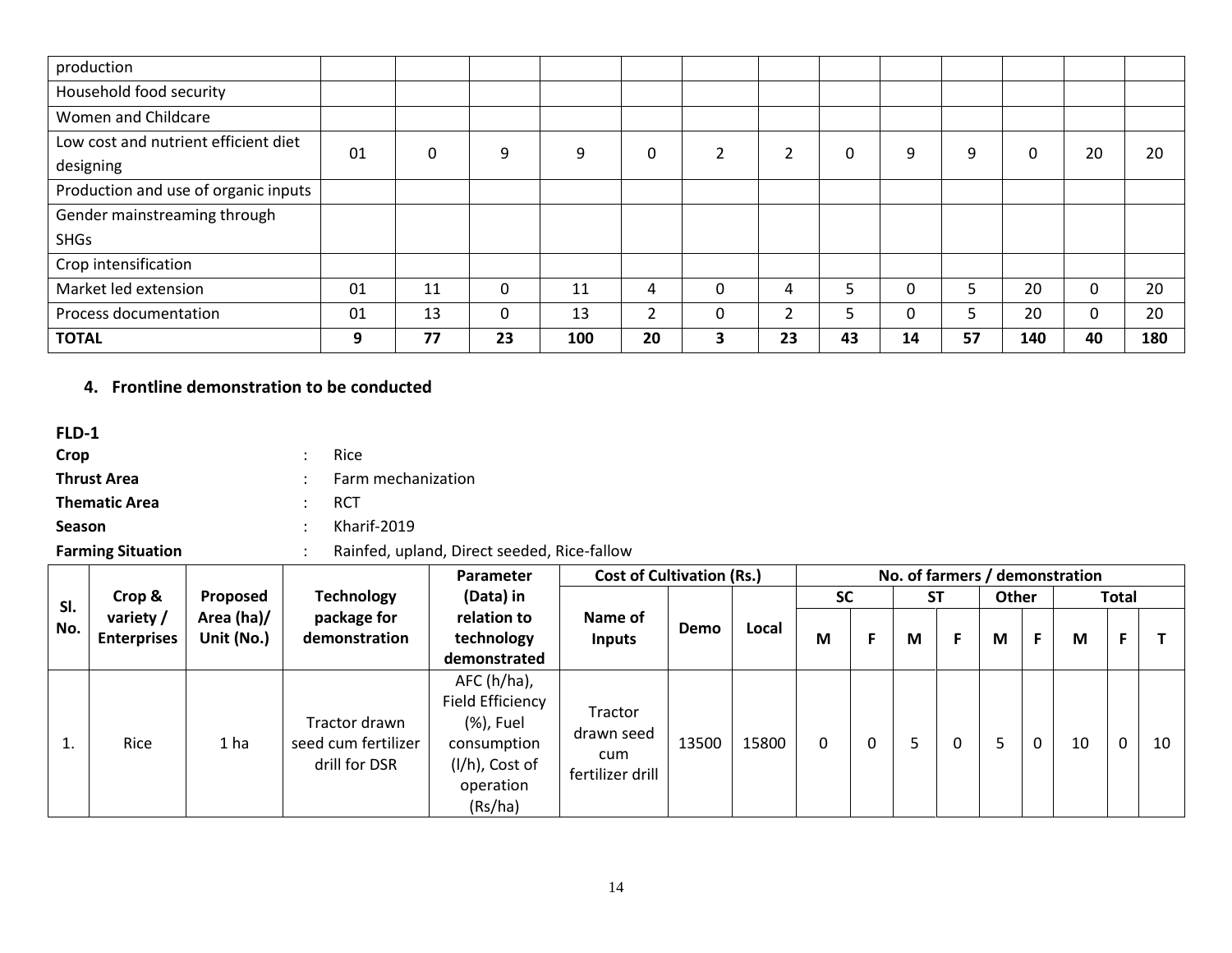|                 |                                                    |     |                  |                 | Venue  |           |              | <b>No. of Participants</b> |           |    |              |    |              |    |
|-----------------|----------------------------------------------------|-----|------------------|-----------------|--------|-----------|--------------|----------------------------|-----------|----|--------------|----|--------------|----|
| <b>Activity</b> | <b>Title of Activity</b>                           | No. | <b>Clientele</b> | <b>Duration</b> | On/Off | <b>SC</b> |              |                            | <b>ST</b> |    | <b>Other</b> |    | <b>Total</b> |    |
|                 |                                                    |     |                  |                 |        | M         |              | M                          |           | M  |              | M  |              |    |
| <b>Training</b> | Different planting methods in DSR                  | 01  | F&FW             | 02              | Off    |           | <sup>0</sup> | 18                         | ∩         |    |              | 25 |              | 25 |
| Field day       | Field day on use of seed cum ferti<br>drill in DSR | 01  | F&FW             | 01              | Off    |           | 0            | $\mathbf{r}$               |           | 15 |              | 43 |              | 50 |

### **FLD-2**

| Crop               | Rice   |
|--------------------|--------|
| <b>Thrust Area</b> | : Dise |

**Disease management Thematic Area** : IDM

**Season** : Kharif-2019

# **Farming Situation** : Rainfed, Medium land, Rice-fallow

|     |                     | Proposed            |                                                                                                                                                                                          |                                                                                                                                                                          |                                        | <b>Cost of Cultivation (Rs.)</b> |       |   |           |                |              |   |          | No. of farmers / demonstration |              |    |
|-----|---------------------|---------------------|------------------------------------------------------------------------------------------------------------------------------------------------------------------------------------------|--------------------------------------------------------------------------------------------------------------------------------------------------------------------------|----------------------------------------|----------------------------------|-------|---|-----------|----------------|--------------|---|----------|--------------------------------|--------------|----|
| SI. | Crop &<br>variety / | Area                | <b>Technology</b><br>package for                                                                                                                                                         | Parameter (Data) in<br>relation to technology                                                                                                                            | Name of                                |                                  |       |   | <b>SC</b> |                | <b>ST</b>    |   | Other    |                                | <b>Total</b> |    |
| No. | <b>Enterprises</b>  | (ha)/ Unit<br>(No.) | demonstration                                                                                                                                                                            | demonstrated                                                                                                                                                             | Inputs                                 | Demo                             | Local | M |           | M              | F            | M | F.       | M                              | F            |    |
|     | Rice                | 1 ha                | Spraying of the<br>combination<br>fungicide<br>Azoxystrobin+<br>difenconazole @<br>1ml/l twice at 15<br>days interval<br>starting from<br>initiation to control<br>sheath blight in rice | % infestation, Infected<br>tillers /m2, Cost of<br>intervention, Additional<br>income over additional<br>investment, Disease<br>Severity (%), Yield<br>(q/ha), B:C ratio | Azoxystro<br>bin+<br>difenconaz<br>ole | 17400                            | 15200 |   | 0         | $\overline{4}$ | $\mathbf{0}$ | 5 | $\Omega$ | 10                             | 0            | 10 |

|                 |                                     |     |                  |                 | Venue  |           | <b>No. of Participants</b> |   |    |   |       |              |    |
|-----------------|-------------------------------------|-----|------------------|-----------------|--------|-----------|----------------------------|---|----|---|-------|--------------|----|
| <b>Activity</b> | <b>Title of Activity</b>            | No. | <b>Clientele</b> | <b>Duration</b> | On/Off | <b>SC</b> |                            |   | cт |   | Other | <b>Total</b> |    |
|                 |                                     |     |                  |                 |        | M         |                            | M |    | M |       | M            |    |
| <b>Training</b> | Sheath blight<br>management in rice | 01  | F&FW             | 01              | Off    |           |                            |   |    |   |       | 25           | 25 |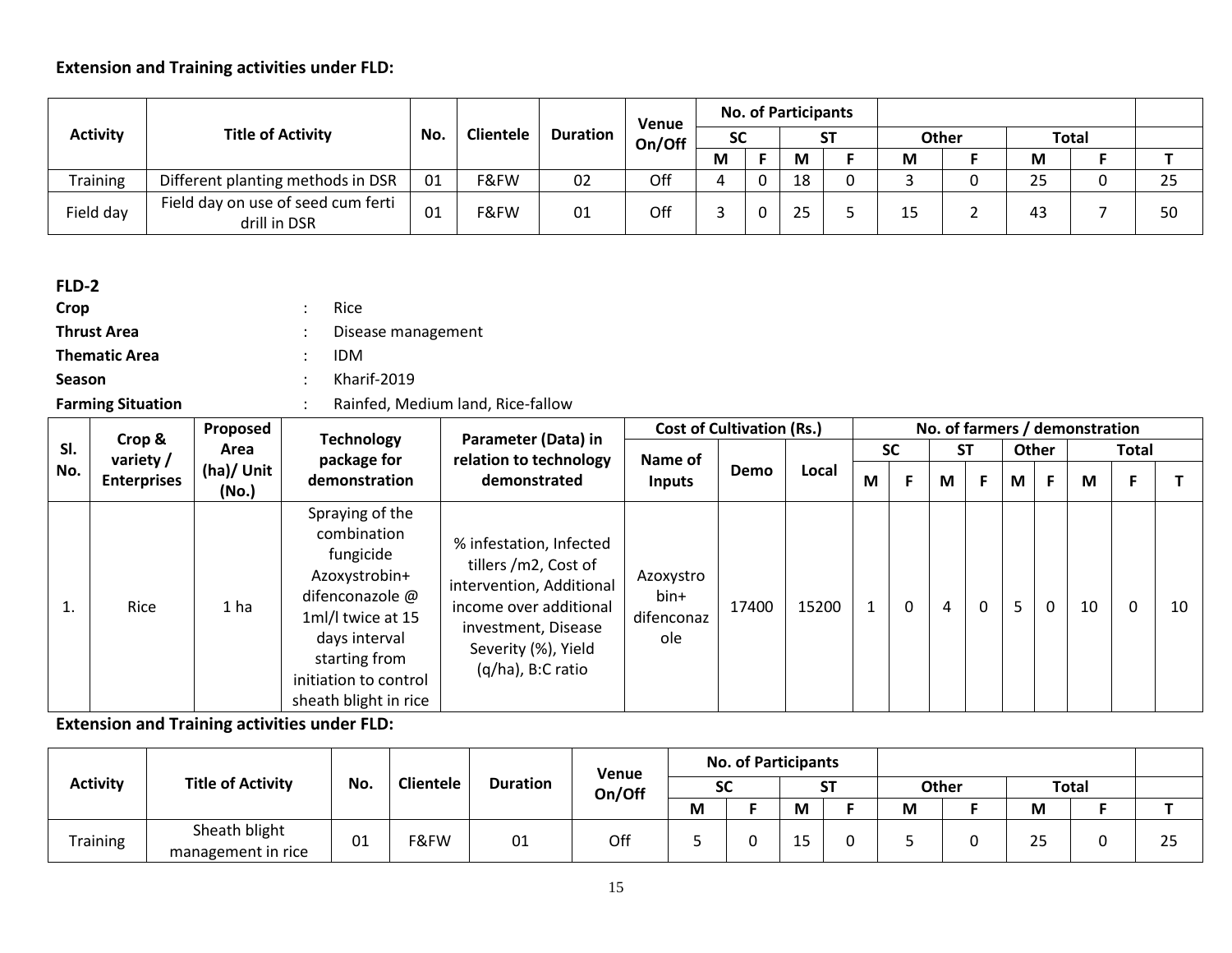### **FLD-3**

| Crop                 | Maize                       |
|----------------------|-----------------------------|
| <b>Thrust Area</b>   | : Farm mechanization        |
| <b>Thematic Area</b> | $\therefore$ Farm machinery |
| <b>Season</b>        | $:$ Kharif-2019             |
|                      |                             |

**Farming Situation** : Rainfed, upland,Maize-fallow

|     |                                 | Proposed            |                                                                                               | Parameter                                                                                             |                                                     | <b>Cost of Cultivation (Rs.)</b> |       |           |   |           |   |                |             | No. of farmers / demonstration |              |    |
|-----|---------------------------------|---------------------|-----------------------------------------------------------------------------------------------|-------------------------------------------------------------------------------------------------------|-----------------------------------------------------|----------------------------------|-------|-----------|---|-----------|---|----------------|-------------|--------------------------------|--------------|----|
| SI. | Crop &                          | Area                | <b>Technology</b>                                                                             | (Data) in                                                                                             |                                                     |                                  |       | <b>SC</b> |   | <b>ST</b> |   | Other          |             |                                | <b>Total</b> |    |
| No. | variety /<br><b>Enterprises</b> | (ha)/ Unit<br>(No.) | package for<br>demonstration                                                                  | relation to<br>technology<br>demonstrated                                                             | Name of<br><b>Inputs</b>                            | Demo                             | Local | M         | F | M         | F | M              | F.          | M                              | F            |    |
| 1.  | Maize                           | 1 ha                | Seed cum<br>fertilizer drill<br>for sowing of<br>maize and<br>pigeon pea in<br>inter cropping | AFC (h/ha),<br>Field Efficiency<br>(%), Fuel<br>consumption<br>(l/h), Cost of<br>operation<br>(Rs/ha) | Tractor<br>drawn seed<br>cum<br>fertilizer<br>drill | 18300                            | 21500 | 0         | 0 | 8         | 0 | $\overline{2}$ | $\mathbf 0$ | 10                             | $\mathbf 0$  | 10 |

|                 |                                        |     |                  |                 | Venue  |           | <b>No. of Participants</b> |           |       |              |             |    |
|-----------------|----------------------------------------|-----|------------------|-----------------|--------|-----------|----------------------------|-----------|-------|--------------|-------------|----|
| <b>Activity</b> | <b>Title of Activity</b>               | No. | <b>Clientele</b> | <b>Duration</b> | On/Off | <b>SC</b> |                            | <b>ST</b> | Other | <b>Total</b> |             |    |
|                 |                                        |     |                  |                 |        | M         | М                          |           | M     | M            |             |    |
| <b>Training</b> | Crop management in maize: Arhar        | 01  | F&FW             | 02              | Off    |           | 20                         |           |       | 25           |             | 25 |
|                 | intercropping                          |     |                  |                 |        |           |                            |           |       |              |             |    |
| <b>Training</b> | Farm mechanization in maize based      | 01  | F&FW             | 02              | Off    |           | 18                         | 0         |       | 25           |             | 25 |
|                 | cropping system                        |     |                  |                 |        |           |                            |           |       |              |             |    |
| Field day       | Field day on maize arhar intercropping | 01  | F&FW             | 01              | Off    | 8         | 22                         | 8         | 8     | 38           | ี่ 1 ว<br>┸ | 50 |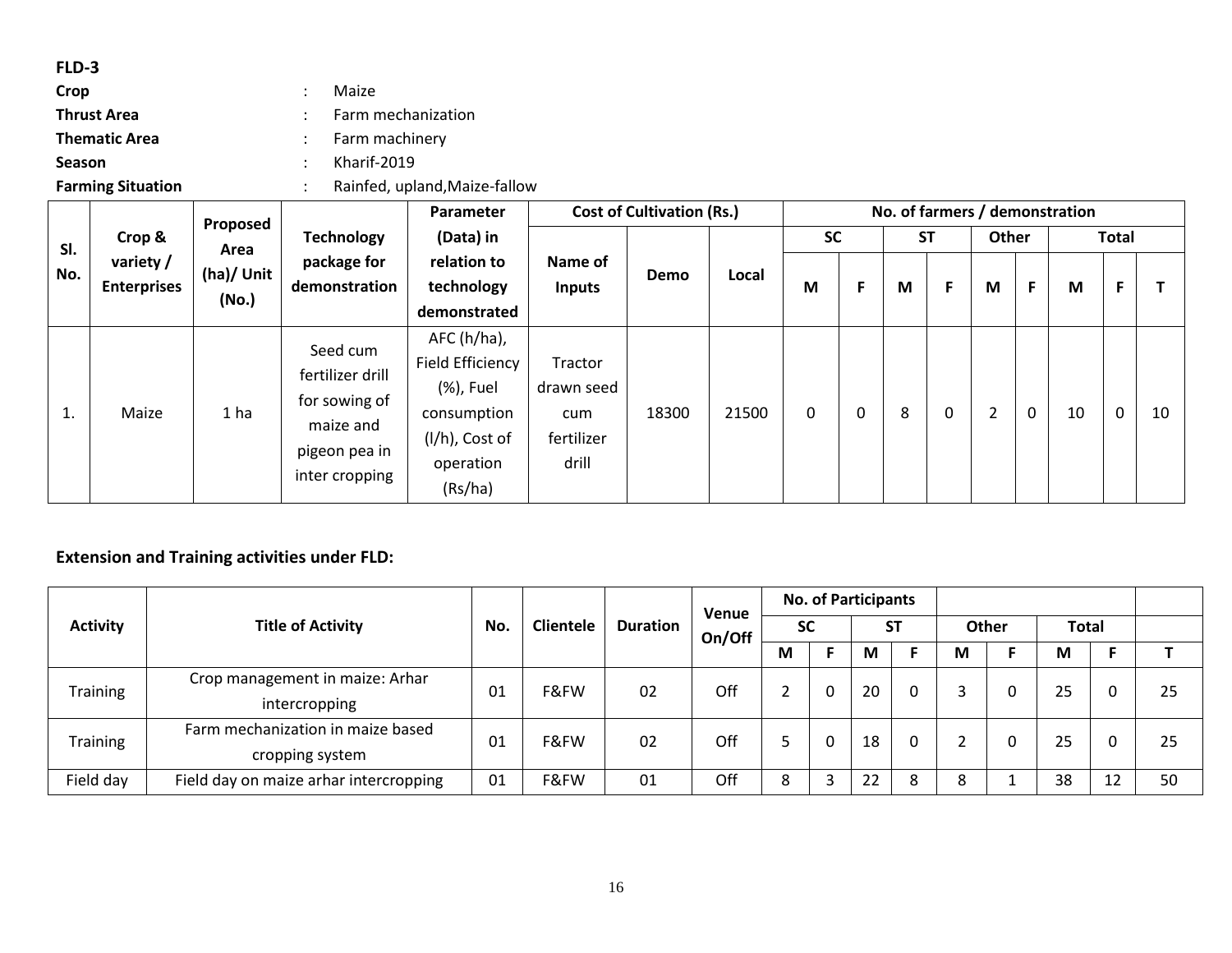### **FLD-4**

| Crop                 | Pigeon pea      |
|----------------------|-----------------|
| <b>Thrust Area</b>   | Pest management |
| <b>Thematic Area</b> | <b>IPM</b>      |
| <b>Season</b>        | Kharif-2019     |
|                      | _               |

**Farming Situation** : Rainfed, Upland, Pigeon pea-fallow

|     |                                 | Proposed            |                                                                                                                                                                                                                              | <b>Parameter</b>                                                        |                                                         | <b>Cost of Cultivation (Rs.)</b> |       |           |   |   |           |       |   | No. of farmers / demonstration |              |    |
|-----|---------------------------------|---------------------|------------------------------------------------------------------------------------------------------------------------------------------------------------------------------------------------------------------------------|-------------------------------------------------------------------------|---------------------------------------------------------|----------------------------------|-------|-----------|---|---|-----------|-------|---|--------------------------------|--------------|----|
| SI. | Crop &                          | Area                | <b>Technology</b>                                                                                                                                                                                                            | (Data) in                                                               |                                                         |                                  |       | <b>SC</b> |   |   | <b>ST</b> | Other |   |                                | <b>Total</b> |    |
| No. | variety /<br><b>Enterprises</b> | (ha)/ Unit<br>(No.) | package for<br>demonstration                                                                                                                                                                                                 | relation to<br>technology<br>demonstrated                               | Name of<br><b>Inputs</b>                                | Demo                             | Local | M         | F | M | F         | M     |   | M                              | F            |    |
| 1.  | Pigeon pea                      | 1 <sub>ha</sub>     | Spraying of<br>Azadiractin 0.15%<br>@ 1.5 l/ha at 50%<br>flowering followed<br>by flubendiamide<br>48SC @ 200ml/ha<br>(2ml/5 litre water)<br>and Bt @ 1kg/ha<br>$(2g/litre)$ at 15<br>days intervals to<br>control pod borer | Pest<br>monitoring, no.<br>of infested<br>pods/plant, No.<br>pods/plant | Azadiract<br>in 0.15%,<br>Flubendi<br>amide<br>48SC, Bt | 21500                            | 18600 | 0         | 0 | 5 | $\Omega$  | 5     | 0 | 10                             | $\mathbf 0$  | 10 |

|                 |                                                          |     |                  |                 | Venue  |           | <b>No. of Participants</b> |    |           |    |       |    |              |    |
|-----------------|----------------------------------------------------------|-----|------------------|-----------------|--------|-----------|----------------------------|----|-----------|----|-------|----|--------------|----|
| <b>Activity</b> | <b>Title of Activity</b>                                 | No. | <b>Clientele</b> | <b>Duration</b> | On/Off | <b>SC</b> |                            |    | <b>ST</b> |    | Other |    | <b>Total</b> |    |
|                 |                                                          |     |                  |                 |        | M         |                            | M  |           | M  |       | M  |              |    |
| <b>Training</b> | Disease and pest<br>management in<br>pulses              | 01  | F&FW             | 02              | Off    | 0         |                            | 25 |           | 0  |       | 25 | 0            | 25 |
| Field day       | Field day<br>management of<br>pod borer in<br>pigeon pea | 01  | F&FW             | 01              | Off    |           |                            | 28 |           | 13 |       | 46 | 4            | 50 |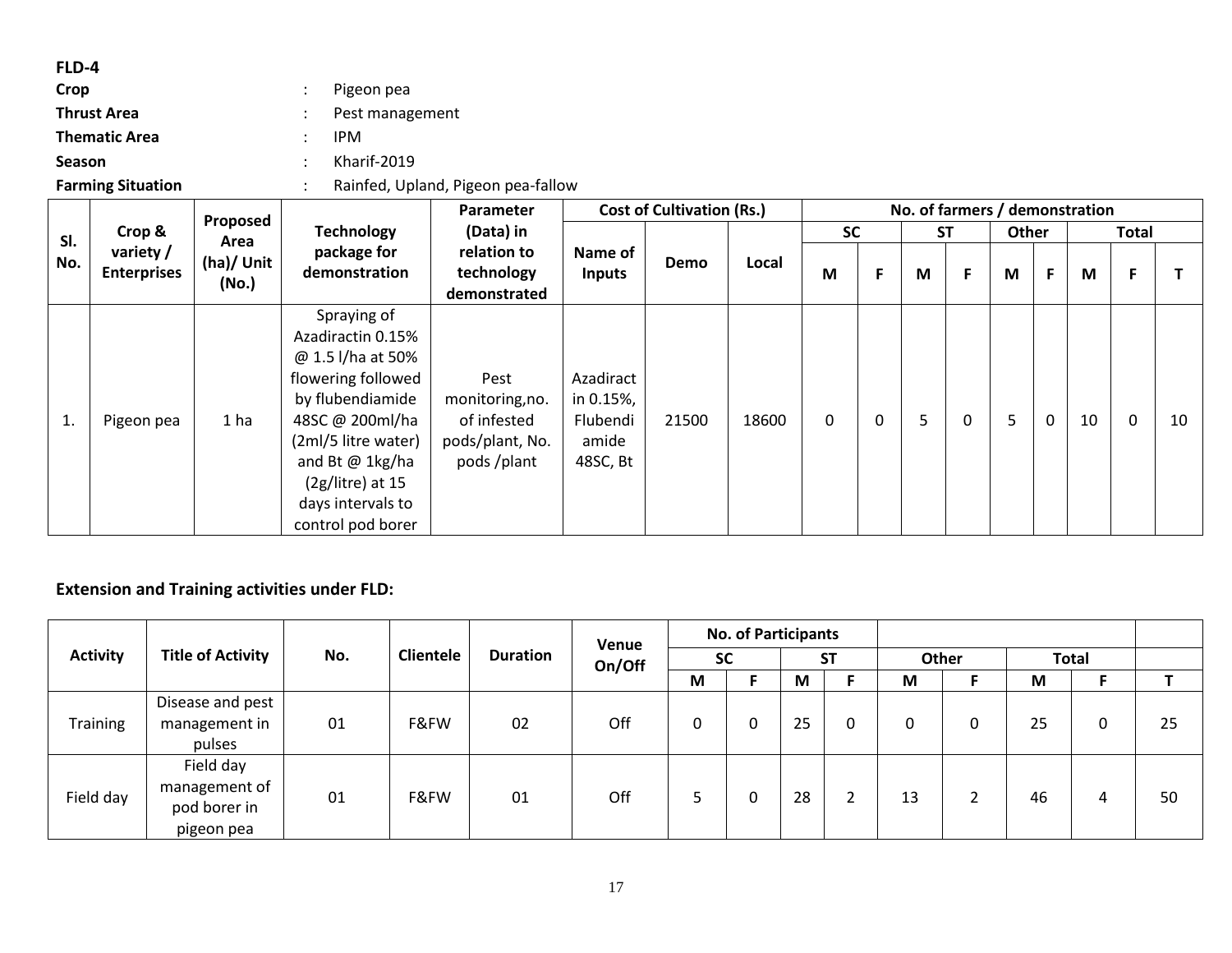| FLD-5                    |                              |
|--------------------------|------------------------------|
| Crop                     | Finger millet                |
| <b>Thrust Area</b>       | Farm mechanization           |
| <b>Thematic Area</b>     | Farm machinery               |
| <b>Season</b>            | Rabi, 2019-20                |
| <b>Farming Situation</b> | Rainfed, upland, Ragi-fallow |
|                          |                              |

|     | Crop &             | Proposed            | Parameter (Data) in<br><b>Technology</b>     |                                                                                                      | <b>Cost of Cultivation (Rs.)</b>   |      |       | No. of farmers / demonstration |           |    |  |       |  |    |              |    |  |
|-----|--------------------|---------------------|----------------------------------------------|------------------------------------------------------------------------------------------------------|------------------------------------|------|-------|--------------------------------|-----------|----|--|-------|--|----|--------------|----|--|
| SI. | variety $/$        | Area                | package for                                  | relation to technology                                                                               | Name of                            |      |       |                                | <b>SC</b> | SΤ |  | Other |  |    | <b>Total</b> |    |  |
| No. | <b>Enterprises</b> | (ha)/ Unit<br>(No.) | demonstration                                | demonstrated                                                                                         | <b>Inputs</b>                      | Demo | Local | M                              |           | М  |  | М     |  | M  |              |    |  |
| ⊥.  | Finger<br>millet   | 10                  | Threshing by<br>Ragi Thresher<br>cum Pearler | Output: kg/h, Threshing  <br>efficiency: %, Cleaning<br>efficiency: %, Cost of<br>operation: Rs. /kg | Ragi<br>Thresher<br>cum<br>Pearler | --   | $- -$ |                                |           | 8  |  |       |  | 10 |              | 10 |  |

|                 |                          |     |                  |                 | Venue  |           | <b>No. of Participants</b> |        |           |   |              |              |    |
|-----------------|--------------------------|-----|------------------|-----------------|--------|-----------|----------------------------|--------|-----------|---|--------------|--------------|----|
| <b>Activity</b> | <b>Title of Activity</b> | No. | <b>Clientele</b> | <b>Duration</b> | On/Off | <b>SC</b> |                            |        | <b>ST</b> |   | <b>Other</b> | <b>Total</b> |    |
|                 |                          |     |                  |                 |        | M         |                            | M      |           | M |              | M            |    |
| <b>Training</b> | Post-harvest management  | 01  | F&FW             | 01              | Off    |           |                            | $\sim$ |           |   |              |              |    |
|                 | in Finger millet         |     |                  |                 |        |           |                            |        |           |   |              | 25           | 25 |

**FLD-6**

: Maize and pulse

| Crop                     |                         |
|--------------------------|-------------------------|
| <b>Thrust Area</b>       | : Value addition        |
| <b>Thematic Area</b>     | Low cost nutritive diet |
| <b>Season</b>            | $:$ Year round          |
| <b>Farming Situation</b> | : Home stead            |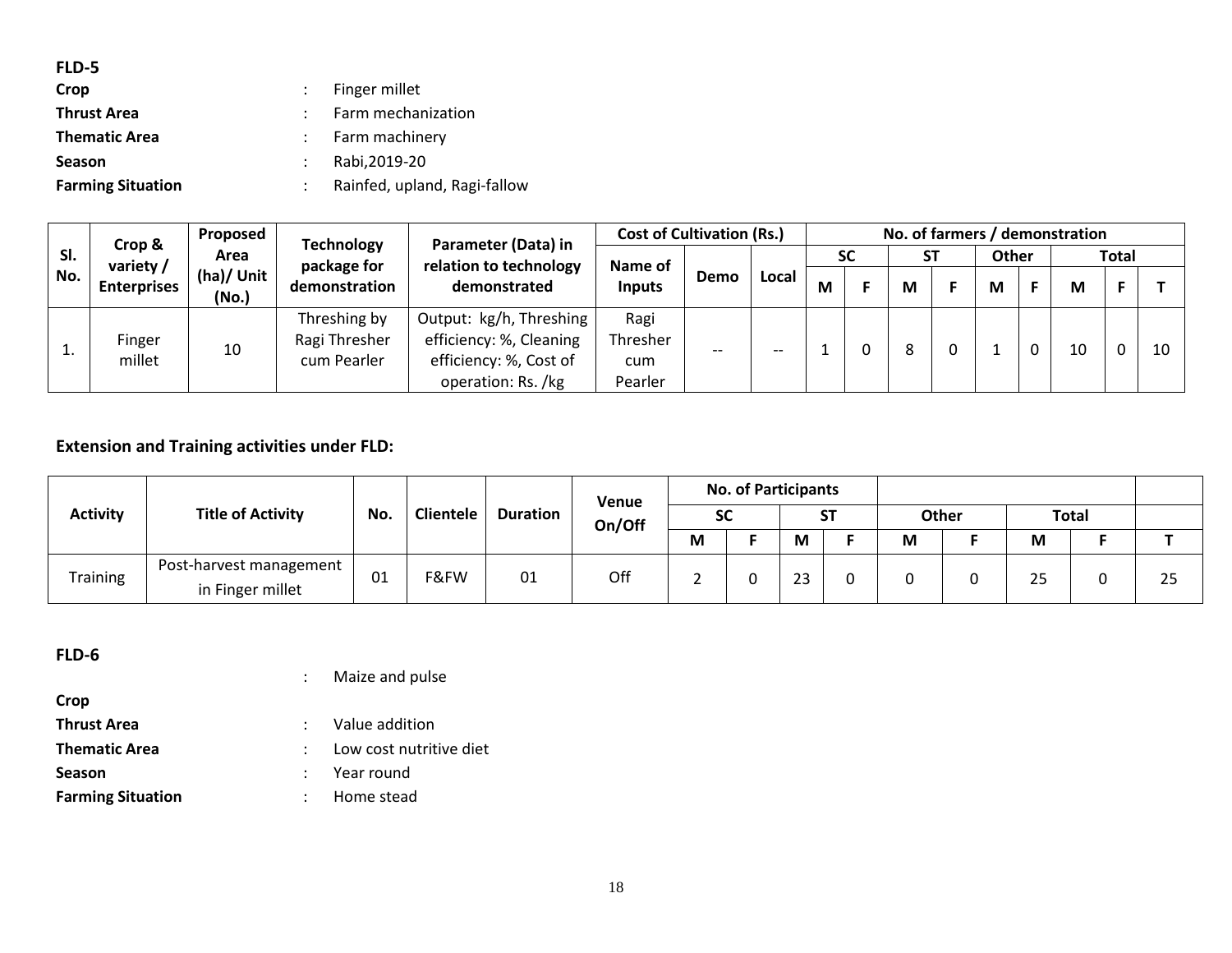|     |                                 | Proposed            |                                                                                                               | Parameter                                                                                                                            | <b>Cost of Cultivation (Rs.)</b> |      |       |           |   | No. of farmers / demonstration |   |       |   |          |              |    |
|-----|---------------------------------|---------------------|---------------------------------------------------------------------------------------------------------------|--------------------------------------------------------------------------------------------------------------------------------------|----------------------------------|------|-------|-----------|---|--------------------------------|---|-------|---|----------|--------------|----|
| SI. | Crop &                          | Area                | <b>Technology</b>                                                                                             | (Data) in                                                                                                                            |                                  |      |       | <b>SC</b> |   | <b>ST</b>                      |   | Other |   |          | <b>Total</b> |    |
| No. | variety /<br><b>Enterprises</b> | (ha)/ Unit<br>(No.) | package for<br>demonstration                                                                                  | relation to<br>technology<br>demonstrated                                                                                            | Name of<br><b>Inputs</b>         | Demo | Local | M         | F | M                              | F | M     | F | M        | F            |    |
| T.  | Maize and<br>pulse              | 10                  | Multipurpose<br>dry grinder for<br>preparation of<br>low cost<br>chhatua from<br>cereals, pulse,<br>and maize | Output(kg/hr),<br>working Heart<br>rate<br>(beats/min),<br>Energy<br>expenditure<br>(KJ/mins), cost<br>of<br>operation(Rs/b<br>atch) | Maize, Green<br>gram, Gram       |      |       | 0         |   | 0                              | 6 | 0     | 3 | $\Omega$ | 10           | 10 |

| <b>Activity</b> |                                                      |     |                  |                 | Venue  |           | <b>No. of Participants</b> |   |           |   |              |   |              |    |
|-----------------|------------------------------------------------------|-----|------------------|-----------------|--------|-----------|----------------------------|---|-----------|---|--------------|---|--------------|----|
|                 | <b>Title of Activity</b>                             | No. | <b>Clientele</b> | <b>Duration</b> | On/Off | <b>SC</b> |                            |   | <b>ST</b> |   | <b>Other</b> |   | <b>Total</b> |    |
|                 |                                                      |     |                  |                 |        | М         |                            | M |           | M |              | M |              |    |
| <b>Training</b> | Low cost diet preparation<br>from cereals and pulses | 01  | $\sim$<br>ر ا    | 02              | On     |           |                            |   |           |   |              |   | 20           | 20 |

| <b>Farming Situation</b> |  | Irrigated, medium land, Rice-vegetable |
|--------------------------|--|----------------------------------------|
| <b>Season</b>            |  | Rabi-2019-20                           |
| <b>Thematic Area</b>     |  | <b>INM</b>                             |
| <b>Thrust Area</b>       |  | Nutrient management                    |
| Crop                     |  | Cauliflower                            |
| FLD-7                    |  |                                        |

|     | Crop &             | Proposed            | <b>Technology</b>                              | <b>Parameter</b>                             |                                 | <b>Cost of Cultivation (Rs.)</b> |       |    |           |       |    | No. of farmers / demonstration |              |    |
|-----|--------------------|---------------------|------------------------------------------------|----------------------------------------------|---------------------------------|----------------------------------|-------|----|-----------|-------|----|--------------------------------|--------------|----|
| SI. | variety /          | Area                | package for                                    | (Data) in relation                           | Name of                         |                                  |       | SC | <b>ST</b> | Other |    |                                | <b>Total</b> |    |
| No. | <b>Enterprises</b> | (ha)/ Unit<br>(No.) | demonstration                                  | to technology<br>demonstrated                | <b>Inputs</b>                   | Demo                             | Local | М  | М         | M     | Е. | M                              |              |    |
|     | Cauliflower        | ⊥ ha                | STBF+ seed<br>treatment with<br>Arka Microbial | Curd weight, g,<br>Curd size, cm,<br>Cost of | Arka<br>Microbial<br>Consortium | 85400                            | 68200 |    |           |       | 0  | 10                             |              | 10 |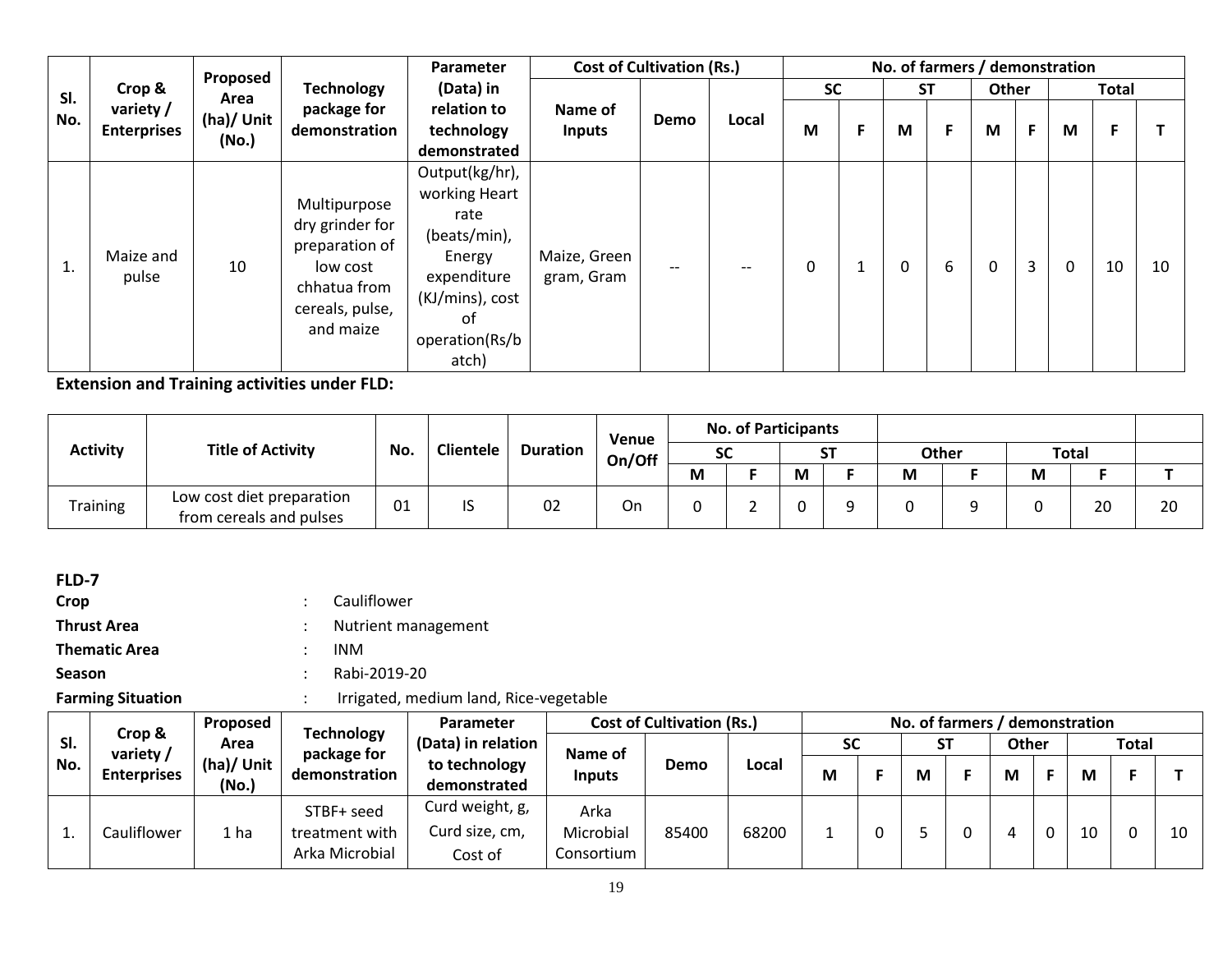|  | Consortium                 | intervention.      | AMC |  |  |  |  |  |  |
|--|----------------------------|--------------------|-----|--|--|--|--|--|--|
|  | @10gm/100gm                | Additional         |     |  |  |  |  |  |  |
|  | seed +soil                 | income over        |     |  |  |  |  |  |  |
|  | application                | additional         |     |  |  |  |  |  |  |
|  | with 5kg AMC<br>mixed with | investment, Yield  |     |  |  |  |  |  |  |
|  | 500kg FYM                  | (kg/ha), B:C ratio |     |  |  |  |  |  |  |

|                 |                                               |     |                  |                 | Venue  |           | <b>No. of Participants</b> |    |           |    |       |    |              |    |
|-----------------|-----------------------------------------------|-----|------------------|-----------------|--------|-----------|----------------------------|----|-----------|----|-------|----|--------------|----|
| <b>Activity</b> | <b>Title of Activity</b>                      | No. | <b>Clientele</b> | <b>Duration</b> | On/Off | <b>SC</b> |                            |    | <b>ST</b> |    | Other |    | <b>Total</b> |    |
|                 |                                               |     |                  |                 |        | M         |                            | М  |           | M  |       | M  |              |    |
| <b>Training</b> | Micronutrient<br>management in<br>cauliflower | 01  | F&FW             | 01              | Off    | 4         |                            |    |           |    | ◠     | 25 | 0            | 25 |
| Field day       | Field day on<br>cauliflower                   | 01  | F&FW             | 01              | Off    | ∍         | 0                          | 22 |           | 20 |       | 45 |              | 50 |

## **FLD-8**

- **Crop** : Capsicum
- **Thrust Area introduction of high value vegetables**
- **Thematic Area in the contract in the crop :** High value crop
- **Season** : Rabi-2019-20
- 

**Farming Situation** : Irrigated, medium land, Rice-vegetable

|     | Crop &             | Proposed            | <b>Technology</b>                                               | <b>Parameter</b>                                                               |                                           | <b>Cost of Cultivation (Rs.)</b> |       |           |   |   |           |       |              | No. of farmers / demonstration |              |    |
|-----|--------------------|---------------------|-----------------------------------------------------------------|--------------------------------------------------------------------------------|-------------------------------------------|----------------------------------|-------|-----------|---|---|-----------|-------|--------------|--------------------------------|--------------|----|
| SI. | variety /          | Area                | package for                                                     | (Data) in relation                                                             | Name of                                   |                                  |       | <b>SC</b> |   |   | <b>ST</b> | Other |              |                                | <b>Total</b> |    |
| No. | <b>Enterprises</b> | (ha)/ Unit<br>(No.) | demonstration                                                   | to technology<br>demonstrated                                                  | <b>Inputs</b>                             | Demo                             | Local | M         | F | М |           | M     | F.           | M                              | F            |    |
|     |                    |                     | Variety-Indra                                                   | No. of<br>fruits/plant, Fruit                                                  |                                           |                                  |       |           |   |   |           |       |              |                                |              |    |
| 1.  | Capsicum           | 0.4 <sub>ha</sub>   | Growing<br>medium-Soil-<br>FYM-<br>Composted coir<br>Pith-2:1:1 | weight, g, No. of<br>branches/plant,<br>Cost of<br>intervention.<br>Additional | Capsicum<br>seedling,<br>variety<br>Indra | 91000                            | 70000 | 0         |   |   | 0         | 5     | $\mathbf{0}$ | 10                             | $\Omega$     | 10 |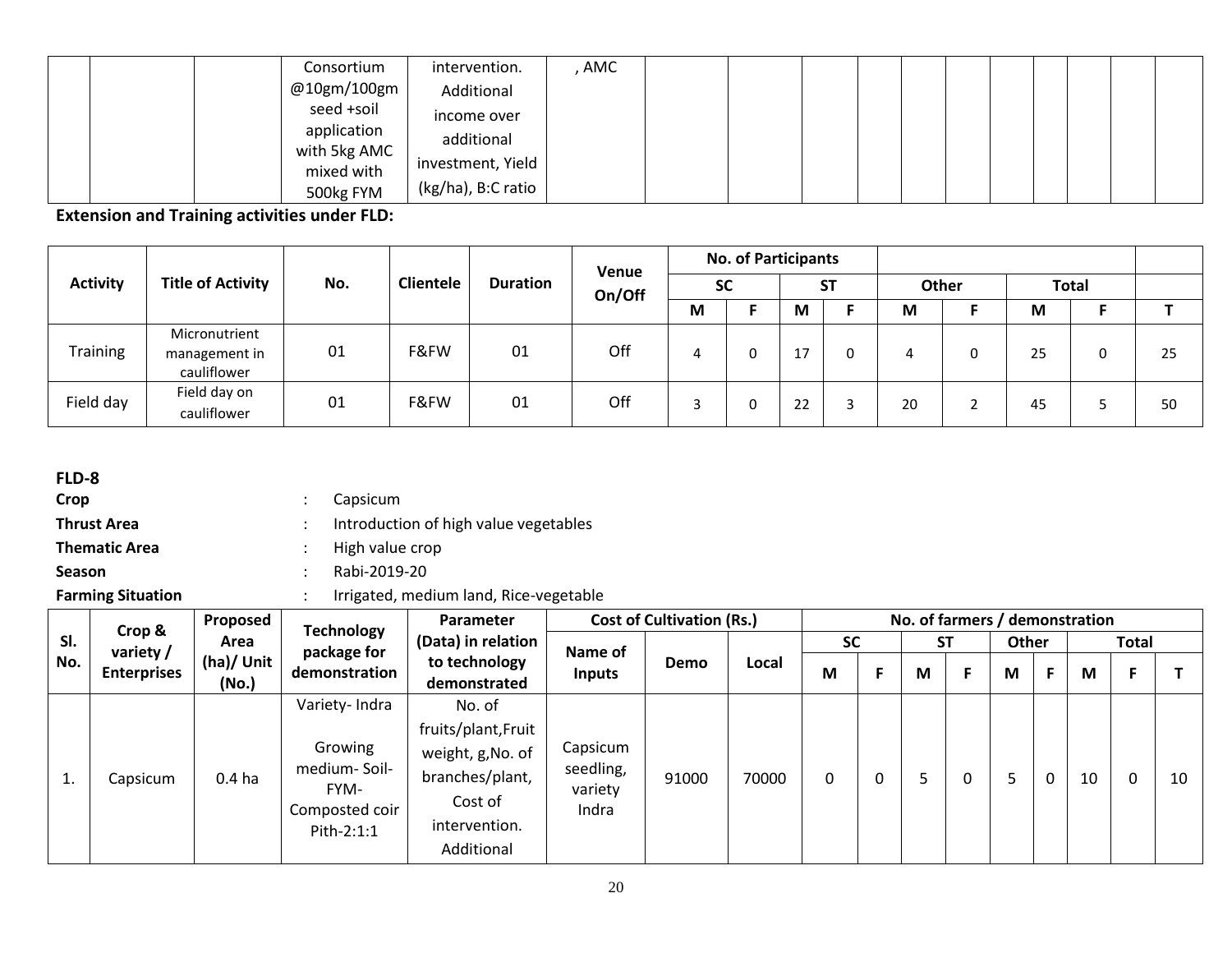|  | Fertilizer<br>application<br>Basal NPK<br>50kg/ha<br>straight | income over<br>additional<br>investment, Yield<br>$(kg/ha)$ , B:C ratio |  |  |  |  |  |  |
|--|---------------------------------------------------------------|-------------------------------------------------------------------------|--|--|--|--|--|--|
|  | Fertilizer                                                    |                                                                         |  |  |  |  |  |  |

|                 |                                        |     |                  |                 | Venue  |           | <b>No. of Participants</b> |    |           |          |       |    |              |    |
|-----------------|----------------------------------------|-----|------------------|-----------------|--------|-----------|----------------------------|----|-----------|----------|-------|----|--------------|----|
| <b>Activity</b> | <b>Title of Activity</b>               | No. | <b>Clientele</b> | <b>Duration</b> | On/Off | <b>SC</b> |                            |    | <b>ST</b> |          | Other |    | <b>Total</b> |    |
|                 |                                        |     |                  |                 |        | M         |                            | M  |           | M        |       | M  |              |    |
| <b>Training</b> | Management<br>practices of<br>capsicum | 01  | F&FW             | 01              | Off    |           |                            | 25 |           |          |       | 25 | 0            | 25 |
| Field day       | Field day on<br>capsicum               | 01  | F&FW             | 01              | Off    |           |                            | 23 |           | 17<br>⊥∕ |       | 45 | د.           | 50 |

| FLD-9                    |                         |  |
|--------------------------|-------------------------|--|
| Crop                     | Vegetables              |  |
| <b>Thrust Area</b>       | Storage                 |  |
| <b>Thematic Area</b>     | Post-harvest management |  |
| <b>Season</b>            | Rabi, 2019-20           |  |
| <b>Farming Situation</b> | Homestead               |  |

**Sl. No. Crop & variety / Enterprises Proposed Area (ha)/ Unit (No.) Technology package for demonstration Parameter (Data) in relation to technology demonstrated** Cost of Cultivation (Rs.) **No. of farmers / demonstration Name of Inputs Demo Local SC ST Other Total M F M F M F M F T** 1. Vegetables 1 Storing the vegetable in cool storage chamber which maintains temperature at chamber 5-7 degree Weight loss (gm/day), rotting percentage (%), Cost of intervention. Additional Solar operated low capacity cool chamber 20000 | -- | 1 | 0 | 6 | 0 | 3 |0 | 10 |0 | 10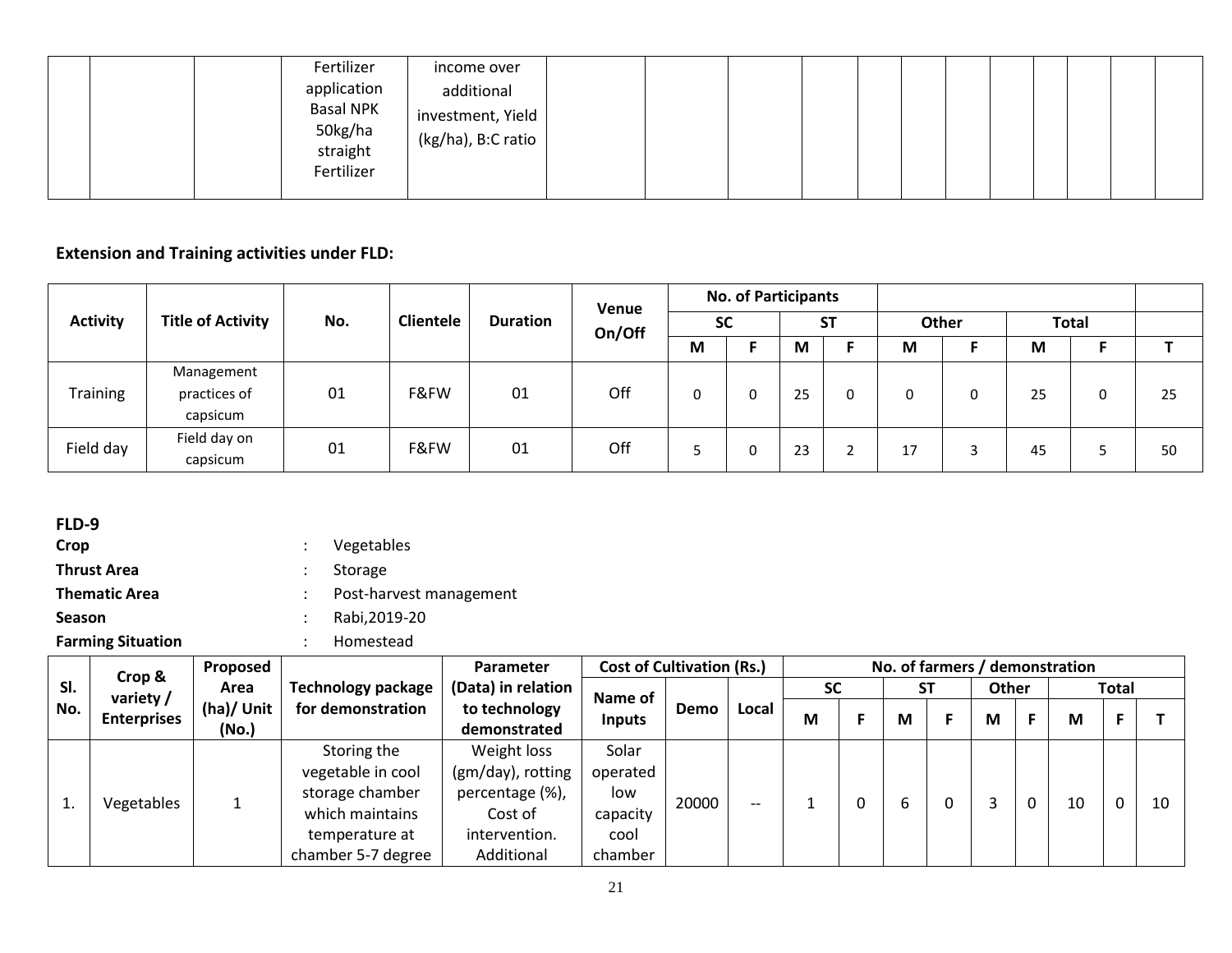|  | lower than the       | income over      |  |  |  |  |  |  |
|--|----------------------|------------------|--|--|--|--|--|--|
|  | atmospheric and      | additional       |  |  |  |  |  |  |
|  | moisture content     | investment,      |  |  |  |  |  |  |
|  | within 80-90 % for   | Yield, B:C ratio |  |  |  |  |  |  |
|  | short term           |                  |  |  |  |  |  |  |
|  | extension of storing |                  |  |  |  |  |  |  |
|  | period               |                  |  |  |  |  |  |  |

| <b>FLD-10</b>            |                                                               |
|--------------------------|---------------------------------------------------------------|
| Crop                     | Vegetables & fruits                                           |
| <b>Thrust Area</b>       | <b>Nutritional security</b><br>٠                              |
| <b>Thematic Area</b>     | Kitchen garden<br>÷                                           |
| <b>Season</b>            | Year round                                                    |
| <b>Farming Situation</b> | Backyard-fruits & vegetable gardening utilising kitchen waste |
|                          |                                                               |

: and household water sources (dug well / tube well / household wastewater)

|     |                                | Proposed            |                                                                                                                                                                                                                                                                               | <b>Parameter</b>                                                      | <b>Cost of Cultivation (Rs.)</b>                                                                                                                                 |      |       |           |              |             |    |             |                | No. of farmers / demonstration |       |    |
|-----|--------------------------------|---------------------|-------------------------------------------------------------------------------------------------------------------------------------------------------------------------------------------------------------------------------------------------------------------------------|-----------------------------------------------------------------------|------------------------------------------------------------------------------------------------------------------------------------------------------------------|------|-------|-----------|--------------|-------------|----|-------------|----------------|--------------------------------|-------|----|
| SI. | Crop &                         | Area                | <b>Technology package</b>                                                                                                                                                                                                                                                     | (Data) in                                                             |                                                                                                                                                                  |      |       | <b>SC</b> |              | <b>ST</b>   |    | Other       |                |                                | Total |    |
| No. | variety/<br><b>Enterprises</b> | (ha)/ Unit<br>(No.) | for demonstration                                                                                                                                                                                                                                                             | relation to<br>technology<br>demonstrated                             | <b>Name of Inputs</b>                                                                                                                                            | Demo | Local | M         | F            | M           | F. | M           | F              | M                              | F     |    |
|     | Vegetables<br>& fruits         | 5                   | Growing vegetables<br>round the year<br>covering leafy<br>vegetables,<br>Solanaceous<br>vegetables, Roots<br>and Tubers, cucurbits<br>suiting to<br>consumption pattern<br>+ Two Papaya Plants,<br>One Lemon, one<br>drumstick and two<br>Banana and<br>floriculture in bunds | Consumption of<br>vegetables/day,<br>Availability of<br>vegetable/day | Vegetable<br>seedlings, fruit<br>saplings, Traily<br>structure with PP<br>rope, cement ring<br>tank for vermi<br>composting,<br>Protray for raising<br>seedlings | 8000 | 2000  | $\Omega$  | $\mathbf{1}$ | $\mathbf 0$ | 6  | $\mathbf 0$ | $\overline{3}$ | $\mathbf 0$                    | 10    | 10 |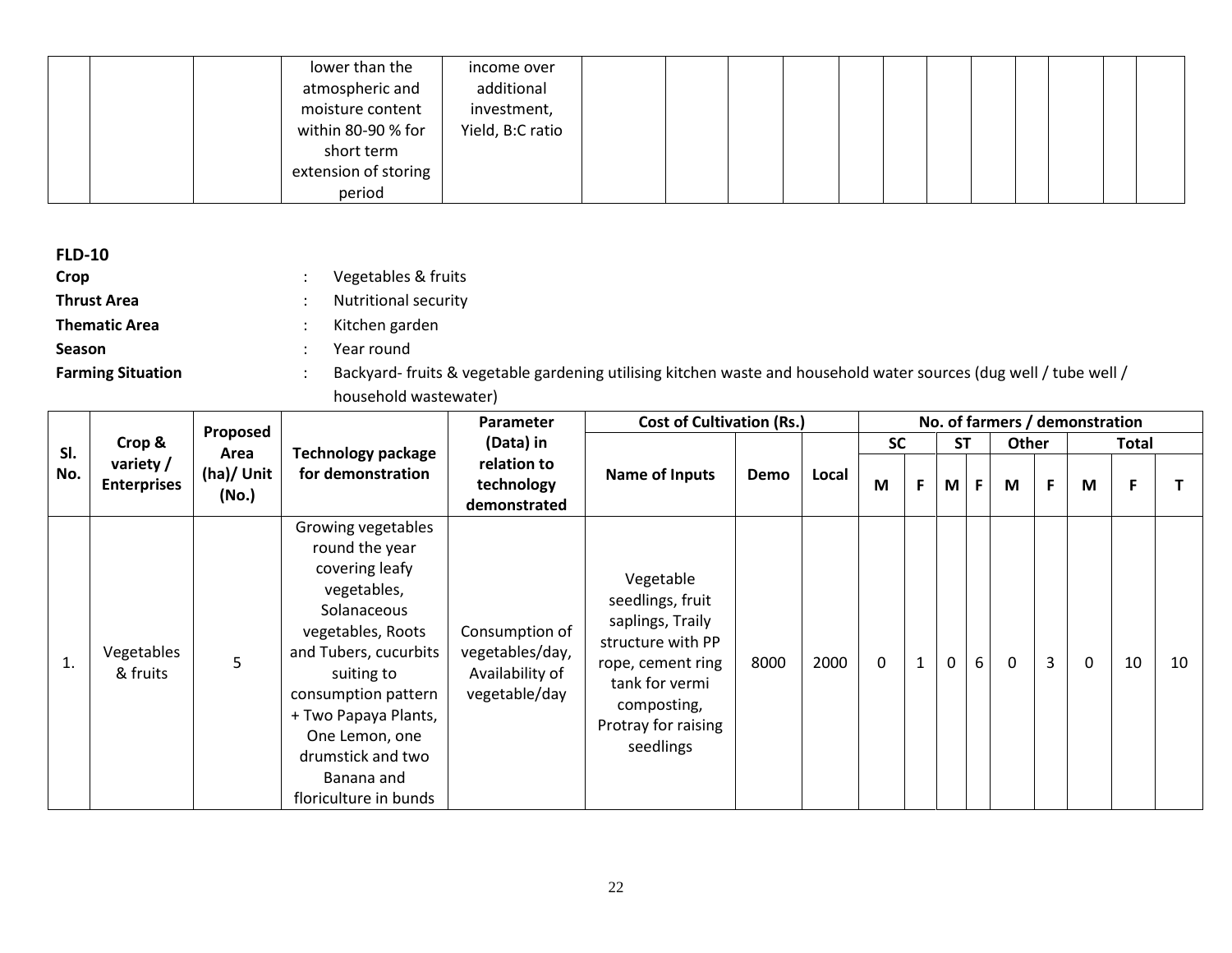|                 |                                                 |     |                  |                 | Venue  |           | <b>No. of Participants</b> |   |           |   |       |   |              |    |
|-----------------|-------------------------------------------------|-----|------------------|-----------------|--------|-----------|----------------------------|---|-----------|---|-------|---|--------------|----|
| <b>Activity</b> | <b>Title of Activity</b>                        | No. | <b>Clientele</b> | <b>Duration</b> | On/Off | <b>SC</b> |                            |   | <b>ST</b> |   | Other |   | <b>Total</b> |    |
|                 |                                                 |     |                  |                 |        | M         |                            | М |           | M |       | M | F.           |    |
| Training        | Planning and<br>layout of<br>nutritional garden | 01  | F&FW             | 02              | Off    | 0         |                            |   | 17        | 0 | ь     | 0 | 25           | 25 |
| Field day       | Field day on<br>kitchen garden                  | 01  | F&FW             | 01              | Off    | 0         |                            |   | 30        | 0 | 15    | 0 | 50           | 50 |

| <b>FLD-11</b>            |                |
|--------------------------|----------------|
| Crop                     | Mushroom       |
| <b>Thrust Area</b>       | Value addition |
| <b>Thematic Area</b>     | Value addition |
| <b>Season</b>            | Rabi, 2019-20  |
| <b>Farming Situation</b> | Home stead     |

|     |                                 | Proposed              |                                                            |                                                                                                           | <b>Cost of Cultivation (Rs.)</b> |                                       |       |           |    | No. of farmers / demonstration |       |    |   |              |    |
|-----|---------------------------------|-----------------------|------------------------------------------------------------|-----------------------------------------------------------------------------------------------------------|----------------------------------|---------------------------------------|-------|-----------|----|--------------------------------|-------|----|---|--------------|----|
| SI. | Crop &                          | Area                  | <b>Technology</b>                                          | Parameter (Data) in                                                                                       |                                  |                                       |       | <b>SC</b> | SΤ |                                | Other |    |   | <b>Total</b> |    |
| No. | variety /<br><b>Enterprises</b> | (ha)<br>Unit<br>(No.) | package for<br>demonstration                               | relation to technology<br>demonstrated                                                                    | Name of<br><b>Inputs</b>         | Demo                                  | Local | М         | М  |                                | М     | F. | M | F.           |    |
|     | Mushroom                        | 10                    | Value addition<br>of Oyster<br>mushroom for<br>more income | Shelf life (Days), Cost of<br>intervention. Additional<br>income over additional<br>investment, B:C ratio | Oyster<br>mushroom,<br>Dryer     | $\hspace{0.05cm}$ – $\hspace{0.05cm}$ | --    |           |    | 6                              |       |    |   | 10           | 10 |

|                 |                                   |     |                  |                 | Venue  |           | <b>No. of Participants</b> |                  |   |       |              |                       |   |
|-----------------|-----------------------------------|-----|------------------|-----------------|--------|-----------|----------------------------|------------------|---|-------|--------------|-----------------------|---|
| <b>Activity</b> | <b>Title of Activity</b>          | No. | <b>Clientele</b> | <b>Duration</b> | On/Off | <b>SC</b> |                            | <b>ST</b><br>ا پ |   | Other | <b>Total</b> |                       |   |
|                 |                                   |     |                  |                 |        | M         | M                          |                  | M |       | M            |                       |   |
| Training        | Value addition in oyster mushroom | 01  | <b>RY</b>        | 02              | On     |           |                            | 12<br>∸∸         |   |       |              | $\overline{ }$<br>ر ـ | ᆚ |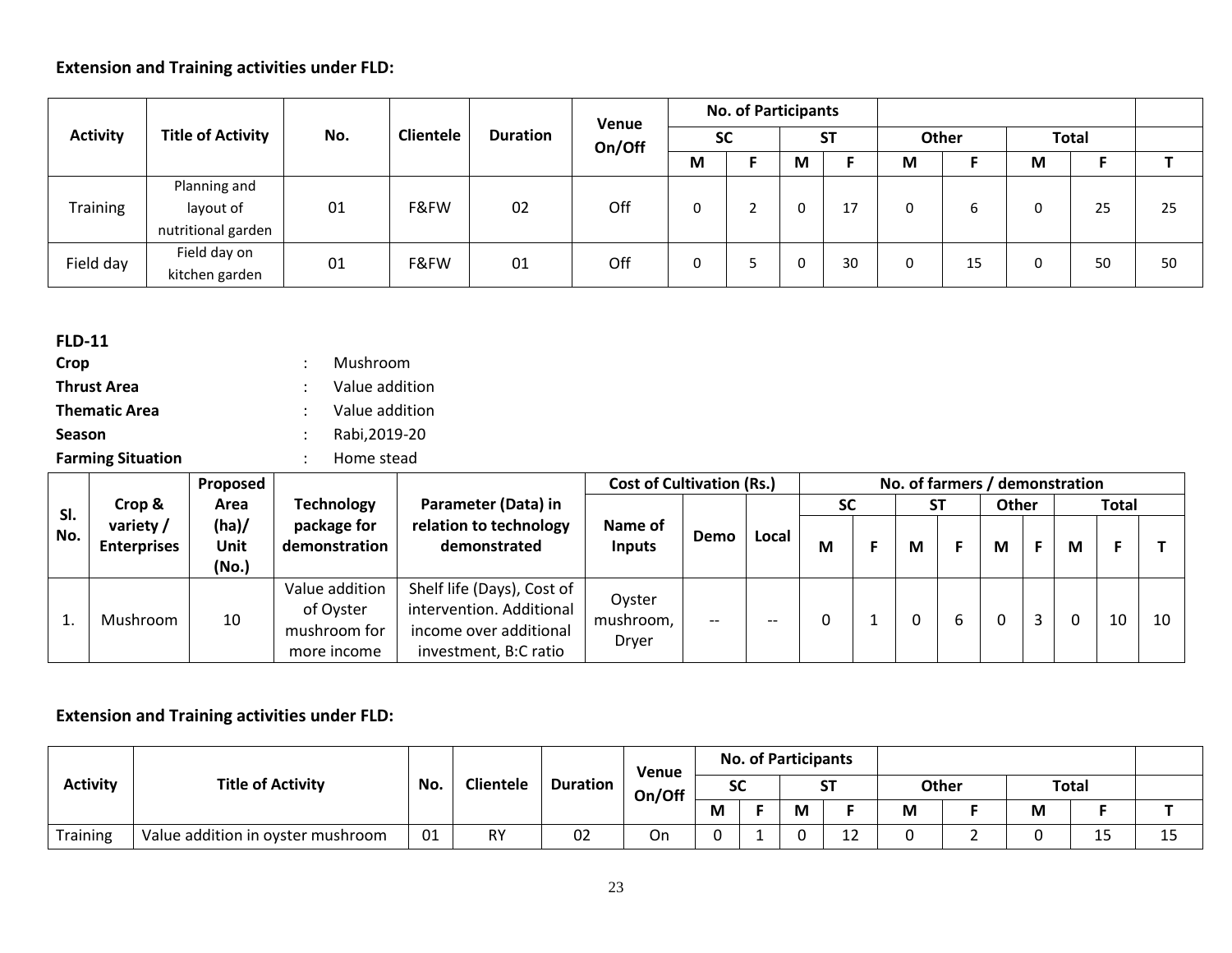### **FLD-12**

| $:$ Honeybee                          |
|---------------------------------------|
| Additional income through bee keeping |
| Bee keeping                           |
| Year round                            |
|                                       |

**Farming Situation 1988** : Backyard

|     | Proposed<br>Crop & |                     | <b>Technology</b>                                        | Parameter                               |                                                     | <b>Cost of Cultivation (Rs.)</b><br>No. of farmers / demonstration |       |           |  |           |   |              |  |   |              |    |
|-----|--------------------|---------------------|----------------------------------------------------------|-----------------------------------------|-----------------------------------------------------|--------------------------------------------------------------------|-------|-----------|--|-----------|---|--------------|--|---|--------------|----|
| SI. | variety /          | Area                | package for                                              | (Data) in relation                      | Name of                                             |                                                                    |       | <b>SC</b> |  | <b>ST</b> |   | <b>Other</b> |  |   | <b>Total</b> |    |
| No. | <b>Enterprises</b> | (ha)/ Unit<br>(No.) | demonstration                                            | to technology<br>demonstrated           | <b>Inputs</b>                                       | Demo                                                               | Local | M         |  | м         |   | M            |  | М |              |    |
|     | Honeybee           | 10                  | Scientific<br>beekeeping<br>with<br>Apisceranaindic<br>а | Honey<br>production per<br>box/year, kg | Honeybee<br>box, colony<br>and other<br>accessories | 8000                                                               | 2000  |           |  |           | 8 |              |  |   | 10           | 10 |

| <b>FLD-13</b>            |                          |
|--------------------------|--------------------------|
| Crop                     | All crop                 |
| <b>Thrust Area</b>       | Technology dissemination |
| <b>Thematic Area</b>     | ICT                      |
| <b>Season</b>            | $:$ Year round           |
| <b>Farming Situation</b> | $- -$                    |

|     |                     | Proposed            | <b>Technology</b>                                                                                                                                 |                                                                                                                                                                                                            |                            | <b>Cost of Cultivation (Rs.)</b> |       |           |    | No. of farmers / demonstration |           |       |   |          |              |    |
|-----|---------------------|---------------------|---------------------------------------------------------------------------------------------------------------------------------------------------|------------------------------------------------------------------------------------------------------------------------------------------------------------------------------------------------------------|----------------------------|----------------------------------|-------|-----------|----|--------------------------------|-----------|-------|---|----------|--------------|----|
| SI. | Crop &<br>variety / | Area                | package for                                                                                                                                       | Parameter (Data) in<br>relation to technology                                                                                                                                                              | Name                       |                                  |       | <b>SC</b> |    |                                | <b>ST</b> | Other |   |          | <b>Total</b> |    |
| No. | <b>Enterprises</b>  | (ha)/ Unit<br>(No.) | demonstration                                                                                                                                     | demonstrated                                                                                                                                                                                               | <b>of</b><br><b>Inputs</b> | <b>Demo</b>                      | Local | М         | F. | M                              |           | M     | F | M        | F            |    |
| 1.  | All crop            | 50                  | Production<br>packages will<br>be divided into<br>different<br>segments and<br>short videos<br>will be<br>produced and<br>disseminated<br>through | Understanding the<br>method and process<br>depicted in the video<br>Retention of the<br>message, Change in<br>attitude<br>Change in perception<br>on expected<br>behavioural control<br>Application of the |                            |                                  | $- -$ | 10        | 5  | 15                             | 5         | 10    | 5 | $\Omega$ | 35           | 15 |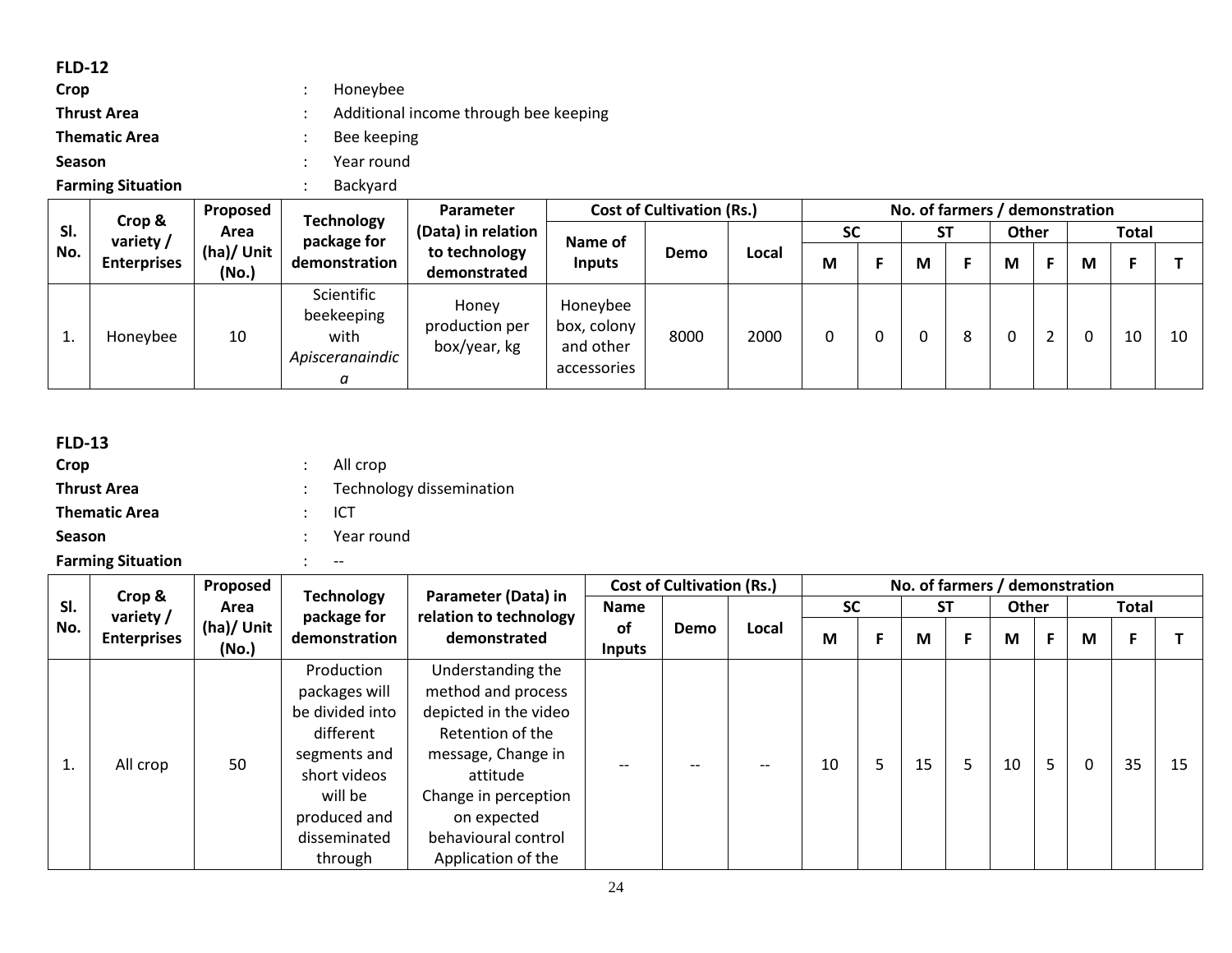|  |  |  |  | $\sim$ $\sim$ $\sim$<br>What<br>∸AD∟<br>הו | рссарр<br>. . |  |  |  |  |  |  |  |  |  |  |  |  |
|--|--|--|--|--------------------------------------------|---------------|--|--|--|--|--|--|--|--|--|--|--|--|
|--|--|--|--|--------------------------------------------|---------------|--|--|--|--|--|--|--|--|--|--|--|--|

### **Case Study**

**Title:** Consumer preference study for various vegetables in the district

**Expected output:** Result of the study will help the farmers to plan market led production for better price and will enable the KVK for utilizing

farmers' preference in selection of varieties for KVK intervention

**Identified vegetables:** Brinjal, cauliflower, Cucumber, Bitter gourd, Okra

| SI.No.         | Name of the<br>Vegetable | Parameters to be studied                   | Highly<br>preferred | Moderately<br>preferred | Less preferred |
|----------------|--------------------------|--------------------------------------------|---------------------|-------------------------|----------------|
|                |                          | Colour: (Green/Black/Purple/ White)        |                     |                         |                |
|                |                          | Size: (Large/ Medium/ Small)               |                     |                         |                |
| $\overline{1}$ | <b>Brinjal</b>           | Shape: (Elongated/ Round/ Oval/ Oblong)    |                     |                         |                |
|                |                          | With thorn/ thorn less                     |                     |                         |                |
|                |                          | Preference for specific production pockets |                     |                         |                |
|                |                          | Colour: (Green/Black/White)                |                     |                         |                |
|                |                          | Size:(Large/Medium/Small)                  |                     |                         |                |
| $\overline{2}$ | Cauliflower              | Shape: (Round/Slender/ Medium robust)      |                     |                         |                |
|                |                          | Pungency                                   |                     |                         |                |
|                |                          | Aroma                                      |                     |                         |                |
|                |                          | Preference for specific production pockets |                     |                         |                |
|                |                          | Colour: (Green/ White)                     |                     |                         |                |
| $\overline{3}$ | Cucumber                 | Size: (Large/ Medium/Small)                |                     |                         |                |
|                |                          | Texture: (Smooth/Fine)                     |                     |                         |                |
|                |                          | Preference for specific production pockets |                     |                         |                |
|                |                          | Colour: (Dark green/ Green/ White)         |                     |                         |                |
| $\overline{4}$ | Bittergourd              | Size: (Large/ Medium/Small)                |                     |                         |                |
|                |                          | Firm spine/ smooth spine                   |                     |                         |                |
|                |                          | Preference for specific production pockets |                     |                         |                |
|                |                          | Colour: (Green/ Dark green/ Violet)        |                     |                         |                |
| 5              | Okra                     | Size: (Large/ Medium/Small)                |                     |                         |                |
|                |                          | Soft/Hard                                  |                     |                         |                |
|                |                          | Preference for specific production pockets |                     |                         |                |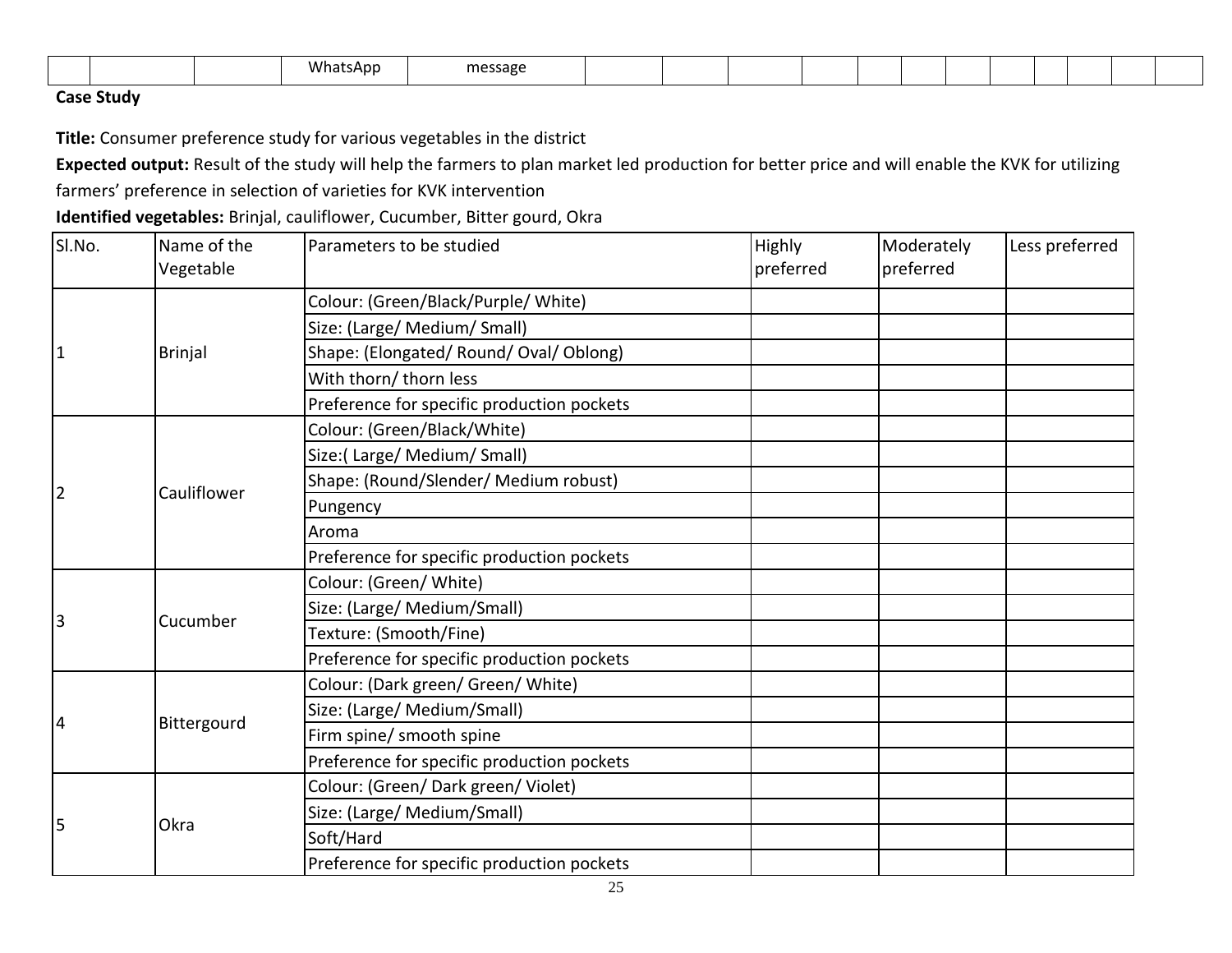### **5. a) Seed and planting material productionby utilization of instructional farm (Crops / Enterprises)**

| of<br><b>Name</b>                 | Variety / Type            | <b>Period</b>      | Area (ha.) | <b>Details of Production</b> |                                                    |                            |                                          |                                     |
|-----------------------------------|---------------------------|--------------------|------------|------------------------------|----------------------------------------------------|----------------------------|------------------------------------------|-------------------------------------|
| the Crop $/$<br><b>Enterprise</b> |                           | From to            |            | Type<br>οt<br><b>Produce</b> | <b>Expected</b><br><b>Production</b><br>(quintals) | of<br>Cost<br>inputs (Rs.) | <b>Expected</b><br>Gross income<br>(Rs.) | <b>Expected Net</b><br>Income (Rs.) |
| Paddy                             | Pratiskya                 | July-19 to Dec-19  | 2.0        | <b>FS</b>                    | 60                                                 | 1,60,000.00                | 1,86,000.00                              | 26,000.00                           |
|                                   | Manaswini                 | July-19 to Dec-19  | 1.0        | <b>FS</b>                    | 30                                                 | 80.000.00                  | 93,000.00                                | 13,000.00                           |
| <b>Brinjal</b>                    | Swarna Shakti, VNR-22     | July-19 to Oct-19  | 1500 nos.  | Seedling                     | 1500 nos.                                          | 1,000.00                   | 1,500.00                                 | 500.00                              |
|                                   | Green star, VNR-05        | Oct-19 to Dec-19   | 10000 nos. | Seedling                     | 10000 nos.                                         | 6,000.00                   | 10,000.00                                | 4,000.00                            |
| Tomato                            | Swarna Sampad             | July-19 to Oct-19  | 1500 nos.  | Seedling                     | 1500 nos.                                          | 1,000.00                   | 1,500.00                                 | 500.00                              |
|                                   | ArkaRakshyak, Arka Samrat | Oct-19 to Dec-19   | 15000 nos. | Seedling                     | 15000 nos.                                         | 9,000.00                   | 15,000.00                                | 6,000.00                            |
| Cauliflower                       | Atisighra, NS-60, NS-61   | June-19 to Aug-19  | 500 nos.   | Seedling                     | 500 nos.                                           | 300.00                     | 500.00                                   | 200.00                              |
|                                   | Deepa, Amaze              | Oct-19 to Dec-19   | 5000 nos.  | Seedling                     | 5000 nos.                                          | 3,000.00                   | 5,000.00                                 | 2,000.00                            |
| Chilli                            | Utkal Ava                 | Sept-19 to Dec-19  | 2000 nos.  | Seedling                     | 2000 nos.                                          | 1,000.00                   | 2,000.00                                 | 1,000.00                            |
| Cabbage                           | Rareball, Harekrishna     | Oct-19 to Dec-19   | 3000 nos.  | Seedling                     | 3000 nos.                                          | 1,500.00                   | 3,000.00                                 | 1,500.00                            |
| Capsicum                          | Bharat                    | Oct-19 to Dec-19   | 10000 nos. | Seedling                     | 10000 nos.                                         | 6,000.00                   | 10,000.00                                | 4,000.00                            |
| Papaya                            | Red lady                  | Sept-19 to Dec-19  | 1500 nos.  | Seedling                     | 1500 nos.                                          | 20,000.00                  | 30,000.00                                | 10,000.00                           |
| Mushroom                          | Paddy straw               | July-19 to Nov-19  | 50 kg      | Mushroom                     | 50 kg                                              | 2,500.00                   | 6,000.00                                 | 3,500.00                            |
|                                   | Oyster                    | Dec-19 to march-20 | 70 kg      | Mushroom                     | 70 kg                                              | 3,500.00                   | 7,000.00                                 | 3,500.00                            |

**b) Village Seed Production Programme**

| Name of the                 | Variety /   | Period      | Area  | No. of         |                    |                                  | <b>Details of Production</b> |                                       |                              |
|-----------------------------|-------------|-------------|-------|----------------|--------------------|----------------------------------|------------------------------|---------------------------------------|------------------------------|
| Crop /<br><b>Enterprise</b> | <b>Type</b> | From to<br> | (ha.) | <b>tarmers</b> | Type of<br>Produce | <b>Expected</b><br>Production(a) | Cost of inputs<br>(Rs.)      | <b>Expected Gross</b><br>income (Rs.) | Expected<br>Net Income (Rs.) |
|                             |             |             |       |                |                    |                                  |                              |                                       |                              |

# **6. Extension Activities**

| Sl. No.  |                                   | No. of                 |     |    | <b>Farmers</b> |                          |             | <b>Extension Officials</b> |              |             | <b>Total</b> |              |
|----------|-----------------------------------|------------------------|-----|----|----------------|--------------------------|-------------|----------------------------|--------------|-------------|--------------|--------------|
|          | <b>Activities/ Sub-activities</b> | activities<br>proposed | М   |    |                | SC/ST<br>(% of<br>total) | <b>Male</b> | Female                     | <b>Total</b> | <b>Male</b> | Female       | <b>Total</b> |
| ᆠ.       | <b>Field Dav</b>                  | 06                     | 217 | 83 | 300            | 80                       |             |                            | o            | 222         | 86           | 308          |
| <u>.</u> | KisanMela                         | 01                     | 150 | 50 | 200            | 85                       |             |                            |              | 153         | 52           | 205          |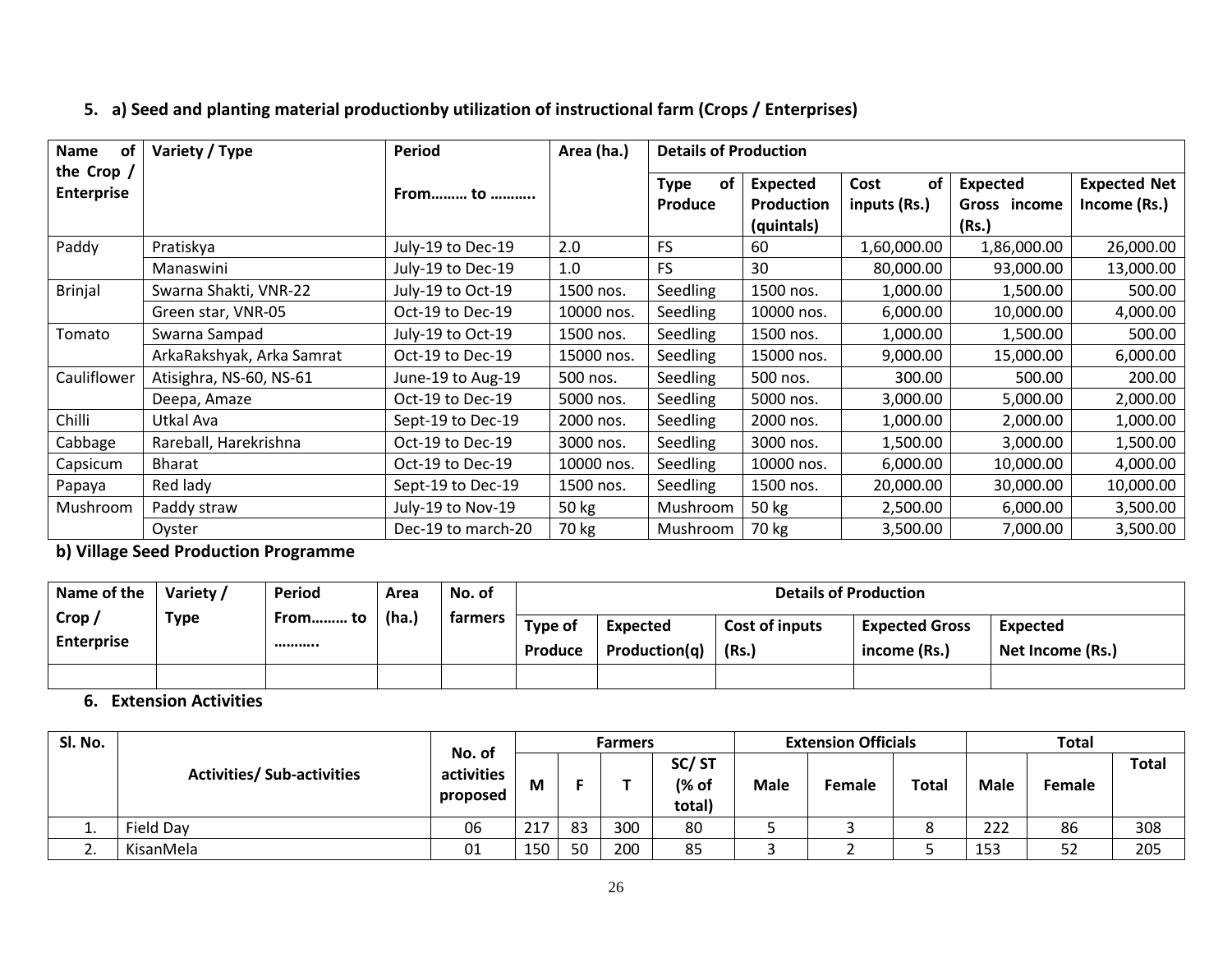| 3.  | KisanGhosthi                            | 01   | 25          | $\Omega$ | 25   | 90 |              |                |                |              |                | 25   |
|-----|-----------------------------------------|------|-------------|----------|------|----|--------------|----------------|----------------|--------------|----------------|------|
| 4.  | Exhibition                              | 01   | 150         | 50       | 200  | 85 | 3            | $\overline{2}$ | 5              | 153          | 52             | 205  |
| 5.  | <b>Film Show</b>                        | 10   | 130         | 20       | 150  | 80 |              |                |                |              |                | 150  |
| 6.  | <b>Method Demonstrations</b>            | 05   | 40          | 10       | 50   | 90 |              |                |                |              |                | 50   |
| 7.  | <b>Farmers Seminar</b>                  | 02   | 50          | $\Omega$ | 50   | 70 | 4            | $\overline{2}$ | 6              | 54           | $\overline{2}$ | 56   |
| 8.  | Workshop                                | 01   | 45          | 5        | 50   | 75 | 3            | $\overline{2}$ | 5              | 48           | $\overline{7}$ | 55   |
| 9.  | Group meetings                          | 50   | 410         | 90       | 500  | 85 |              |                |                |              |                |      |
| 10. | Lectures delivered as resource persons  | 10   |             |          |      |    |              |                |                |              |                |      |
| 11. | <b>Advisory Services</b>                | 06   |             |          |      |    |              |                |                |              |                |      |
| 12. | Scientific visit to farmers field       | 60   | 450         | 150      | 600  | 85 |              |                |                |              |                | 600  |
| 13. | Farmers visit to KVK                    | 1000 | 730         | 270      | 1000 | 75 |              |                |                |              |                | 1000 |
| 14. | Diagnostic visits                       | 10   | 30          | 10       | 40   | 80 |              |                |                |              |                | 40   |
| 15. | Exposure visits                         | 01   |             |          |      |    |              |                |                |              |                |      |
| 16. | Ex-trainees Sammelan                    | 01   | 20          | 05       | 25   | 85 |              |                |                |              |                | 25   |
| 17. | Soil health Camp                        | 01   | 25          | $\Omega$ | 25   | 80 |              |                |                |              |                | 25   |
| 18. | Animal Health Camp                      | 02   | 30          | 20       | 50   | 95 |              |                |                |              |                | 50   |
| 19. | Agri mobile clinic                      |      |             |          |      |    |              |                |                |              |                |      |
| 20. | Soil test campaigns                     | 01   | 20          | 5        | 25   | 90 |              |                |                |              |                | 25   |
| 21. | Farm Science Club Conveners meet        | 00   |             |          |      |    |              |                |                |              |                |      |
| 22. | Self Help Group Conveners meetings      | 01   | $\mathbf 0$ | 100      | 100  | 90 |              |                |                |              |                | 100  |
| 23. | MahilaMandals Conveners meetings        |      |             |          |      |    |              |                |                |              |                |      |
| 24. | Celebration of important days (specify) | 03   | 100         | 50       | 150  | 80 | 3            | 3              | 6              | 103          | 53             | 156  |
| 25. | Sankalp Se Siddhi                       |      |             |          |      |    |              |                |                |              |                |      |
| 26. | Swatchta Hi Sewa                        | 01   | 25          | 5        | 30   | 85 |              |                |                |              |                | 30   |
| 27. | MahilaKisanDiwas                        | 01   | $\mathbf 0$ | 50       | 50   | 90 | $\mathbf{0}$ | $\overline{2}$ | $\overline{2}$ | $\mathbf{0}$ | 52             | 52   |
| 28. | Any Other (Specify)                     |      |             |          |      |    |              |                |                |              |                |      |
|     | <b>Total</b>                            |      |             |          |      |    |              |                |                |              |                | 3175 |

# **7. Revolving Fund (in Rs.)**

| Opening balance of           | Amount proposed to be invested during 2019-2020 | <b>Expected Return</b> |
|------------------------------|-------------------------------------------------|------------------------|
| 2019-2020 (As on 01.04.2019) |                                                 |                        |
| ,48,630                      | .00,000                                         | 3,00,000               |

# **8. Expected fund from other sources and its proposed utilization**

| Projec       | Source                       | Amount to be received (Rs.<br>in lakh) |
|--------------|------------------------------|----------------------------------------|
| <b>CSISA</b> | $\sim$ $\sim$<br>'ΛE<br>ורשו | 0.0000<br>.<br>. .<br>.                |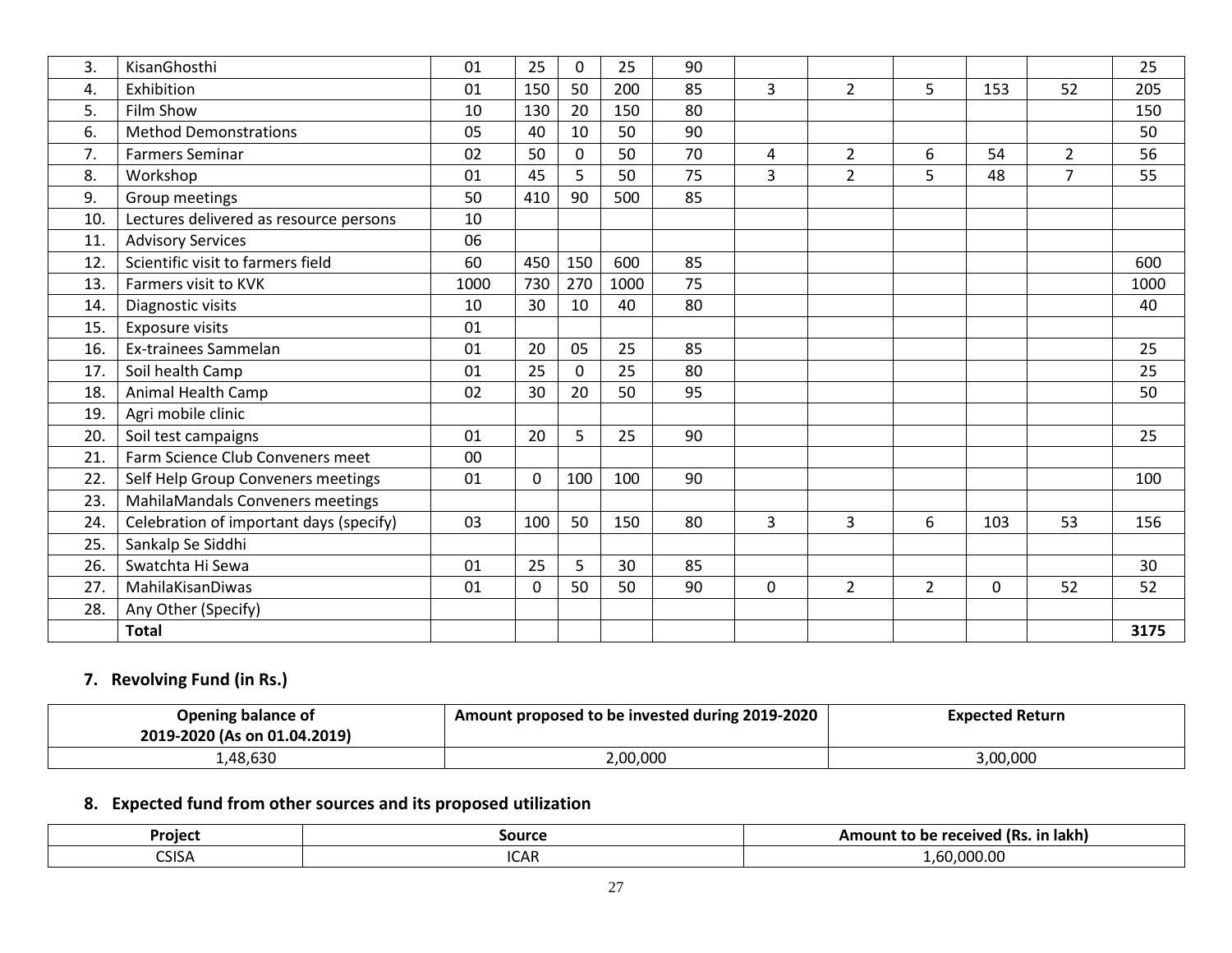| <b>VATICA</b>         | <b>ICAR</b>     | 31,00,000.00   |
|-----------------------|-----------------|----------------|
| <b>Mission Shakti</b> | Govt. of Odisha | 10,00,000.00   |
| KSHAMATA              | ICAR            | 50,00,000.00   |
| <b>RKVY</b>           | Govt. of Odisha | 2,50,00,000.00 |

## **9. On-farm trials to be conducted\***

| <b>Season</b>                 | Kharif, 2019                                                                                                                                     |
|-------------------------------|--------------------------------------------------------------------------------------------------------------------------------------------------|
| Title of the OFT              | Assessment on management of Fall army worm in maize                                                                                              |
| <b>Thematic Area</b>          | Integrated pest management                                                                                                                       |
| <b>Problem diagnosed</b>      | Low yield due to severe Fall Army Worm attack as a sporadic pest                                                                                 |
| <b>Important Cause</b>        | No suitable location specific technology available to control FAW                                                                                |
| <b>Production system</b>      | Maize-fallow                                                                                                                                     |
| <b>Micro farming system</b>   | Rainfed, Upland                                                                                                                                  |
| <b>Technology for Testing</b> | TO1: Azadirachtin - a botanical pesticide and T. Chilonis -an egg parasitoid                                                                     |
|                               | TO2: Beauveria bassiana - a entomopathogenic fungi                                                                                               |
| <b>Existing Practice</b>      | Spraying with Profenphos @ 1ltr. /ha after observation of pest infestation                                                                       |
| <b>Hypothesis</b>             | TO <sub>1</sub> : Azadirachtin is a botanical pesticide used as repellant, anti-feedant and reduces the fecundity and T. Chilonis is used as egg |
|                               | parasitoid                                                                                                                                       |
|                               | TO <sub>2</sub> : Beauveria bassiana is aentomopathogenic fungi that causes white muscadine disease in insects which parasitizes the larva       |
| <b>Objectives</b>             | To find out suitable technology to control FAW in maize                                                                                          |
| <b>Treatments</b>             | 07                                                                                                                                               |
| Farmers Practice (FP):        | Spraying with Profenphos @ 1ltr. /ha                                                                                                             |
| Technology option-I (TO-I)    | Applying 5% active ingredient of Azadiractin, Release 20,000 Trichogramma chilonis parasite at 4-5 days interval in a week                       |
|                               | interval                                                                                                                                         |
| Technology option-II (TO-II)  | Applying Beauveria bassiana @ 400 gm/acr. Apply 1.5% Chlorpyrifos dust thickly in the field bund for avoiding migrating from                     |
|                               | one field to another field                                                                                                                       |
| <b>Critical Inputs</b>        | Azadirachtin, Trichogramma chilonis (Tricho card) and Beauveria bassiana                                                                         |
| <b>Unit Size</b>              | 1 <sub>ha</sub>                                                                                                                                  |
| <b>No of Replications</b>     | 7                                                                                                                                                |
| <b>Unit Cost</b>              | Azadirachtin- Rs 400/ lit, Tricho card- Rs. 100/ card and Beauveria bassiana- Rs 100/ lit                                                        |
| <b>Total Cost</b>             | Azadirachtin (3 lit)- Rs 1200+ Tricho card (15-25 nos.)- Rs 2500+ Beauveria bassiana (3 lit)- Rs 300                                             |
|                               | (Grand total) = Rs $4000/-$                                                                                                                      |
| <b>Monitoring Indicator</b>   | % of pest infestation, No. of insect/plant, No. of plant infested /m2, Cost of intervention, Additional income over additional                   |
|                               | investment Yield (q/ha), B:C ratio                                                                                                               |
| Source of Technology (ICAR/   | <b>OUAT, 2017</b>                                                                                                                                |
| AICRP/ SAU/ Other, please     |                                                                                                                                                  |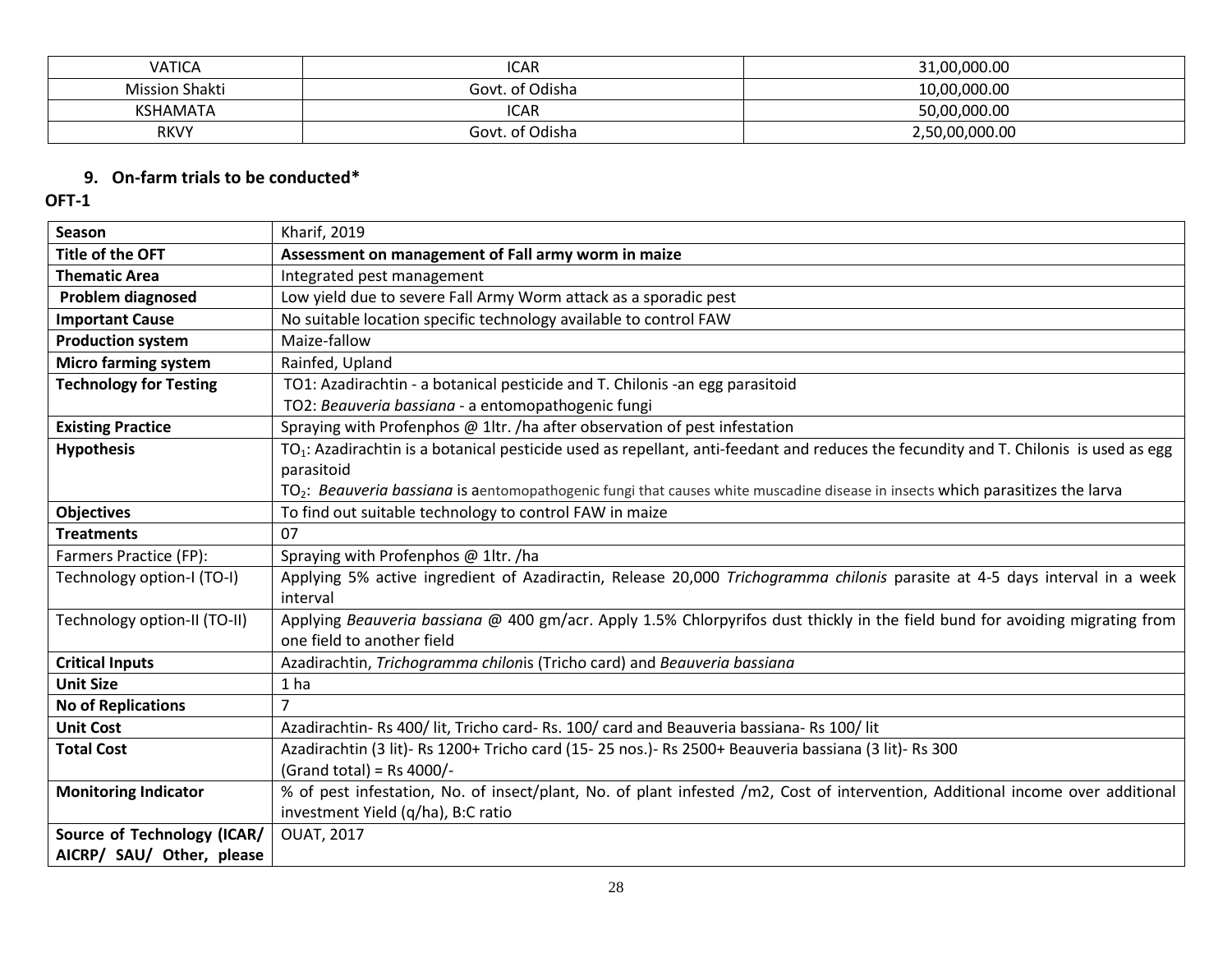| specity) |
|----------|
|----------|

| <b>Season</b>                 | Kharif, 2019                                                                                                                 |
|-------------------------------|------------------------------------------------------------------------------------------------------------------------------|
| <b>Title of the OFT</b>       | Assessment of planting methods by seed drills for plant population management in finger millet                               |
| <b>Thematic Area</b>          | Farm mechanization                                                                                                           |
| <b>Problem diagnosed</b>      | • Uneven plant stands in broadcasting                                                                                        |
|                               | Labour scarcity and high labour requirement                                                                                  |
| <b>Important Cause</b>        | No suitable mechanization technology available for planting                                                                  |
| <b>Production system</b>      | Finger millet-fallow                                                                                                         |
| <b>Micro farming system</b>   | Rainfed, Upland                                                                                                              |
| <b>Technology for Testing</b> | TO <sub>1</sub> . Bullock drawn seed cum fertilizer drill, 3 row, Capacity-0.1 ha/h, Line sowing                             |
|                               | TO <sub>2</sub> . Tractor drawn seed cum fertilizer drill, 9 row Capacity-0.35 ha/h, Line sowing                             |
|                               |                                                                                                                              |
| <b>Existing Practice</b>      | Manual broad casting and random transplanting                                                                                |
| <b>Hypothesis</b>             | Tractor drawn seed drill reduces labour cost by 40-50 % for line sowing                                                      |
| <b>Objectives</b>             | To reduce the cost of cultivation and to mitigate the labour scarcity during sow time                                        |
| <b>Treatments</b>             | 07                                                                                                                           |
| Farmers Practice (FP):        | Manual broad casting                                                                                                         |
| Technology option-I (TO-I)    | TO <sub>1</sub> . Sowing by bullock drawn 3 row seed cum fertilizer drill                                                    |
| Technology option-II (TO-II)  | TO <sub>2</sub> . Sowing by tractor drawn seed cum fertilizer drill                                                          |
| <b>Critical Inputs</b>        |                                                                                                                              |
| <b>Unit Size</b>              | 1 <sub>ha</sub>                                                                                                              |
| <b>No of Replications</b>     |                                                                                                                              |
| <b>Unit Cost</b>              | Hiring cost of tractor with seed drill@800 per hour(Rs400/ per replication)                                                  |
| <b>Total Cost</b>             | 400x7 =Rs2800/-+Rs5000/-(Transportation of bullock drawn seed drill from Bhubaneswar to farmers field) i.e. G Total=Rs7800/- |
| <b>Monitoring Indicator</b>   | AFC (h/ha), Fuel consumption (l/h), Cost of operation (Rs/ha)                                                                |
|                               | Cost of intervention, Additional income over additional investment Yield (q/ha), B:C ratio                                   |
| Source of Technology (ICAR/   | AICRP on UAE, CAET, OUAT, 2017                                                                                               |
| AICRP/ SAU/ Other, please     | AICRP on FIM, CAET, OUAT, 2013                                                                                               |
| specify)                      |                                                                                                                              |
| Season                        | Rabi, 2019-20                                                                                                                |

| Title<br>. of the OFT | Assessment of different planting time for better market price of tomato |
|-----------------------|-------------------------------------------------------------------------|
| <b>Thematic Area</b>  | Market led extension                                                    |
| Problem diagnosed     | Distress sale of tomato in Rabi season                                  |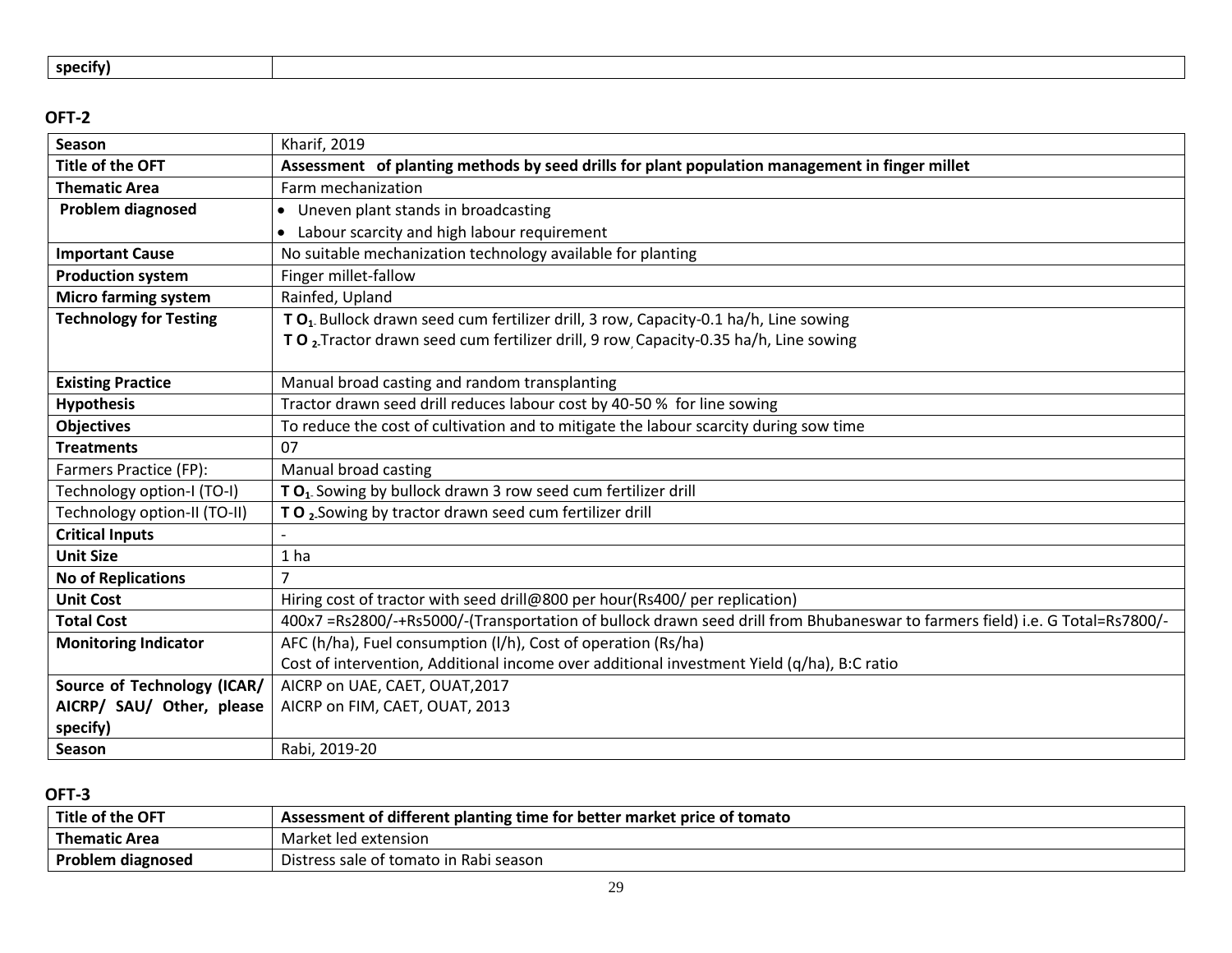| <b>Important Cause</b>        | Bumper production during on-season                                                                                                |
|-------------------------------|-----------------------------------------------------------------------------------------------------------------------------------|
| <b>Production system</b>      | Rice-Vegetable                                                                                                                    |
| <b>Micro farming system</b>   | Irrigated, Medium land                                                                                                            |
| <b>Technology for Testing</b> | TO <sub>1</sub> . Advancing of planting time by 15 days                                                                           |
|                               | TO <sub>2</sub> . Delaying of planting time by 15 days                                                                            |
| <b>Existing Practice</b>      | Farmers generally plant the seedling in the month of December                                                                     |
| <b>Hypothesis</b>             | TO <sub>1</sub> . Advancing of planting time by 15 days to help in capturing higher market price in initial period                |
|                               | TO <sub>2</sub> . Delaying of planting time by 15 days to help in capturing higher market price                                   |
| <b>Objectives</b>             | To find out suitable planting time to avoid distress sale                                                                         |
| <b>Treatments</b>             | 07                                                                                                                                |
| Farmers Practice (FP)         | Planting the seedling in the month of December                                                                                    |
| Technology option-I (TO-I)    | Advancing of planting time by 15 days                                                                                             |
| Technology option-II (TO-II)  | Delaying of planting time by 15 days                                                                                              |
| <b>Critical Inputs</b>        | Tomato seedling                                                                                                                   |
| <b>Unit Size</b>              | 0.4 <sub>ha</sub>                                                                                                                 |
| <b>No of Replications</b>     | ⇁                                                                                                                                 |
| <b>Unit Cost</b>              | Tomato seeding - Rs. 1500/-                                                                                                       |
| <b>Total Cost</b>             | Rs. 10,500/-                                                                                                                      |
| <b>Monitoring Indicator</b>   | Plant height (cm), No. of fruits/plant, Fruit weight (g), Disease & pest incidence, Market price, Yield/ha, B:C ratio & Economics |
| Source of Technology (ICAR/   | <b>OUAT, 2016</b>                                                                                                                 |
| AICRP/ SAU/ Other, please     |                                                                                                                                   |
| specify)                      |                                                                                                                                   |

| Season                        | Rabi, 2019                                                                                                                                                                                                                           |
|-------------------------------|--------------------------------------------------------------------------------------------------------------------------------------------------------------------------------------------------------------------------------------|
| Title of the OFT              | Assessment of drip and fertigation for enhancing yield and water productivity in cow pea                                                                                                                                             |
| <b>Thematic Area</b>          | Micro irrigation                                                                                                                                                                                                                     |
| <b>Problem diagnosed</b>      | Low yield due to improper water and fertilizer management                                                                                                                                                                            |
| <b>Important Cause</b>        | Loss of water and nutrients in conventional method of irrigation                                                                                                                                                                     |
| <b>Production system</b>      | Vegetable-vegetable                                                                                                                                                                                                                  |
| <b>Micro farming system</b>   | Irrigated, Upland                                                                                                                                                                                                                    |
| <b>Technology for Testing</b> | TO <sub>1</sub> . Application of water through dripper (4L/H) at root zone of the plant and application of<br>100% STBF in soil                                                                                                      |
|                               | TO, Application of water and 100% STBF through dripper (4L/H) at root zone of the plant                                                                                                                                              |
| <b>Existing Practice</b>      | Surface flood irrigationand injudicious application of fertilizer in soil                                                                                                                                                            |
| <b>Hypothesis</b>             | Fertigation enhances fertilizer use efficiency by 40-60% hence recommended dose of fertilizers may be reduced<br>proportionally. Drip irrigation leads to moisture content around above field capacity hence may promote leaching of |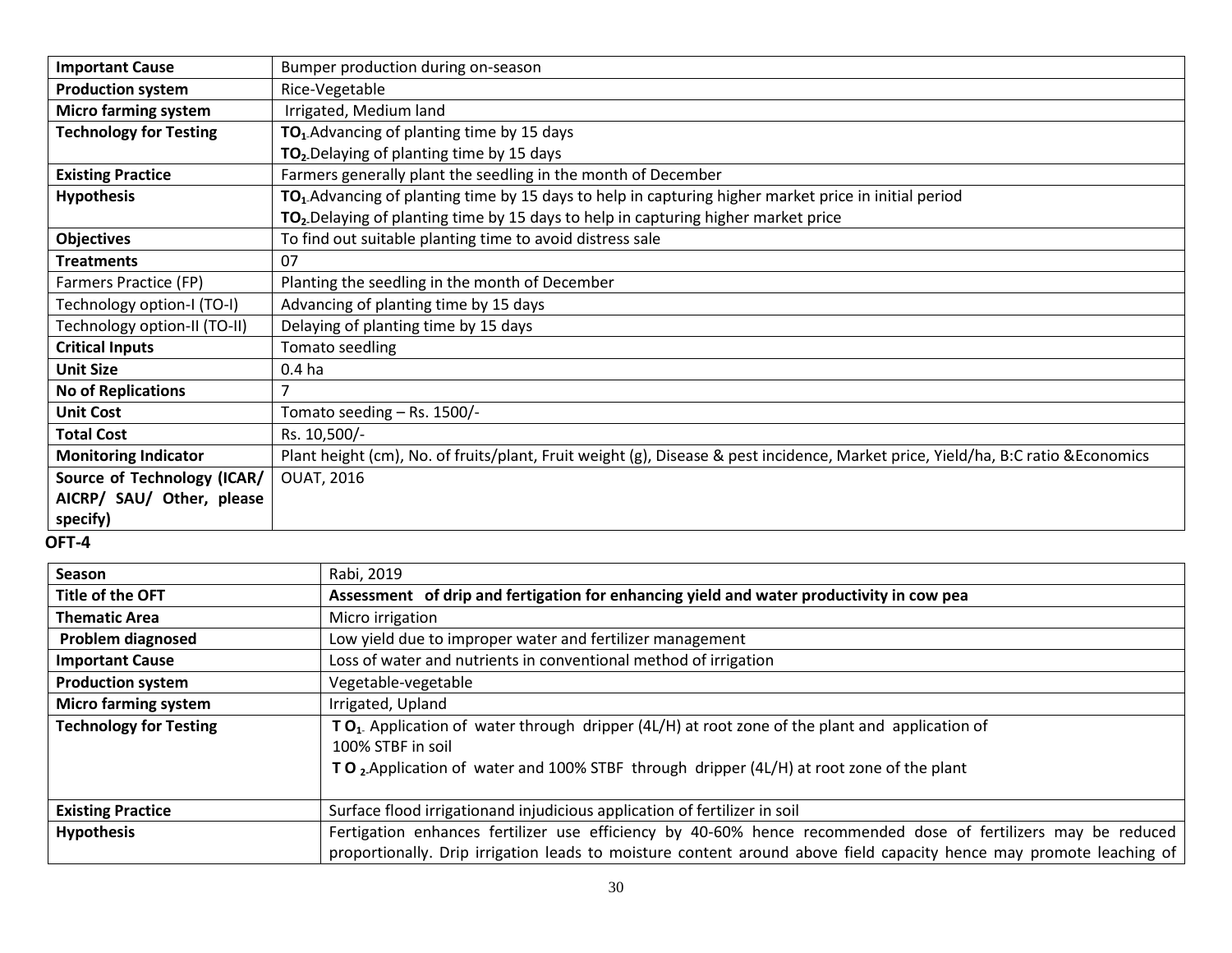|                                    | nutrients.                                                                                                  |
|------------------------------------|-------------------------------------------------------------------------------------------------------------|
| <b>Objectives</b>                  | For water conservation, improvement in productivity                                                         |
| <b>Treatments</b>                  | 07                                                                                                          |
| Farmers Practice (FP):             | Surface flood irrigation+ 100% RDF                                                                          |
| Technology option-I (TO-I)         | Drip +100 % STBF (Soil application)                                                                         |
| Technology option-II (TO-II)       | Drip +100 % STBF (Fertigation)                                                                              |
| <b>Critical Inputs</b>             | Seeds and liquid fertilizer                                                                                 |
| <b>Unit Size</b>                   | 0.4 <sub>ha</sub>                                                                                           |
| <b>No of Replications</b>          |                                                                                                             |
| <b>Unit Cost</b>                   | Rs. 1570/-                                                                                                  |
| <b>Total Cost</b>                  | Cost of seed @Rs1000/per kg x5 kg=Rs5000 &cost of water soluble fertilizer @Rs200/per kgx30 kg=Rs6000/-     |
|                                    | .G.Total=5000+6000=11000                                                                                    |
| <b>Monitoring Indicator</b>        | Cost of operation (Rs/ha), Saving of water (%), Saving of fertilizer (%),                                   |
|                                    | Cost of intervention (Rs/ha), Additional income over additional investment (Rs/ha), Yield (q/ha), B:C ratio |
| Source of Technology (ICAR/ AICRP/ | IIWM Bhubaneswar, 2017                                                                                      |
| SAU/Other, please specify)         |                                                                                                             |

| <b>Season</b>                 | Kharif, 2019                                                                                                                                                                                                                                                                                                 |
|-------------------------------|--------------------------------------------------------------------------------------------------------------------------------------------------------------------------------------------------------------------------------------------------------------------------------------------------------------|
| Title of the OFT              | Assessment of scrambled straw as substrate for paddy straw mushroom                                                                                                                                                                                                                                          |
| <b>Thematic Area</b>          | Mushroom production                                                                                                                                                                                                                                                                                          |
| Problem diagnosed             | Increased cost of unscrambled paddy straw due to its low availability                                                                                                                                                                                                                                        |
| <b>Important Cause</b>        | Extensive use of combine harvester and axial flow thresher                                                                                                                                                                                                                                                   |
| <b>Production system</b>      | Mushroom                                                                                                                                                                                                                                                                                                     |
| <b>Micro farming system</b>   | Backyard/homestead                                                                                                                                                                                                                                                                                           |
| <b>Technology for Testing</b> | TO <sub>1</sub> .Scrambled paddy straw, soaking water 8 hrs, paddy straw 7kg, pulse power 3%                                                                                                                                                                                                                 |
|                               | TO <sub>2</sub> . Scrambled paddy straw, soaking water 6 hrs, paddy straw 7kg, pulse power 3%                                                                                                                                                                                                                |
| <b>Existing Practice</b>      | Mushroom production by using unscrambled threshed paddy straw with normal practices of soaking of 7 kg straw in<br>water for 8hrs, bed preparation with addition of spawn and pulse power (3%)                                                                                                               |
| <b>Hypothesis</b>             | TO <sub>1</sub> .Scrambled paddy straw with 8 hrs soaking period may give less yield but may solve the problem of its unavailability<br>$TO2$ . Scrambled paddy straw with 6 hrs soaking period may give higher yield than TO <sub>1</sub> . It may also solve the problem of the<br>unavailability of straw |
| <b>Objectives</b>             | To find out the suitability of scrambled paddy straw for mushroom production                                                                                                                                                                                                                                 |
| <b>Treatments</b>             | 07                                                                                                                                                                                                                                                                                                           |
| Farmers Practice (FP)         | Mushroom production by using unscrambled paddy straw (soaking in water 8 hr)                                                                                                                                                                                                                                 |
| Technology option-I (TO-I)    | Mushroom production by using scrambled paddy straw (soaking in water 8 hr)                                                                                                                                                                                                                                   |
| Technology option-II (TO-II)  | Mushroom production by using scrambled paddy straw (soaking in water 6hr)                                                                                                                                                                                                                                    |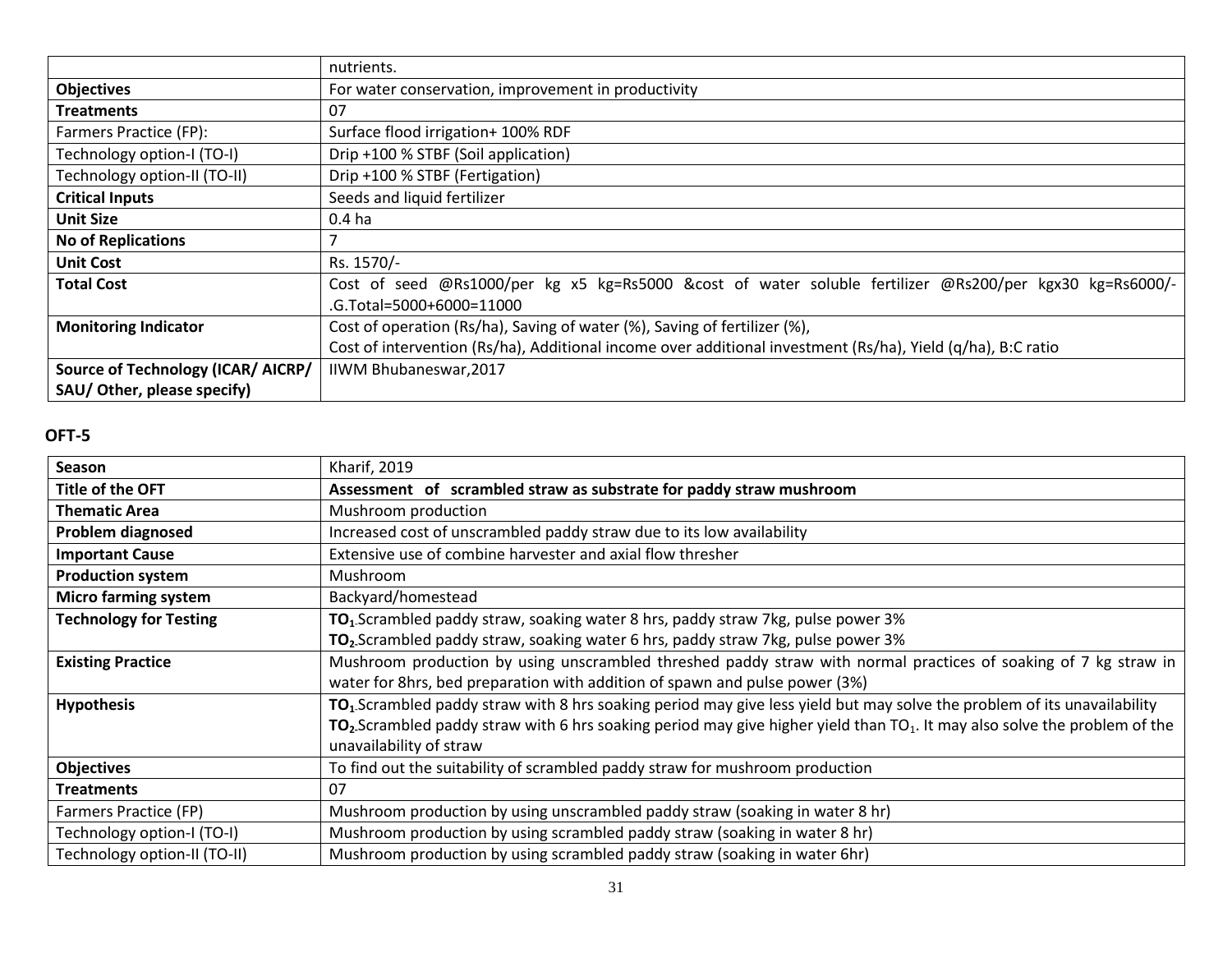| <b>Critical Inputs</b>             | Mushroom spawn, polythene, pulse powder                                                                             |  |  |  |  |  |
|------------------------------------|---------------------------------------------------------------------------------------------------------------------|--|--|--|--|--|
| <b>Unit Size</b>                   | 10 bed                                                                                                              |  |  |  |  |  |
| <b>No of Replications</b>          |                                                                                                                     |  |  |  |  |  |
| <b>Unit Cost</b>                   | Rs.500.00                                                                                                           |  |  |  |  |  |
| <b>Total Cost</b>                  | Rs. 3,500/-                                                                                                         |  |  |  |  |  |
| <b>Monitoring Indicator</b>        | Pin head appearance (Day), Days of harvesting, Biological efficiency (%), Yield kg/bed, B.C ratio, Farmers feedback |  |  |  |  |  |
| Source of Technology (ICAR/ AICRP/ | KVK, Keonjhar, 2014                                                                                                 |  |  |  |  |  |
| SAU/ Other, please specify)        |                                                                                                                     |  |  |  |  |  |

| Season                                    | Rabi, 2019-20                                                                                                               |
|-------------------------------------------|-----------------------------------------------------------------------------------------------------------------------------|
| <b>Title of the OFT</b>                   | Assessment of value addition of finger millets for more income                                                              |
| <b>Thematic Area</b>                      | Value addition                                                                                                              |
| Problem diagnosed                         | Low profit from produced due to distress marketing                                                                          |
| <b>Important Cause</b>                    | No suitable technology for value addition                                                                                   |
| <b>Production system</b>                  | Finger millet-fallow                                                                                                        |
| <b>Micro farming system</b>               | Home stead                                                                                                                  |
| <b>Technology for Testing</b>             | $TO1$ . Preparation of millet cake, $TO2$ . Preparation of millets ladu, $TO3$ . Preparation of millet extruded snacks      |
| <b>Existing Practice</b>                  | Preparation of kheer or selling raw ragi seeds                                                                              |
| <b>Hypothesis</b>                         | TO <sub>1</sub> . Higher market price by selling millet cake with Keeping quality 1 week                                    |
|                                           | TO <sub>2</sub> . Higher market price by selling millets laduwith Keeping quality 1 month                                   |
|                                           | TO <sub>3</sub> . Higher market price by selling millet extruded snacks with Keeping quality 3 months                       |
| <b>Objectives</b>                         | To earn more profit from finger millet cultivation by adding value to the product                                           |
| <b>Treatments</b>                         | 07                                                                                                                          |
| Farmers Practice (FP)                     | Selling raw ragi seeds                                                                                                      |
| Technology option-I (TO-I)                | Preparation of millet cake by using ghee/ oil sugar, egg, finger millet flour, vanilla essence, baking powder, then bake in |
|                                           | oven drying 180 degree centigrade                                                                                           |
| Technology option-II (TO-II)              | Preparation of millets ladu by using finger millets flour, sugar powder, ghee, dry fruits & cardamom                        |
| Technology option-III (TO-III)            | Preparation of millet extruded snacks by using rice flour, finger millet flour, wheat flour, corn flour, salt, Hing, sesame |
| <b>Critical Inputs</b>                    | Ghee/ oil sugar, egg, finger millet flour, vanilla essence, baking powder, dry fruits & cardamom, wheat flour, corn flour,  |
|                                           | salt, Hing, sesame                                                                                                          |
| <b>Unit Size</b>                          | 1 kg                                                                                                                        |
| <b>No of Replications</b>                 | $\overline{7}$                                                                                                              |
| <b>Unit Cost</b>                          | Rs.1000.00                                                                                                                  |
| <b>Total Cost</b>                         | Rs. 7,000/-                                                                                                                 |
| <b>Monitoring Indicator</b>               | Shelf life(Day), organo-leptic test, Yield (conversion ratio), Cost of input, Incremental income, Net return, B.C ratio     |
| <b>Source of Technology (ICAR/ AICRP/</b> | <b>IIMR-2017</b>                                                                                                            |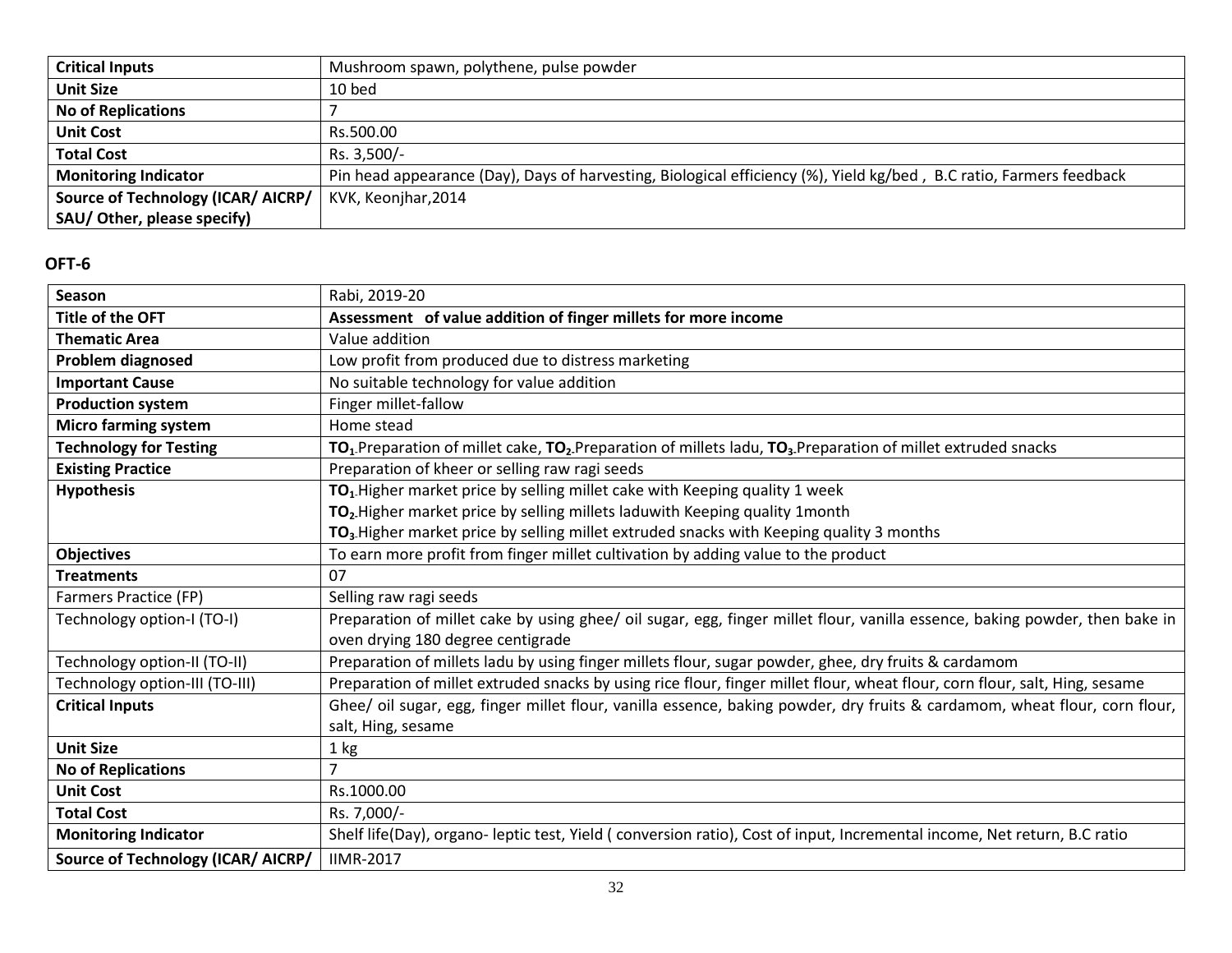### **10. List of Projects to be implemented by funding from other sources (other than KVK fund)**

| Sl. No.       | Name of the project   | <b>Fund expected (Rs.)</b> |
|---------------|-----------------------|----------------------------|
| <u>. на с</u> | <b>CSISA</b>          | 1,60,000.00                |
| ـ ـ           | <b>VATICA</b>         | 31,00,000.00               |
| ، ب           | <b>Mission Shakti</b> | 10,00,000.00               |
|               | <b>KSHAMATA</b>       | 50,00,000.00               |
|               | <b>RKVY</b>           | 2,50,00,000.00             |

### **11. No. of success stories proposed to be developed with their tentative titles**

| Sl. No.  | Tentative title                  |
|----------|----------------------------------|
| ᆠ.       | Off season vegetable cultivation |
| <u>.</u> | <b>Mechanization in DSR</b>      |

### **12. Scientific Advisory Committee**

| 2018-19<br>Date of<br>f SAC meeting held during | 2019-2020<br><b>Proposed date during</b> |  |  |  |
|-------------------------------------------------|------------------------------------------|--|--|--|
| .2019                                           | 07.2019                                  |  |  |  |
| - 1.03                                          | $\sim$                                   |  |  |  |

### **13. Soil and water testing**

|                        | No. of<br><b>Samples</b> | <b>No. of Farmers</b> |  |     |    |              |    |              |    |     |                        |                           |
|------------------------|--------------------------|-----------------------|--|-----|----|--------------|----|--------------|----|-----|------------------------|---------------------------|
| <b>Details</b>         |                          | <b>SC</b>             |  | SΤ  |    | <b>Other</b> |    | <b>Total</b> |    |     | <b>No. of Villages</b> | No. of SHC<br>distributed |
|                        |                          | M                     |  | М   |    | M            |    | М            |    |     |                        |                           |
| Soil Samples           | 100                      | 20                    |  | 280 | 25 | 150          | 25 | 450          | 50 | 500 | 10                     | 500                       |
| <b>Water Samples</b>   |                          |                       |  |     |    |              |    |              |    |     |                        |                           |
| Other (Please specify) |                          |                       |  |     |    |              |    |              |    |     |                        |                           |
| Total                  | 100                      | 20                    |  | 280 | 25 | 150          | 25 | 450          | 50 | 500 | 10                     | 500                       |